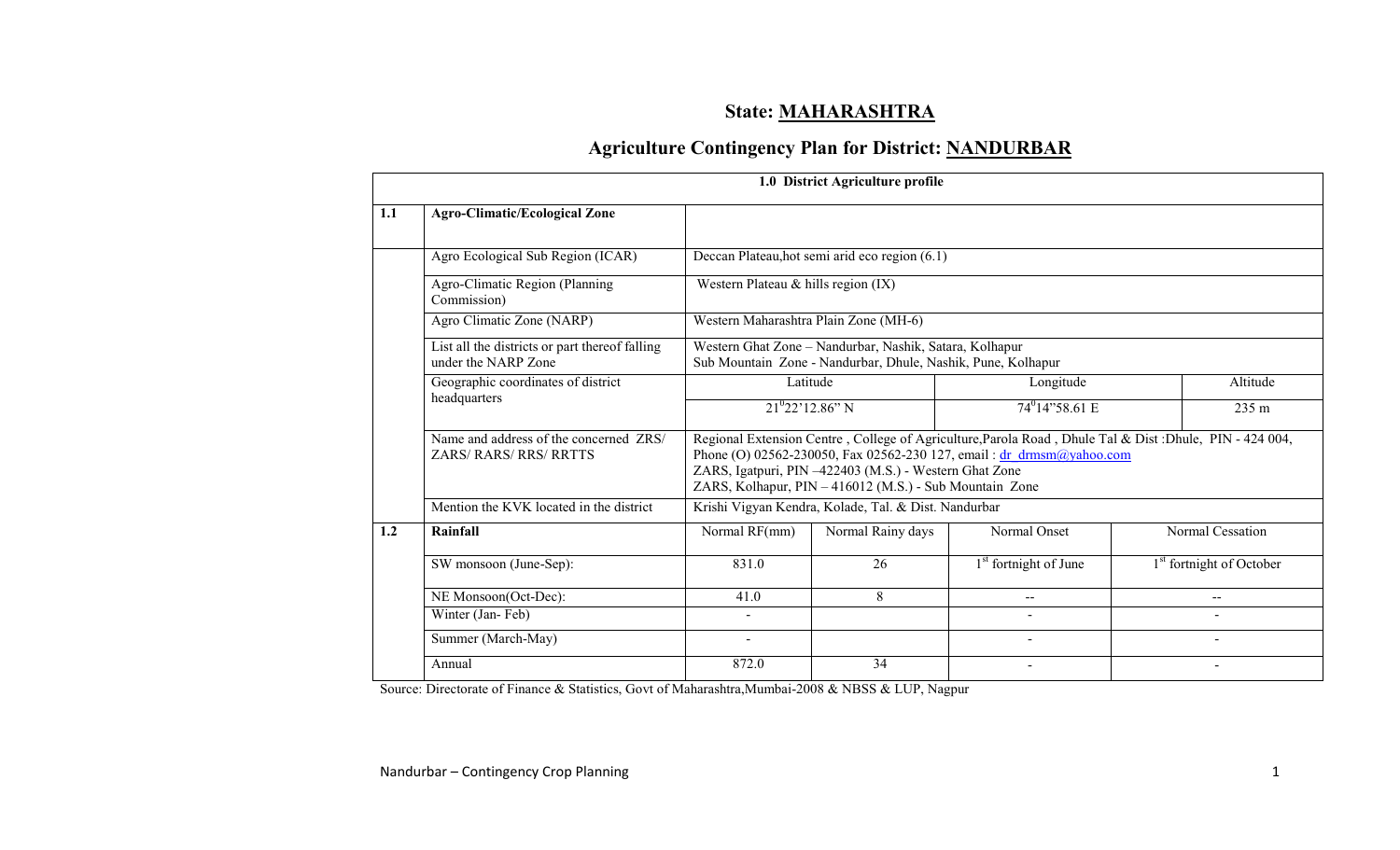| 1.3 | Land use                | Geographical | Cultivable | Forest | Land under       | Permanent | Cultivable | Land   | Barren and   | Current | Other   |
|-----|-------------------------|--------------|------------|--------|------------------|-----------|------------|--------|--------------|---------|---------|
|     | pattern of the          | area         | area       | area   | non-             | pastures  | wasteland  | under  | uncultivable | fallows | fallows |
|     | <b>district</b> (latest |              |            |        | agricultural use |           |            | Misc.  | land         |         |         |
|     | statistics)             |              |            |        |                  |           |            | tree   |              |         |         |
|     |                         |              |            |        |                  |           |            | crops  |              |         |         |
|     |                         |              |            |        |                  |           |            | and    |              |         |         |
|     |                         |              |            |        |                  |           |            | groves |              |         |         |
|     | Area $(900 \text{ ha})$ | 503.0        | 297.0      | 105.0  | 20.0             | 27.0      | 4.0        | 0.0    | 24.0         | 0.1     | 25.0    |
|     |                         |              |            |        |                  |           |            |        |              |         |         |

Source: 1.Agricultural Statistical Information, Maharashtra State 2006 (Part II)

2. District Social & Economical Report 2008-09(Nandurbar District)

| <b>Major Soils</b><br>1.4 | Area ('000 ha) |
|---------------------------|----------------|
| Shallow black soils       | 118.8          |
| Medium deep black soils   | 103.9          |
| Deep black soils          | 74.2           |

(Source: NBSS & LUP, Nagpur)

| 1.5 | <b>Agricultural land use</b> | Area $('000 ha)$ | Cropping intensity % |
|-----|------------------------------|------------------|----------------------|
|     | Net sown area                | 297.0            | 133.6                |
|     | Area sown more than once     | 100.0            |                      |
|     | Gross cropped area           | 397.0            |                      |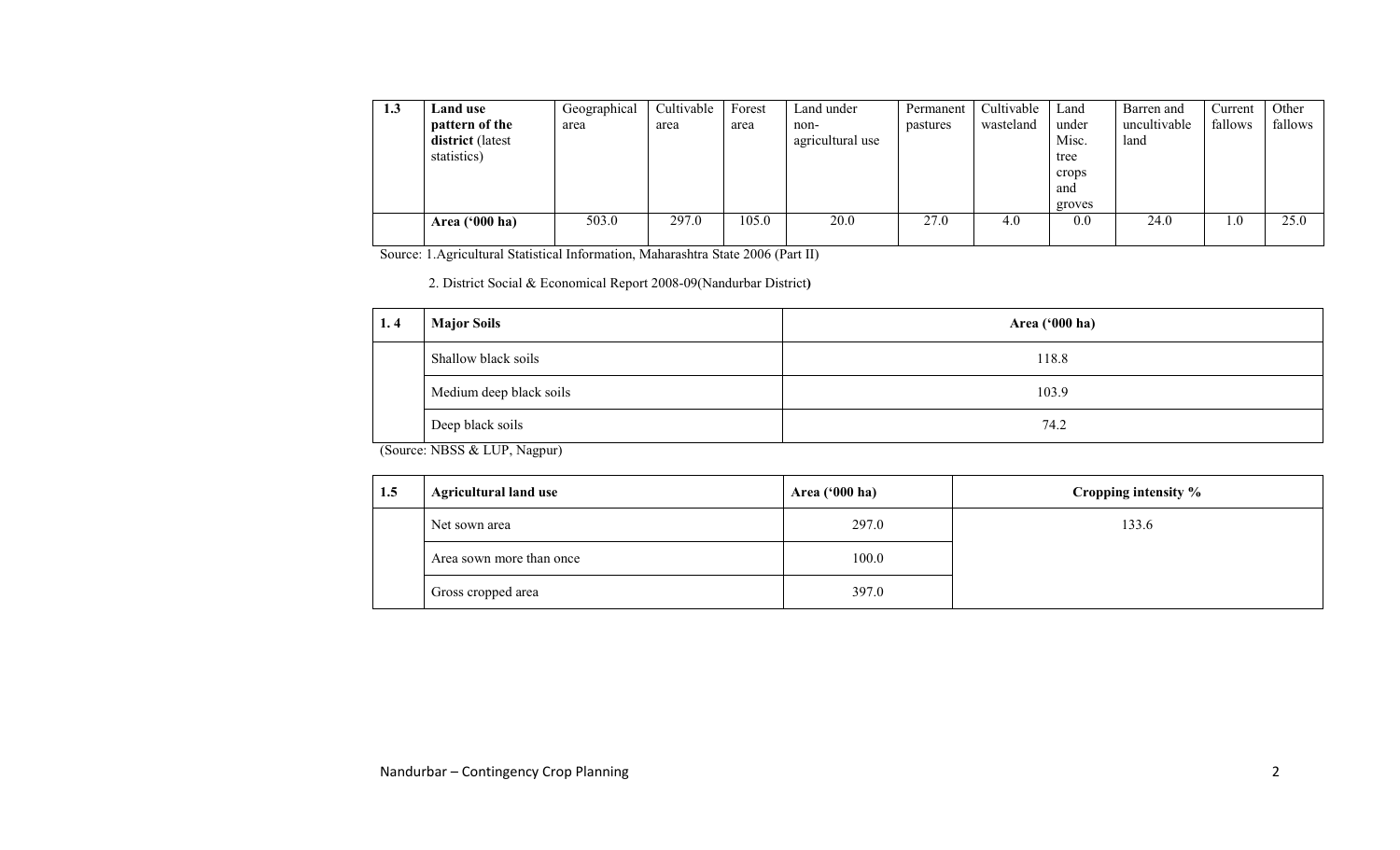| <b>Irrigation</b> |                                                                                                         | Area ('000 ha)           |                          |                                                                                                   |  |  |  |  |
|-------------------|---------------------------------------------------------------------------------------------------------|--------------------------|--------------------------|---------------------------------------------------------------------------------------------------|--|--|--|--|
|                   | Net irrigated area                                                                                      |                          | 66.0                     |                                                                                                   |  |  |  |  |
|                   | Gross irrigated area                                                                                    | 91.0                     |                          |                                                                                                   |  |  |  |  |
| Rainfed area      |                                                                                                         |                          | 231.0                    |                                                                                                   |  |  |  |  |
|                   | <b>Sources of Irrigation</b>                                                                            | <b>Number</b>            | Area ('000 ha)           | Percentage of total irrigated<br>area                                                             |  |  |  |  |
| Canals            |                                                                                                         | $\overline{a}$           |                          |                                                                                                   |  |  |  |  |
| Tanks             |                                                                                                         |                          | $\overline{\phantom{a}}$ | $-$                                                                                               |  |  |  |  |
| Open wells        |                                                                                                         | 20967                    | 31.9                     | 57.5                                                                                              |  |  |  |  |
| Bore wells        |                                                                                                         | 106                      | 1.1                      | 2.4                                                                                               |  |  |  |  |
|                   | Lift irrigation schemes                                                                                 | $\overline{\phantom{a}}$ | $-$                      | $\overline{\phantom{a}}$                                                                          |  |  |  |  |
|                   | Micro-irrigation                                                                                        | $-$                      | $\overline{\phantom{a}}$ | $-$                                                                                               |  |  |  |  |
|                   | Other sources (Water lifted from river along the coarse &<br>other sources)                             |                          | 22.4                     | 40.4                                                                                              |  |  |  |  |
|                   | Total Irrigated Area                                                                                    |                          | 55.4                     | 100                                                                                               |  |  |  |  |
| Pump sets         |                                                                                                         | 18267                    | $\overline{a}$           | $\overline{\phantom{a}}$                                                                          |  |  |  |  |
|                   | No. of Tractors                                                                                         | 10222                    | --                       | $\overline{\phantom{a}}$                                                                          |  |  |  |  |
|                   | Groundwater availability and use* (Data source:<br><b>State/Central Ground water Department /Board)</b> | No. of blocks/Tehsils    | $(\%)$ area              | Quality of water (specify the<br>problem such as high levels of<br>arsenic, fluoride, saline etc) |  |  |  |  |
|                   | Over exploited                                                                                          | NA                       | --                       | $\overline{\phantom{a}}$                                                                          |  |  |  |  |
| Critical          |                                                                                                         | NA                       | $- -$                    | --                                                                                                |  |  |  |  |
|                   | Semi-critical                                                                                           | <b>NA</b>                | $\overline{\phantom{a}}$ | $\overline{a}$                                                                                    |  |  |  |  |
| Safe              |                                                                                                         | 6                        | 100                      | Satisfactory                                                                                      |  |  |  |  |
|                   | Wastewater availability and use                                                                         | <b>NA</b>                | $\sim$                   | $\mathbf{u}$                                                                                      |  |  |  |  |
|                   | Ground water quality                                                                                    |                          | <b>NA</b>                |                                                                                                   |  |  |  |  |

Source: 1. District Social & Economical Report 2008-09(Nandurbar District) 2. District Social & Economical Report 2007-08(Nandurbar District)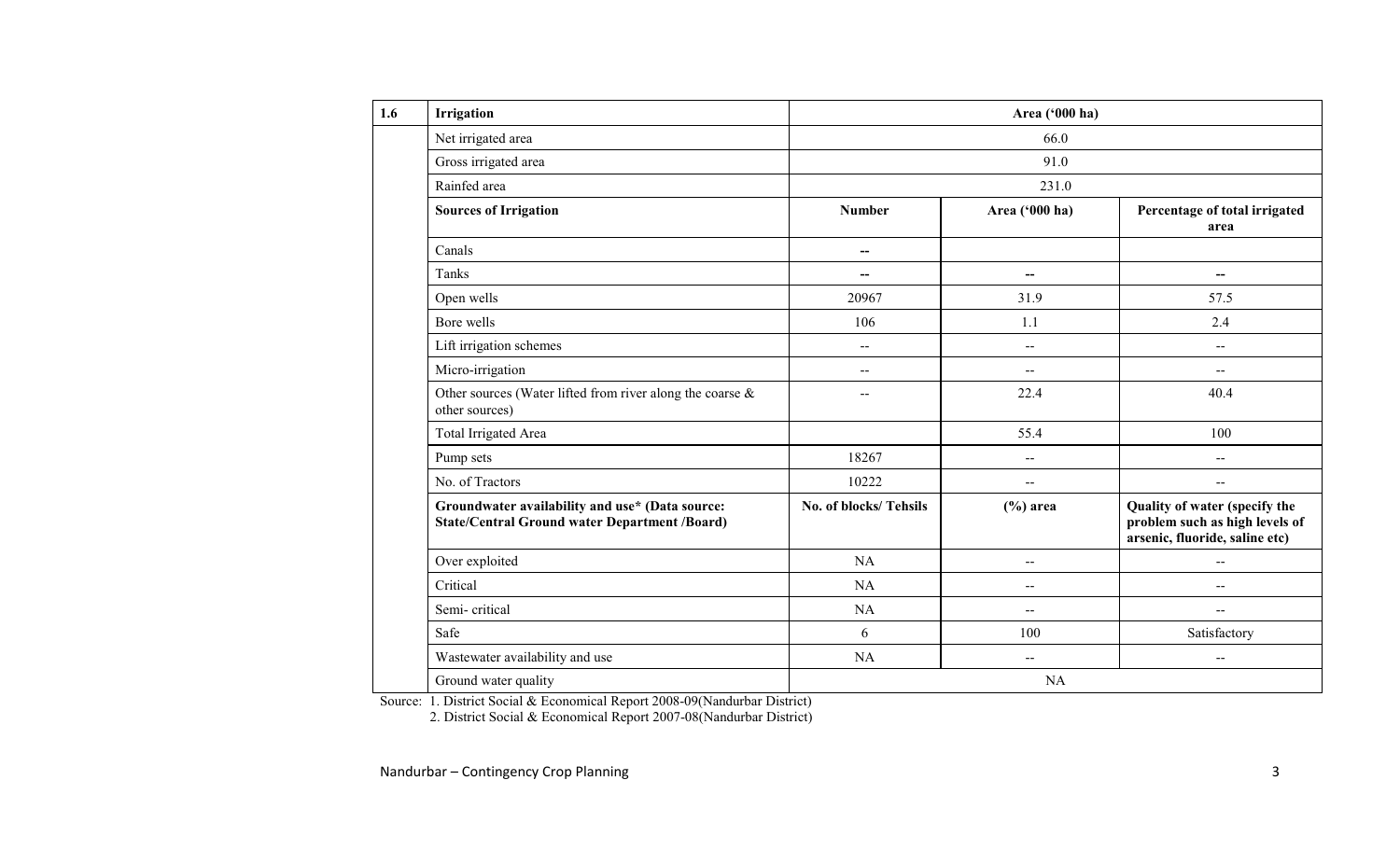| Major field crops cultivated                      | Area ('000 ha)           |                             |                  |                          |                          |                     |                          |                          |  |  |
|---------------------------------------------------|--------------------------|-----------------------------|------------------|--------------------------|--------------------------|---------------------|--------------------------|--------------------------|--|--|
|                                                   |                          | <b>Kharif</b>               |                  |                          | Rabi                     |                     |                          |                          |  |  |
|                                                   | <b>Irrigated</b>         | Rainfed                     | <b>Total</b>     | <b>Irrigated</b>         | Rainfed                  | <b>Total</b>        | <b>Summer</b>            | <b>Grand</b> total       |  |  |
| $\overline{\text{Cotton}}$                        | $\ast$                   | $\overline{53.3}$           | 53.3             |                          | $\blacksquare$           | $\bar{\phantom{a}}$ | $\blacksquare$           | 53.3                     |  |  |
| Kharif Sorghum                                    | $\mathbf{r}$             | 46.1                        | 46.1             | $\blacksquare$           | $\blacksquare$           | $\overline{a}$      | $\sim$                   | 46.1                     |  |  |
| Paddy                                             | $\overline{a}$           | 26.7                        | 26.7             | $\blacksquare$           | $\blacksquare$           | $\overline{a}$      | $\blacksquare$           | 26.7                     |  |  |
| Pearl millet                                      | $\blacksquare$           | 21.3                        | 21.3             | $\blacksquare$           | $\blacksquare$           | $\overline{a}$      | $\blacksquare$           | 21.3                     |  |  |
| Maize                                             | $\blacksquare$           | 20.7                        | 20.7             | $\blacksquare$           | $\blacksquare$           | $\sim$              | $\sim$                   | $\overline{20.7}$        |  |  |
| Soybean                                           | $\overline{\phantom{a}}$ | $\overline{5.3}$            | $\overline{5.3}$ | $\blacksquare$           | $\blacksquare$           | $\sim$              | $\sim$                   | 5.3                      |  |  |
| Rabi Sorghum                                      | $\mathbf{r}$             | $\mathcal{L}_{\mathcal{A}}$ | $\blacksquare$   | 22.4                     | $\blacksquare$           | 22.4                | $\sim$                   | 22.4                     |  |  |
| Wheat                                             | $\blacksquare$           | $\blacksquare$              | $\blacksquare$   | 6.4                      | $\blacksquare$           | 6.4                 | $\blacksquare$           | 6.4                      |  |  |
| Chick pea                                         | $\blacksquare$           | $\blacksquare$              | $\blacksquare$   | 7.6                      | $\blacksquare$           | 7.6                 | $\blacksquare$           | 7.6                      |  |  |
| Groundnut                                         | $\blacksquare$           | $\blacksquare$              |                  | $\blacksquare$           | $\blacksquare$           |                     | 6.49                     | 6.4                      |  |  |
| <b>Horticulture crops - Fruits</b>                |                          |                             |                  | Area ('000 ha)           |                          |                     |                          |                          |  |  |
|                                                   |                          | <b>Total</b>                |                  |                          | <b>Irrigated</b>         |                     |                          | Rainfed                  |  |  |
| Mango                                             | 6.9                      |                             |                  | Ц,                       |                          |                     | 6.9                      |                          |  |  |
| Ber                                               | 1.2                      |                             |                  | $--$                     |                          |                     | $\overline{1.2}$         |                          |  |  |
| Guava                                             |                          | 1.1                         |                  | 1.1                      |                          |                     |                          | $\overline{\phantom{a}}$ |  |  |
| Custard apple                                     |                          | 0.8                         |                  | $\qquad \qquad -$        |                          |                     | 0.8                      |                          |  |  |
| Sapota                                            |                          | $\overline{0.7}$            |                  | 0.7                      |                          |                     | $\overline{\phantom{a}}$ |                          |  |  |
| Horticulture crops -                              |                          | <b>Total</b>                |                  | Irrigated                |                          |                     |                          | Rainfed                  |  |  |
| <b>Vegetables</b>                                 |                          |                             |                  |                          |                          |                     |                          |                          |  |  |
| Chilli                                            |                          | 9.0                         |                  | 9.0                      |                          |                     | $\overline{\phantom{a}}$ |                          |  |  |
| Onion                                             |                          | $\overline{2.2}$            |                  | 2.2                      |                          |                     | $\overline{\phantom{a}}$ |                          |  |  |
| <b>Brinjal</b>                                    |                          | $\overline{0.3}$            |                  | 0.3                      |                          |                     | $\overline{\phantom{a}}$ |                          |  |  |
| Tomato                                            |                          | $\overline{0.1}$            |                  |                          | $\overline{0.1}$         |                     |                          | $\overline{\phantom{a}}$ |  |  |
| <b>Medicinal and Aromatic crops</b>               |                          | <b>Total</b>                |                  |                          | <b>Irrigated</b>         |                     |                          | Rainfed                  |  |  |
| Citronella                                        |                          | 0.01                        |                  |                          | 0.01                     |                     | $\blacksquare$           |                          |  |  |
| Others                                            |                          | $\overline{0.01}$           |                  |                          | $\overline{0.01}$        |                     |                          | $\overline{a}$           |  |  |
| <b>Plantation crops</b>                           |                          | <b>Total</b>                |                  |                          | <b>Irrigated</b>         |                     |                          | Rainfed                  |  |  |
|                                                   |                          | $\blacksquare$              |                  |                          | $\mathbf{r}$             |                     |                          |                          |  |  |
| <b>Fodder crops</b>                               | <b>Total</b>             |                             |                  | <b>Irrigated</b>         |                          |                     | Rainfed                  |                          |  |  |
| All crops                                         |                          | 0.8                         |                  | 0.8                      |                          |                     |                          | --                       |  |  |
| <b>Total fodder crop area</b><br>$\overline{0.8}$ |                          |                             |                  | —                        |                          |                     |                          | $\overline{\phantom{a}}$ |  |  |
| <b>Grazing land</b>                               |                          | $\overline{29.0}$           |                  | $\overline{\phantom{a}}$ |                          |                     | $\overline{\phantom{m}}$ |                          |  |  |
| Sericulture etc                                   |                          | $\overline{\phantom{a}}$    |                  |                          | --                       |                     |                          | $\overline{\phantom{a}}$ |  |  |
| <b>Others</b>                                     |                          |                             |                  |                          | $\overline{\phantom{a}}$ |                     |                          | $\overline{\phantom{a}}$ |  |  |

#### 1.7 Area under major field crops & horticulture (2008)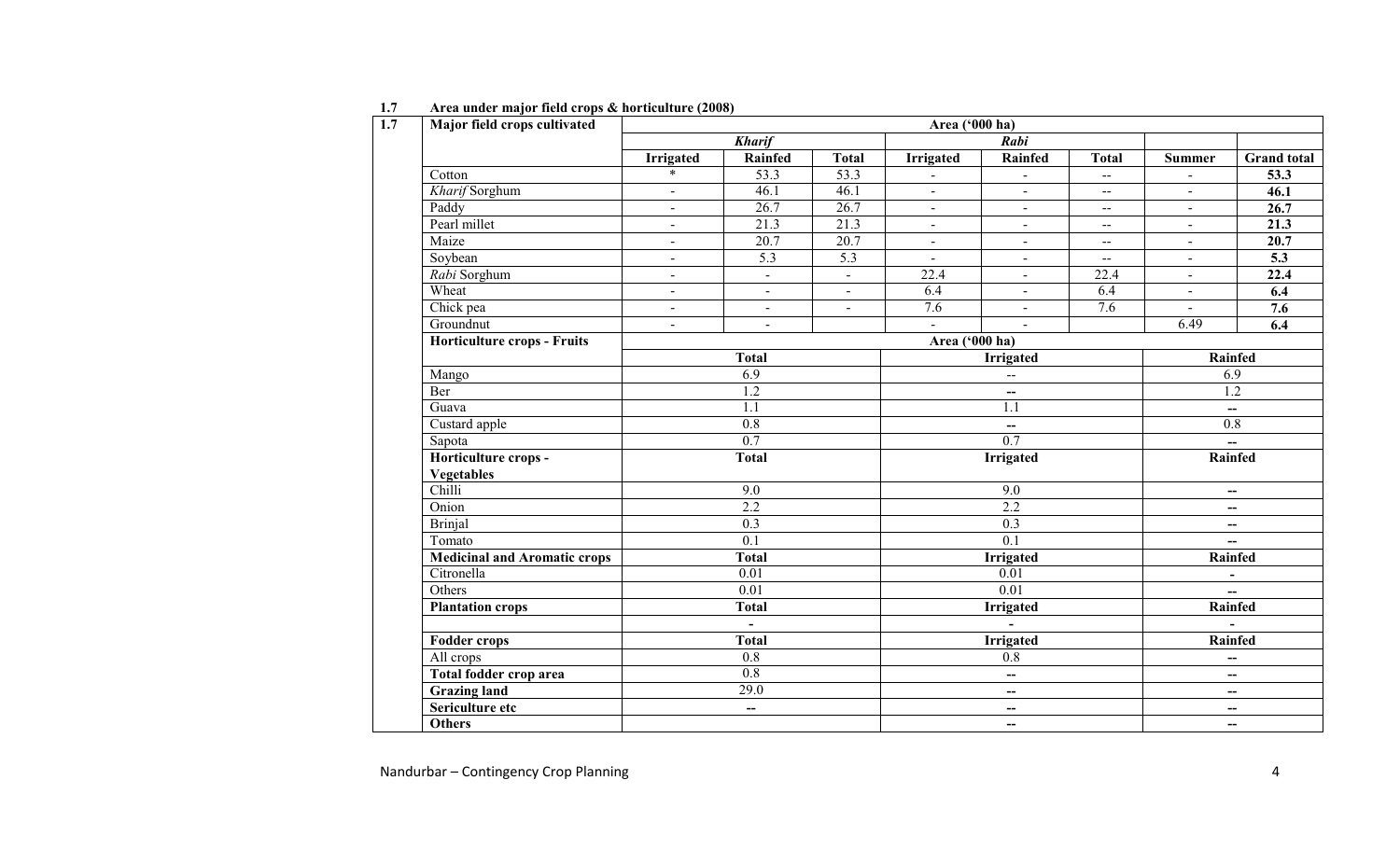| 1.8  | Livestock                                                   |  |                        | <b>Male ('000)</b> |                    | Female ('000)              |       |                                            | <b>Total ('000)</b>  |
|------|-------------------------------------------------------------|--|------------------------|--------------------|--------------------|----------------------------|-------|--------------------------------------------|----------------------|
|      | Non descriptive Cattle (local low yielding)                 |  |                        | 199.6              |                    | 214.4                      |       | 414.1                                      |                      |
|      | Crossbred cattle                                            |  |                        | 328.1              |                    | 796.9                      |       | 1125.0                                     |                      |
|      | Non descriptive Buffaloes (local low yielding)              |  |                        | 1.7                |                    | 49.0                       |       |                                            | 50.7                 |
|      | <b>Graded Buffaloes</b>                                     |  |                        | 0.9                |                    | 11.2                       |       |                                            | 12.2                 |
|      | Goat                                                        |  |                        | 156.4              |                    | 162.2                      |       |                                            | 318.7                |
|      | Sheep                                                       |  |                        | 10.4               |                    | 20.7                       |       |                                            | 31.1                 |
|      | Others (Camel, Pig, Yak etc.)                               |  |                        |                    |                    |                            |       |                                            |                      |
|      | Commercial dairy farms (Number)                             |  |                        |                    |                    |                            |       |                                            |                      |
| 1.9  | <b>Poultry</b>                                              |  |                        | No. of farms       |                    | Total No. of birds ('000)  |       |                                            |                      |
|      | Commercial                                                  |  |                        | 46                 |                    |                            | 926.9 |                                            |                      |
|      | Backyard                                                    |  | $\boldsymbol{0}$       |                    | 955.2              |                            |       |                                            |                      |
| 1.10 | Fisheries (Data source: Chief Planning Officer)             |  |                        |                    |                    |                            |       |                                            |                      |
|      | A. Capture                                                  |  |                        |                    |                    |                            |       |                                            |                      |
|      | i) Marine (Data Source: Fisheries Department)               |  | No. of fishermen       |                    | <b>Boats</b>       | <b>Nets</b>                |       |                                            | <b>Storage</b>       |
|      |                                                             |  |                        | Mechanized         | Non-<br>mechanized | Mechanized<br>(Trawl nets, |       | Non-<br>mechanized                         | facilities<br>(Ice   |
|      |                                                             |  |                        |                    |                    | Gill nets)                 |       | (Shore<br>Seines,<br>Stake &<br>trap nets) | plants<br>etc.)      |
|      |                                                             |  | NA                     | <b>NA</b>          | NA                 | NA                         |       | <b>NA</b>                                  | <b>NA</b>            |
|      | ii) Inland (Data Source: Fisheries Department)              |  | No. Farmer owned ponds |                    |                    | <b>No. of Reservoirs</b>   |       |                                            | No. of village tanks |
|      |                                                             |  | $\boldsymbol{0}$       |                    |                    | 39                         |       | 400                                        |                      |
|      | <b>B.</b> Culture                                           |  |                        |                    |                    |                            |       |                                            |                      |
|      |                                                             |  | Water Spread Area (ha) |                    |                    | Yield (t/ha)               |       | <b>Production</b> (<br>tons)               |                      |
|      | i) Brackish water (Data Source: MPEDA/Fisheries Department) |  |                        | <b>NA</b>          |                    | <b>NA</b>                  |       | NA                                         |                      |
|      | ii) Fresh water (Data Source: Fisheries Department)         |  |                        | 3742               |                    | 0.2                        |       | 815                                        |                      |
|      | <b>Others</b>                                               |  | <b>NA</b>              |                    |                    | <b>NA</b>                  |       | NA                                         |                      |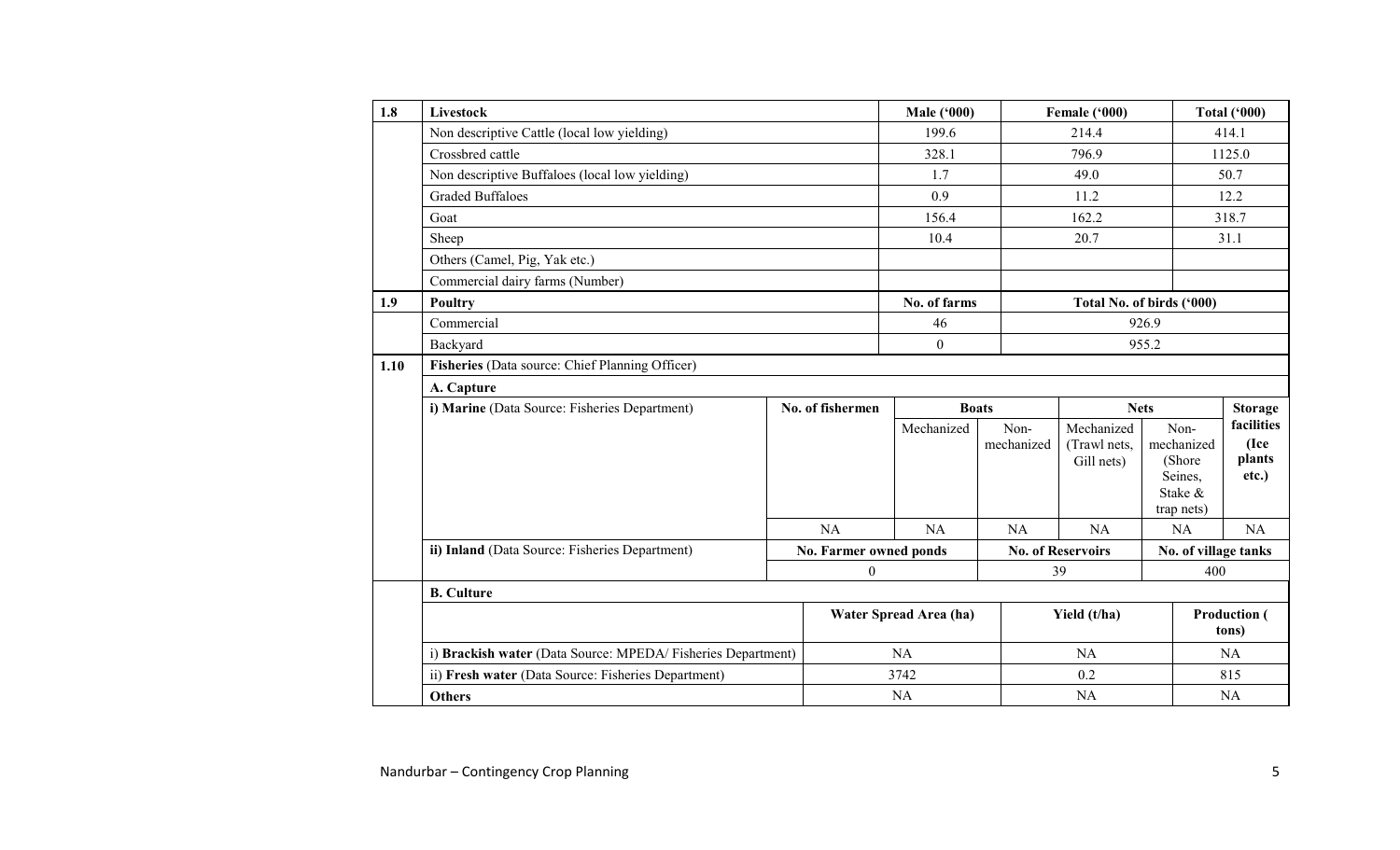| 1.11                                                              | Name of                          | Rabi<br><b>Kharif</b> |                          |                       |                          | <b>Summer</b>          | <b>Total</b>            |                        | Crop residue            |                                   |  |
|-------------------------------------------------------------------|----------------------------------|-----------------------|--------------------------|-----------------------|--------------------------|------------------------|-------------------------|------------------------|-------------------------|-----------------------------------|--|
|                                                                   | crop                             | Production<br>(000 t) | Productivi-ty<br>(kg/ha) | Production<br>(000 t) | Productivity<br>(kg/ha)  | Product-ion<br>(000 t) | Productivity<br>(kg/ha) | Product-ion<br>(000 t) | Productivity<br>(kg/ha) | as fodder<br>$(000 \text{ tons})$ |  |
| Major Field crops (Crops to be identified based on total acreage) |                                  |                       |                          |                       |                          |                        |                         |                        |                         |                                   |  |
|                                                                   | Cotton                           | 7.8                   | $1.4$ (kg-lint)          | $\blacksquare$        | $\blacksquare$           | $\blacksquare$         | $\sim$                  | 7.8                    | $1.4$ (kg-Lint)         |                                   |  |
|                                                                   | Kharif<br>Sorghum                | 50.8                  | 1101                     | $\sim$                | $\sim$                   | $\blacksquare$         | ۰                       | 50.8                   | 1101                    |                                   |  |
|                                                                   | Paddy                            | 23.0                  | 861                      | $\blacksquare$        | $\sim$                   | $\blacksquare$         | $\sim$                  | 23.0                   | 861                     | $\sim$                            |  |
|                                                                   | Pearlmillet                      | 11.7                  | 658                      |                       |                          |                        |                         | 11.7                   | 658                     |                                   |  |
|                                                                   | Maize                            | 30.6                  | 1481                     | $\sim$                | $\sim$                   | $\blacksquare$         | $\sim$                  | 30.6                   | 1481                    | $\overline{a}$                    |  |
|                                                                   | Sugarcane                        | 915.8                 | 64330                    | $\sim$                | $\sim$                   | $\blacksquare$         | $\blacksquare$          | 915.8                  | 64330                   | $\blacksquare$                    |  |
|                                                                   | Rabi                             | $\sim$                | ۰                        | 1.9                   | 882                      | $\overline{a}$         | $\sim$                  | 1.9                    | 882                     |                                   |  |
|                                                                   | Sorghum                          |                       |                          |                       |                          |                        |                         |                        |                         |                                   |  |
|                                                                   | Wheat                            | $\blacksquare$        | $\blacksquare$           | 10.1                  | 1566                     | $\blacksquare$         | $\sim$                  | 10.1                   | 1566                    | $\blacksquare$                    |  |
|                                                                   | Chickpea                         | $\blacksquare$        | ÷,                       | 5.2                   | 681                      | $\blacksquare$         | $\blacksquare$          | 5.2                    | 681                     | $\sim$                            |  |
|                                                                   | <b>Major Horticultural crops</b> |                       |                          |                       |                          |                        |                         |                        |                         |                                   |  |
|                                                                   | Mango                            | 467                   | 67000                    | $\sim$                | $\blacksquare$           | $\blacksquare$         | $\sim$                  | 467                    | 67000                   | $\blacksquare$                    |  |
|                                                                   | Ber                              | 32.4                  | 27000                    | $\blacksquare$        | $\sim$                   | $\blacksquare$         | $\sim$                  | 32.4                   | 27000                   |                                   |  |
|                                                                   | Guava                            | 20.2                  | 18000                    | $\blacksquare$        | $\overline{\phantom{a}}$ | $\blacksquare$         | $\sim$                  | 20.2                   | 18000                   | $\blacksquare$                    |  |
|                                                                   | Custard                          | 23.1                  | 26000                    | $\sim$                | $\sim$                   | $\blacksquare$         | $\sim$                  | 23.1                   | 26000                   | $\sim$                            |  |
|                                                                   | apple                            |                       |                          |                       |                          |                        |                         |                        |                         |                                   |  |
|                                                                   | Sapota                           | 18.7                  | 25000                    | $\sim$                | $\sim$                   | $\blacksquare$         | $\sim$                  | 18.7                   | 25000                   | $\blacksquare$                    |  |
|                                                                   | Chilli                           | 99                    | 11000                    | $\blacksquare$        | $\blacksquare$           | $\blacksquare$         | $\sim$                  | 99                     | 11000                   | $\blacksquare$                    |  |
|                                                                   | Onion                            | 26.4                  | 12000                    | $\blacksquare$        | $\sim$                   | $\overline{a}$         |                         | 26.4                   | 12000                   |                                   |  |

1.11 Production and Productivity of major crops (2004-2008)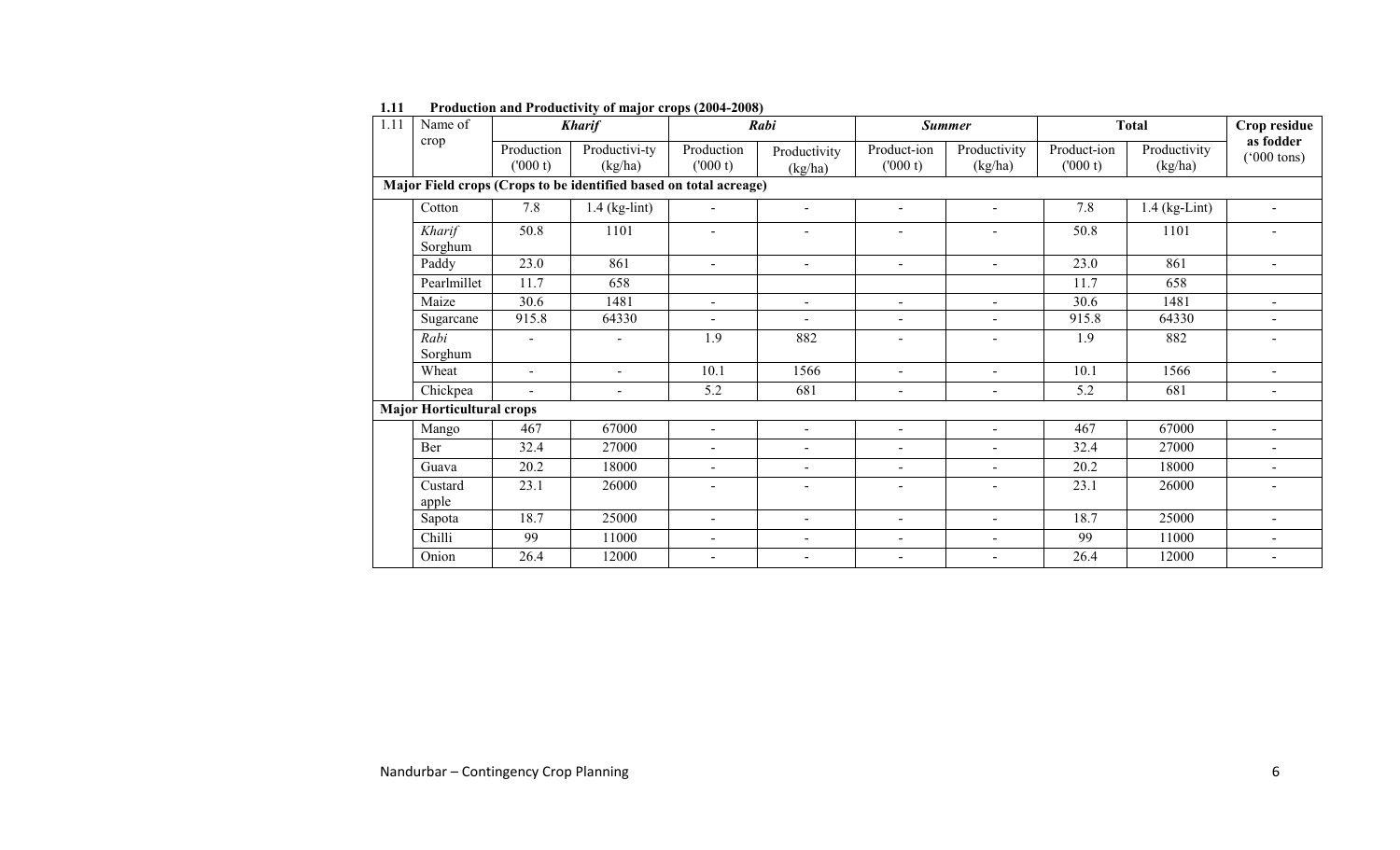| 1.12 | Sowing<br>window for 5<br>major field<br>crops | Cotton                                             | Kharif<br>Sorghum                               | Paddy                                           | Pearlmillet                                     | Maize                                           | Rabi Sorghum                                           | Chick pea                                         |
|------|------------------------------------------------|----------------------------------------------------|-------------------------------------------------|-------------------------------------------------|-------------------------------------------------|-------------------------------------------------|--------------------------------------------------------|---------------------------------------------------|
|      | Kharif Rainfed                                 | $3rd$ week of June-<br>$2nd$ week of July          | $3rd$ week of<br>June- $2nd$<br>week of<br>July | $3rd$ week of<br>June- $2nd$<br>week of<br>July | $3rd$ week of<br>June-<br>$2nd$ week of<br>July | $3rd$ week of<br>June-<br>$2nd$ week of<br>July | $- -$                                                  |                                                   |
|      | Kharif Irrigated                               | 1 <sup>st</sup> week of May-<br>$1st$ week of June |                                                 | $-$                                             |                                                 | --                                              | --                                                     |                                                   |
|      | Rabi Rainfed                                   |                                                    |                                                 | $-$                                             | --                                              | $\sim$ $\sim$                                   | $3rd$ week of<br>September.-<br>$2nd$ week of October. | $2nd$ week of October-<br>$2nd$ week of November. |
|      | Rabi Irrigated                                 | --                                                 |                                                 | $\overline{\phantom{m}}$                        | $- -$                                           | $\overline{\phantom{m}}$                        | $- -$                                                  |                                                   |

| 1.13 | What is the major contingency the district is prone to? | Regular                  | Occasional | <b>None</b> |
|------|---------------------------------------------------------|--------------------------|------------|-------------|
|      | Drought                                                 | $\sim$                   |            |             |
|      | Flood                                                   | $\overline{\phantom{0}}$ |            |             |
|      | Cyclone                                                 | $\overline{\phantom{0}}$ |            |             |
|      | Hail storm                                              | $\sim$                   |            |             |
|      | Heat wave                                               |                          |            |             |
|      | Cold wave                                               | $\overline{\phantom{a}}$ |            |             |
|      | Frost                                                   | $\blacksquare$           |            |             |
|      | Sea water intrusion                                     |                          |            |             |
|      | Pests and disease outbreak (specify)                    |                          |            |             |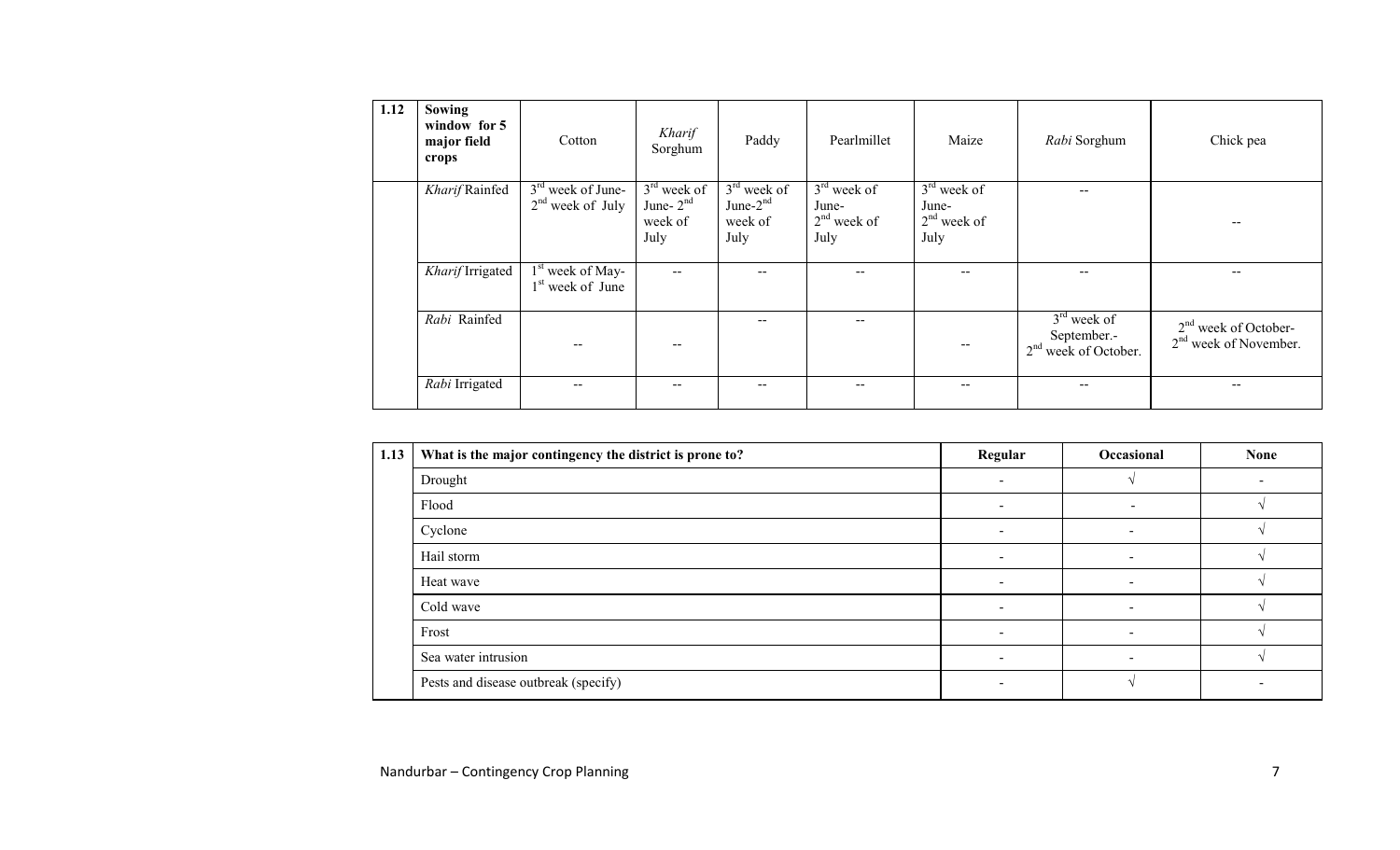| 1.14 | Include Digital maps of the district for | Location map of district within State as Annexure I | Enclosed: Yes |
|------|------------------------------------------|-----------------------------------------------------|---------------|
|      |                                          | Mean annual rainfall as Annexure 2                  | Enclosed: No  |
|      |                                          | Soil map as Annexure 3                              | Enclosed: Yes |

## 2.0 Strategies for weather related contingencies

## 2.1 Drought

## 2.1.1 Rainfed situation

| <b>Condition</b>                              |                                   |                                 |                                                                                                                                 | <b>Suggested Contingency measures</b>                                                                                                           |                                                                                 |
|-----------------------------------------------|-----------------------------------|---------------------------------|---------------------------------------------------------------------------------------------------------------------------------|-------------------------------------------------------------------------------------------------------------------------------------------------|---------------------------------------------------------------------------------|
| <b>Early season</b><br>drought (delayed       | <b>Major farming</b><br>situation | Normal Crop/<br>cropping system | Change in crop /<br>cropping system                                                                                             | <b>Agronomic measures</b>                                                                                                                       | <b>Remarks</b> on<br>Implementation                                             |
| onset)                                        |                                   |                                 | including variety                                                                                                               |                                                                                                                                                 |                                                                                 |
| Delay by 2 weeks<br>June 4 <sup>th</sup> Week | Shallow black soils               | Pearlmillet                     | Shraddha, Saburi, Shanti                                                                                                        | Application of 25 kg K $_2O$ per ha as<br>basal dose<br>One hoeing and weeding before 30<br>DAS.                                                | Seed source:<br>• Central campus MPKV,<br>Rahuri,<br>• College of Agril., Pune, |
|                                               |                                   | Greengram/<br>Blackgram         | Greengram - Phule<br>Vaibhav,<br>Blackgram - TPU-4                                                                              | One hoeing and weeding before 30 DAS                                                                                                            | Kolhapur and Dhule<br>NSC, MSSC,<br>Private co.                                 |
|                                               |                                   | Sorghum                         | CSH-14,16,17                                                                                                                    |                                                                                                                                                 | <b>Distributors</b>                                                             |
|                                               | Medium deep black<br>soils        | <b>Upland Paddy</b>             | Phule Radha, Indrayani,<br>Bhogavati                                                                                            | Direct seeding with seed drill<br>Weed free condition upto 40 days<br>N split application $(50 \text{ kg N at}$<br>sowing $& 50 kg N at 25 DAS$ |                                                                                 |
|                                               |                                   | Pigeonpea                       | Pearl millet (Shraddha,<br>Saburi, Shanti) +<br>Pigeonpea<br>$(Vipula/BSMR-736)$<br>(2:1),<br>Soybean $(JS-335)$ +<br>Pigeonpea | Preparation of conservation furrows<br>after harvest of pearlmillet / soybean<br>for moisture conservation<br>Weed free condition upto 30 DAS   |                                                                                 |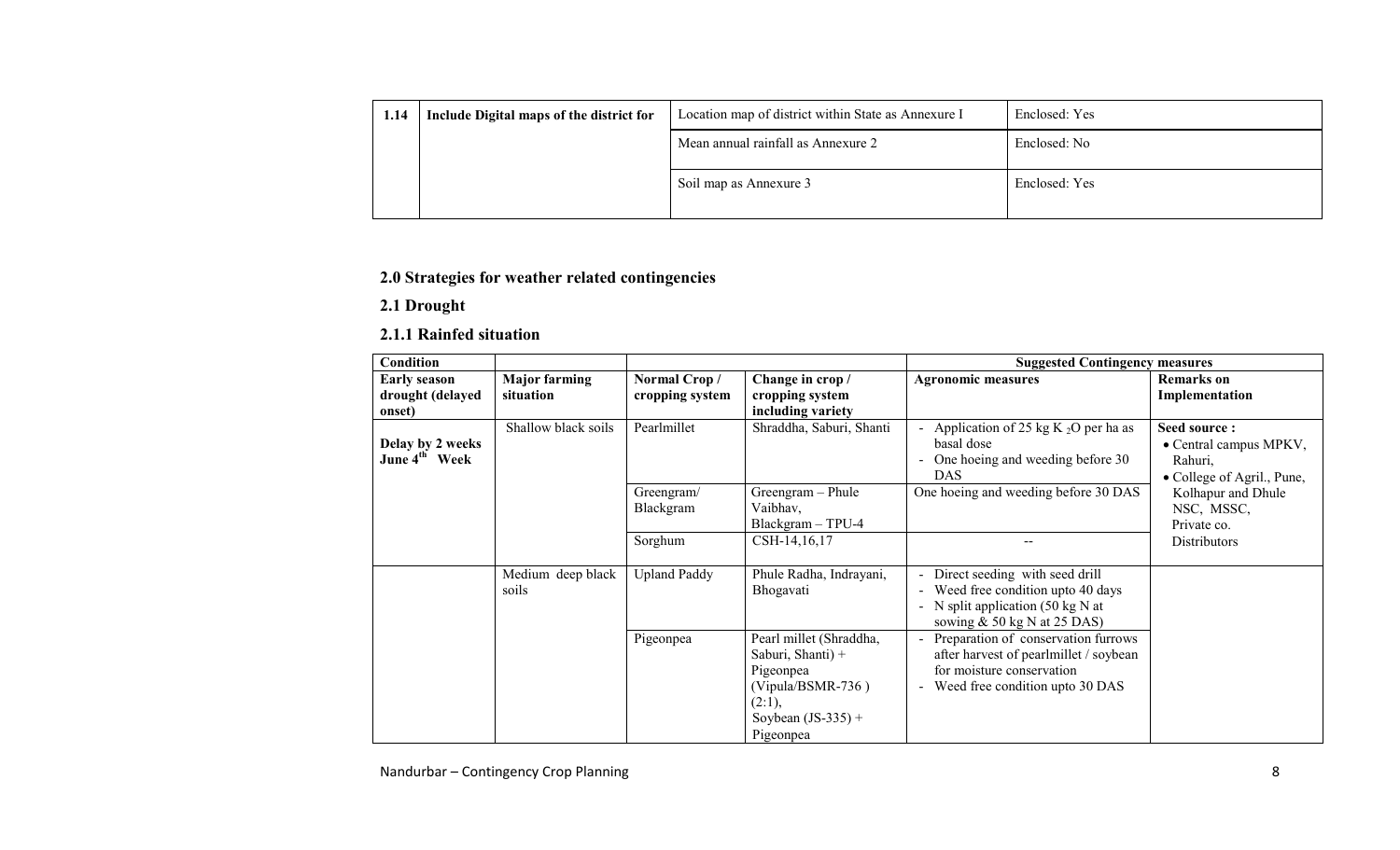|                  |         | $(Vipula/BSMR-736)$<br>(3:1) |                                                                                 |
|------------------|---------|------------------------------|---------------------------------------------------------------------------------|
|                  | Soybean | JS-335                       | Hoeing at 25 DAS<br>$\blacksquare$<br>Weed free condition upto 30 DAS<br>$\sim$ |
| Deep black soils | Cotton  | Bt cotton                    | Hoeing at 20, 60 DAS<br>$\sim$<br>Weeding at 30 DAS<br>$\blacksquare$           |
|                  | Maize   | Karveer, Phule Rajarshee     | Sowing on ridges<br>$\sim$<br>Weeding at 25 DAS<br>$\sim$                       |

| Condition                                                    |                                   |                                          | <b>Suggested Contingency measures</b>                   |                                                                                                                                             |                                                                                        |  |
|--------------------------------------------------------------|-----------------------------------|------------------------------------------|---------------------------------------------------------|---------------------------------------------------------------------------------------------------------------------------------------------|----------------------------------------------------------------------------------------|--|
| <b>Early season</b><br>drought (delayed<br>onset)            | <b>Major farming</b><br>situation | <b>Normal</b><br>crop/cropping<br>system | Change in<br>crop/cropping system                       | <b>Agronomic measures</b>                                                                                                                   | <b>Remarks</b> on<br>Implementation                                                    |  |
| Delay by 4 weeks<br>July 2 <sup>nd</sup> week<br><b>28MW</b> | Shallow black soils               | Pearlmillet                              | Shraddha, Saburi, Shanti                                | - Application of 25 kg K $_2O$ per ha as<br>basal dose<br>- One hoeing and weeding before 30<br><b>DAS</b>                                  | Seed source:<br>• Central campus MPKV,<br>Rahuri, College of<br>Agril., Pune, Kolhapur |  |
|                                                              |                                   | Greengram/<br>Blackgram                  | Pearlmillet (Shraddha,<br>Saburi, Shanti)<br>As above   | As above<br>As above                                                                                                                        | and Dhule<br>NSC, MSSC,                                                                |  |
|                                                              | Medium deep black<br>soils        | Sorghum<br><b>Upland Paddy</b>           | Phule Radha, Pavana                                     | - Direct seeding with seed drill<br>- Weed free condition upto 40 days<br>- N split application (50 kg N at<br>sowing $& 50 kg N at 25 DAS$ | Private<br>co. Distributers                                                            |  |
|                                                              |                                   | Pigeonpea                                | Pigeonpea (Vipula /<br>$BDN-708$ + Clusterbean<br>(1:2) | - Opening of one conservation furrow<br>after harvest of clusterbean                                                                        |                                                                                        |  |
|                                                              |                                   | Soybean                                  | Sunflower (SS-56 / Bhanu<br>Phule Raviraj)              | -Seed treatment with Imadachloprid<br>70 WS @ 5-7 g per kg of seed<br>- Hoeing at 20 DAS<br>- Weeding upto 30 DAS                           |                                                                                        |  |
|                                                              | Deep black soils                  | Cotton                                   | Bt cotton                                               | - Hoeing at 20, 60 DAS<br>- Weeding at 30 DAS                                                                                               |                                                                                        |  |
|                                                              |                                   | Maize                                    | Karveer, Phule Rajarshee                                | - Sowing on ridges<br>- Weeding at 25 DAS                                                                                                   |                                                                                        |  |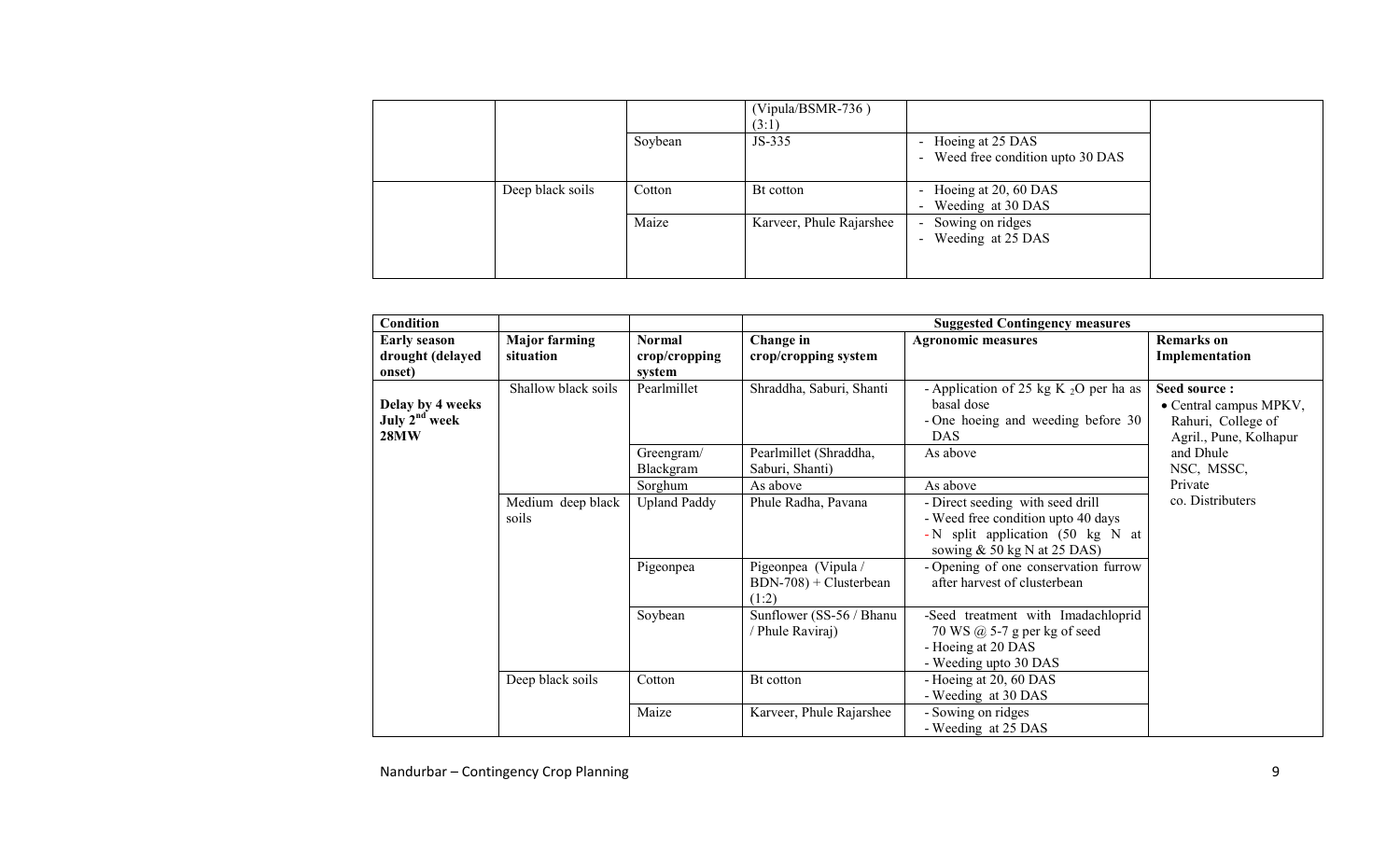| <b>Condition</b>                                              |                                   |                                          | <b>Suggested Contingency measures</b>                   |                                                                                                                          |                                                                                        |  |
|---------------------------------------------------------------|-----------------------------------|------------------------------------------|---------------------------------------------------------|--------------------------------------------------------------------------------------------------------------------------|----------------------------------------------------------------------------------------|--|
| <b>Early season</b><br>drought (delayed<br>onset)             | <b>Major farming</b><br>situation | <b>Normal</b><br>crop/cropping<br>system | Change in<br>crop/cropping system                       | <b>Agronomic measures</b>                                                                                                | <b>Remarks</b> on<br>Implementation                                                    |  |
| Delay by 6 weeks<br>July 4 <sup>th</sup> week<br><b>30 MW</b> | Shallow black soils               | Pearlmillet                              | Shraddha, Saburi, Shanti                                | - Application of 25 kg K $_2O$ per ha as<br>basal dose<br>One hoeing and weeding before 30<br><b>DAS</b>                 | Seed source:<br>• Central campus MPKV,<br>Rahuri, College of<br>Agril., Pune, Kolhapur |  |
|                                                               |                                   | Greengram/<br>Blackgram                  | Pearlmillet (Shraddha,<br>Saburi, Shanti)               | As above                                                                                                                 | and Dhule<br>NSC, MSSC,                                                                |  |
|                                                               |                                   | Sorghum                                  | As above                                                | As above                                                                                                                 | Private co.                                                                            |  |
|                                                               | Medium deep black<br>soils        | <b>Upland Paddy</b>                      | Sunflower (SS-56 / Bhanu<br>Phule Raviraj)              | -Seed treatment with Imadachloprid 70<br>WS $\omega$ 5-7 g per kg of seed<br>- Hoeing at 20 DAS<br>- Weeding upto 30 DAS | Distributers                                                                           |  |
|                                                               |                                   | Pigeonpea                                | Pigeonpea (Vipula /<br>$BDN-708$ + Clusterbean<br>(1:2) | Opening of one conservation furrow<br>after harvest of clusterbean                                                       |                                                                                        |  |
|                                                               |                                   | Soybean                                  | Sunflower (SS-56 / Bhanu<br>Phule Raviraj)              | -Seed treatment with Imadachloprid 70<br>WS $\omega$ 5-7 g per kg of seed<br>- Hoeing at 20 DAS<br>- Weeding upto 30 DAS |                                                                                        |  |
|                                                               | Deep black soils                  | Cotton                                   | Bt cotton                                               | - Hoeing at 20, 60 DAS<br>- Weeding at 30 DAS                                                                            |                                                                                        |  |
|                                                               |                                   | Maize                                    | Karveer, Phule Rajarshee                                | - Sowing on ridges<br>- Weeding at 25 DAS                                                                                |                                                                                        |  |

| Condition                   |                      |               | <b>Suggested contingency measures</b> |                    |                   |  |
|-----------------------------|----------------------|---------------|---------------------------------------|--------------------|-------------------|--|
| <b>Early season</b>         | <b>Major farming</b> | <b>Normal</b> | Change in crop/cropping               | Agronomic measures | <b>Remarks</b> on |  |
| drought (delayed            | situation            | crop/cropping | system                                |                    | Implementation    |  |
| onset)                      |                      | system        |                                       |                    |                   |  |
| Delay by 8 weeks            |                      |               | Not Applicable                        |                    |                   |  |
| August 2 <sup>nd</sup> week |                      |               |                                       |                    |                   |  |
|                             |                      |               |                                       |                    |                   |  |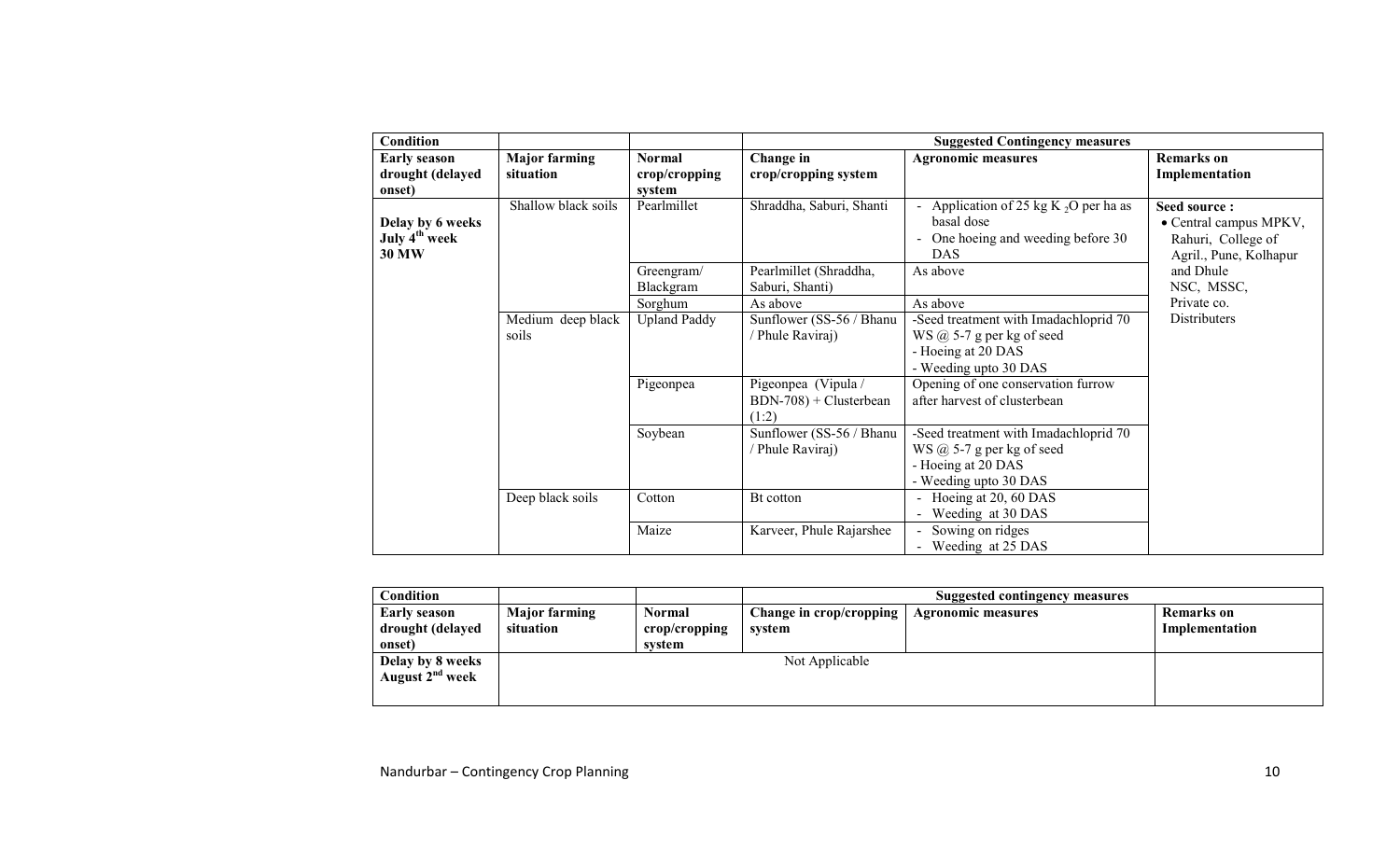| Condition                                                      |                                   |                                          |                                                                                                                                 | <b>Suggested Contingency measures</b>             |                                                |
|----------------------------------------------------------------|-----------------------------------|------------------------------------------|---------------------------------------------------------------------------------------------------------------------------------|---------------------------------------------------|------------------------------------------------|
| Early season drought<br>(Normal onset)                         | <b>Major Farming</b><br>situation | <b>Normal</b><br>Crop/cropping<br>system | Crop management                                                                                                                 | Soil nutrient & moisture<br>conservation measures | <b>Remarks</b> on<br>Implementation            |
| Normal onset followed<br>by 15-20 days dry spell               | Shallow black<br>soils            | Pearlmillet                              | Protective Irrigation or<br>resowing in case of failure                                                                         | Hoeing and Weeding                                | Use of farm pond for<br>life saving irrigation |
| after sowing leading to<br>poor germination/crop<br>stand etc. |                                   | Greengram/<br>Blackgram                  | Resowing                                                                                                                        | As above                                          |                                                |
|                                                                |                                   | Sorghum                                  | $\overline{\phantom{m}}$                                                                                                        | As above                                          |                                                |
|                                                                | Medium deep<br>black soils        | <b>Upland Paddy</b>                      | $\overline{\phantom{m}}$                                                                                                        | Weeding and intercultivation                      |                                                |
|                                                                |                                   | Pigeonpea                                | - Gap Filling                                                                                                                   | Spray 2% urea or DAP<br>Hoeing/weeding            |                                                |
|                                                                |                                   | Soybean                                  | In case of less than<br>$30\%$<br>germination take up resowing<br>with wider spacing of 45 cm<br>with sufficient soil moisture. | Hoeing/weeding                                    |                                                |
|                                                                | Deep black soils                  | Cotton<br>Maize                          | Gap filling<br>As above                                                                                                         | Weeding, Protective irrigation<br>As above        |                                                |

| Condition                                                     |                                   |                                          |                                       | <b>Suggested Contingency measures</b>                                    |                                                |
|---------------------------------------------------------------|-----------------------------------|------------------------------------------|---------------------------------------|--------------------------------------------------------------------------|------------------------------------------------|
| Early season drought<br>(Normal onset)                        | <b>Major Farming</b><br>situation | <b>Normal</b><br>Crop/cropping<br>system | Crop management                       | Soil nutrient & moisture<br>conservation measures                        | Remarks on<br>Implementation                   |
| Mid season drought<br>(long dry spell,<br>consecutive 2 weeks | Shallow black soils               | Pearlmillet                              | Give protective Irrigation            | Hoeing/Weeding<br>Use of 8 % kaolin spray<br>2 % urea spray              | Use of farm pond for<br>life saving irrigation |
| rainless $(>2.5$ mm)<br>period)                               |                                   | Greengram/<br>Blackgram                  |                                       |                                                                          |                                                |
| At vegetative stage                                           |                                   | Sorghum                                  | Give protective Irrigation            | Hoeing/Weeding<br>Use of 8 % kaolin spray<br>2 % urea spray<br>$\bullet$ |                                                |
|                                                               | Medium deep black                 | <b>Upland Paddy</b>                      | Give protective Irrigation            | Weeding and interculture                                                 |                                                |
|                                                               | soils                             | Pigeonpea                                | Protective irrigation and<br>thinning | Hoeing/Weeding<br>Use of 8 % kaolin spray                                |                                                |

Nandurbar – Contingency Crop Planning 11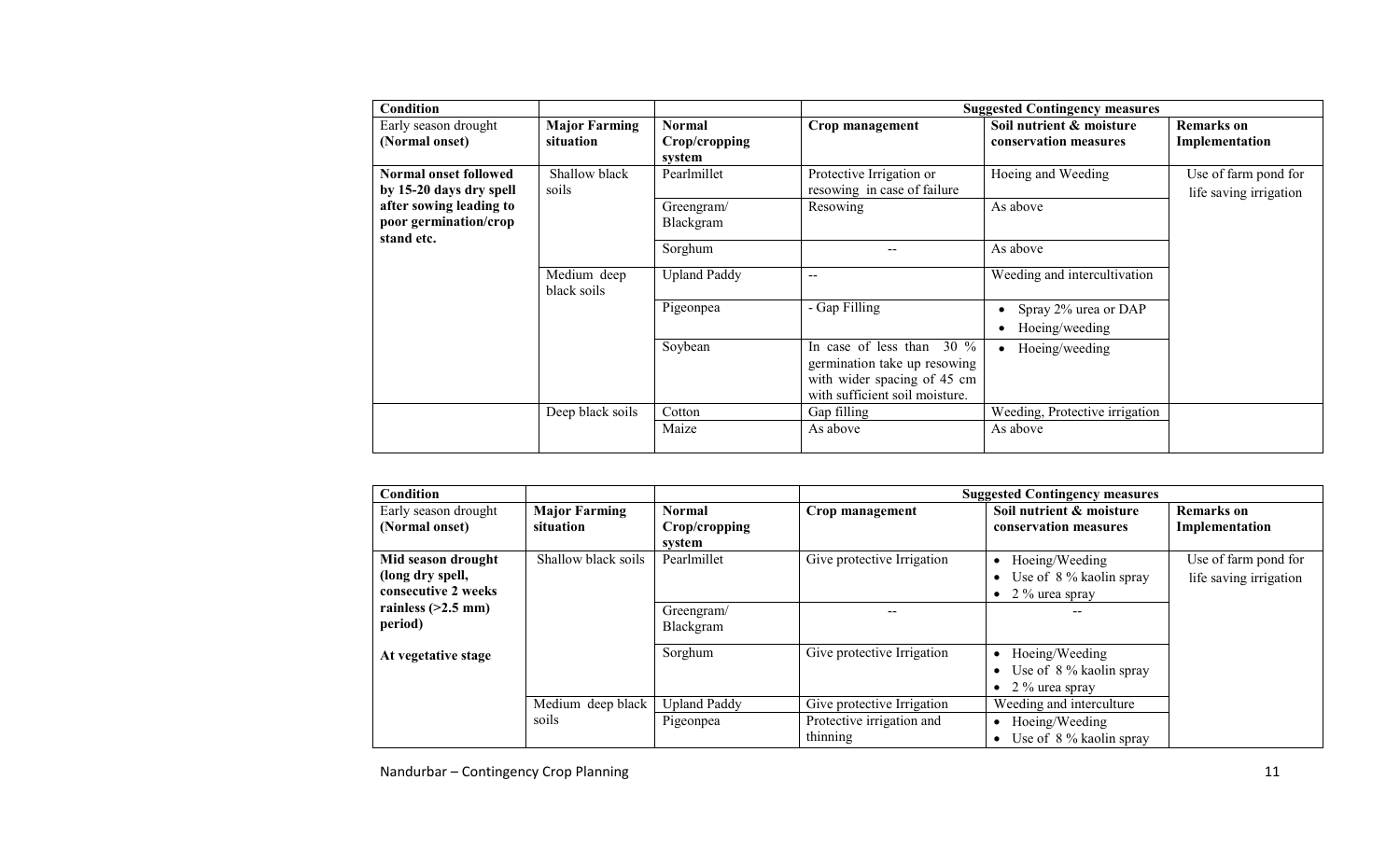|                  |         |                       | • 2 % urea spray,<br>Opening of conservation<br>$\bullet$<br>furrows in between two<br>rows of pigeonpea |
|------------------|---------|-----------------------|----------------------------------------------------------------------------------------------------------|
|                  | Soybean | Protective irrigation | • Use of $8\%$ kaolin spray<br>• $2\%$ urea spray,<br>• Hoeing and weeding                               |
| Deep black soils | Cotton  | As above              | • Use of $8\%$ kaolin spray<br>• Hoeing and weeding,<br>• 2 % urea and or 2 % DAP<br>spray               |
|                  | Maize   | As above              | • 2 % urea spray,<br>• Hoeing and weeding                                                                |

| Condition                                                     |                                   |                                          |                                       | <b>Suggested Contingency measures</b>                                                                                                                 |                                                |
|---------------------------------------------------------------|-----------------------------------|------------------------------------------|---------------------------------------|-------------------------------------------------------------------------------------------------------------------------------------------------------|------------------------------------------------|
| Early season drought<br>(Normal onset)                        | <b>Major Farming</b><br>situation | <b>Normal</b><br>Crop/cropping<br>system | Crop management                       | Soil nutrient & moisture<br>conservation measures                                                                                                     | <b>Remarks</b> on<br>Implementation            |
| Mid season drought<br>(long dry spell,<br>consecutive 2 weeks | Shallow black soils               | Pearlmillet                              | Give protective Irrigation            | Hoeing/Weeding<br>$\bullet$<br>Use of 8 % kaolin spray<br>$\bullet$<br>• 2 % urea spray,                                                              | Use of farm pond for<br>life saving irrigation |
| rainless $(>2.5$ mm)<br>period)                               |                                   | Greengram/<br>Blackgram                  |                                       |                                                                                                                                                       |                                                |
| At flowering/fruiting<br>stage                                |                                   | Sorghum                                  | Give protective Irrigation            | Hoeing/Weeding<br>$\bullet$<br>Use of 8 % kaolin spray<br>$\bullet$<br>• 2 $\%$ urea spray                                                            |                                                |
|                                                               | Medium deep black                 | <b>Upland Paddy</b>                      | Give protective Irrigation            | Weeding and interculture                                                                                                                              |                                                |
|                                                               | soils                             | Pigeonpea                                | Protective irrigation and<br>thinning | • Hoeing/Weeding<br>Use of 8 % kaolin spray<br>$\bullet$<br>2 % urea spray,<br>Opening of conservation<br>furrows in between two<br>rows of pigeonpea |                                                |
|                                                               |                                   | Soybean                                  | Protective irrigation                 | Hoeing and weeding<br>٠                                                                                                                               |                                                |
|                                                               | Deep black soils                  | Cotton                                   | As above                              | Use of 8 % kaolin spray<br>Hoeing and weeding,                                                                                                        |                                                |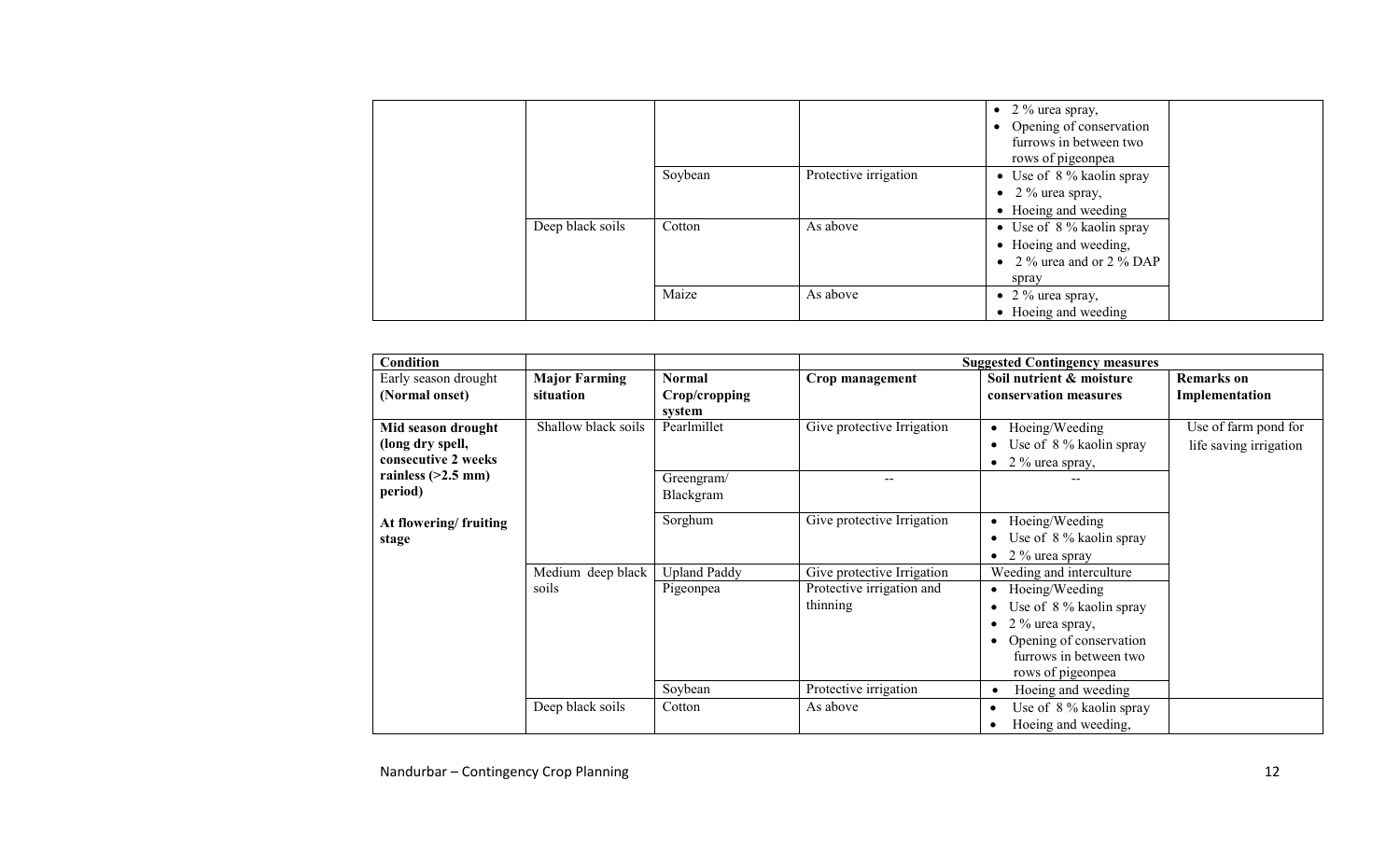|  |       |          | 2 $\%$ urea and or 2 $\%$ DAP<br>spray |  |
|--|-------|----------|----------------------------------------|--|
|  | Maize | As above | $- -$                                  |  |

| Condition                                                   |                                   |                                       |                                                                               | <b>Suggested Contingency measures</b>                                                                 |                                                |
|-------------------------------------------------------------|-----------------------------------|---------------------------------------|-------------------------------------------------------------------------------|-------------------------------------------------------------------------------------------------------|------------------------------------------------|
| <b>Terminal drought</b><br>(Early withdrawal of<br>monsoon) | <b>Major farming</b><br>situation | <b>Normal</b><br>crop/cropping system | Crop management                                                               | Rabi crop planning                                                                                    | <b>Remarks</b> on<br>Implementation            |
|                                                             | Shallow black soils               | Pearlmillet                           | Protective irrigation,<br>In case of poor grain filling<br>harvest for fodder | No rabi crop                                                                                          | Use of farm pond for<br>life saving irrigation |
|                                                             |                                   | Greengram/<br>Blackgram               | Harvest the crop at<br>physiological maturity                                 | Chickpea (Vijay /Digvijay) /<br>Safflower (Bhima) / Sunflower<br>$(SS-56 / Bhanu)$                    |                                                |
|                                                             |                                   | Sorghum                               | Protective irrigation,<br>In case of poor grain filling<br>harvest for fodder | Chickpea (Vijay /Digvijay) /<br>Safflower (Bhima) / Sunflower<br>$(SS-56 / Bhanu)$                    |                                                |
|                                                             | Medium deep black<br>soils        | <b>Upland Paddy</b>                   | Harvest the crop at<br>physiological maturity                                 | No rabi crop                                                                                          |                                                |
|                                                             |                                   | Pigeonpea                             | Protective irrigation                                                         | No rabi crop                                                                                          |                                                |
|                                                             |                                   | Soybean                               | Protective irrigation                                                         | Chickpea (Vijay /Digvijay) or<br>Wheat (Trimbak, Panchavati,<br>Godavari) under assured<br>irrigation |                                                |
|                                                             | Deep black soils                  | Cotton                                | As above                                                                      | No rabi crop                                                                                          |                                                |
|                                                             |                                   | Maize                                 | As above                                                                      | Chickpea (Vijay /Digvijay/<br>Virat)                                                                  |                                                |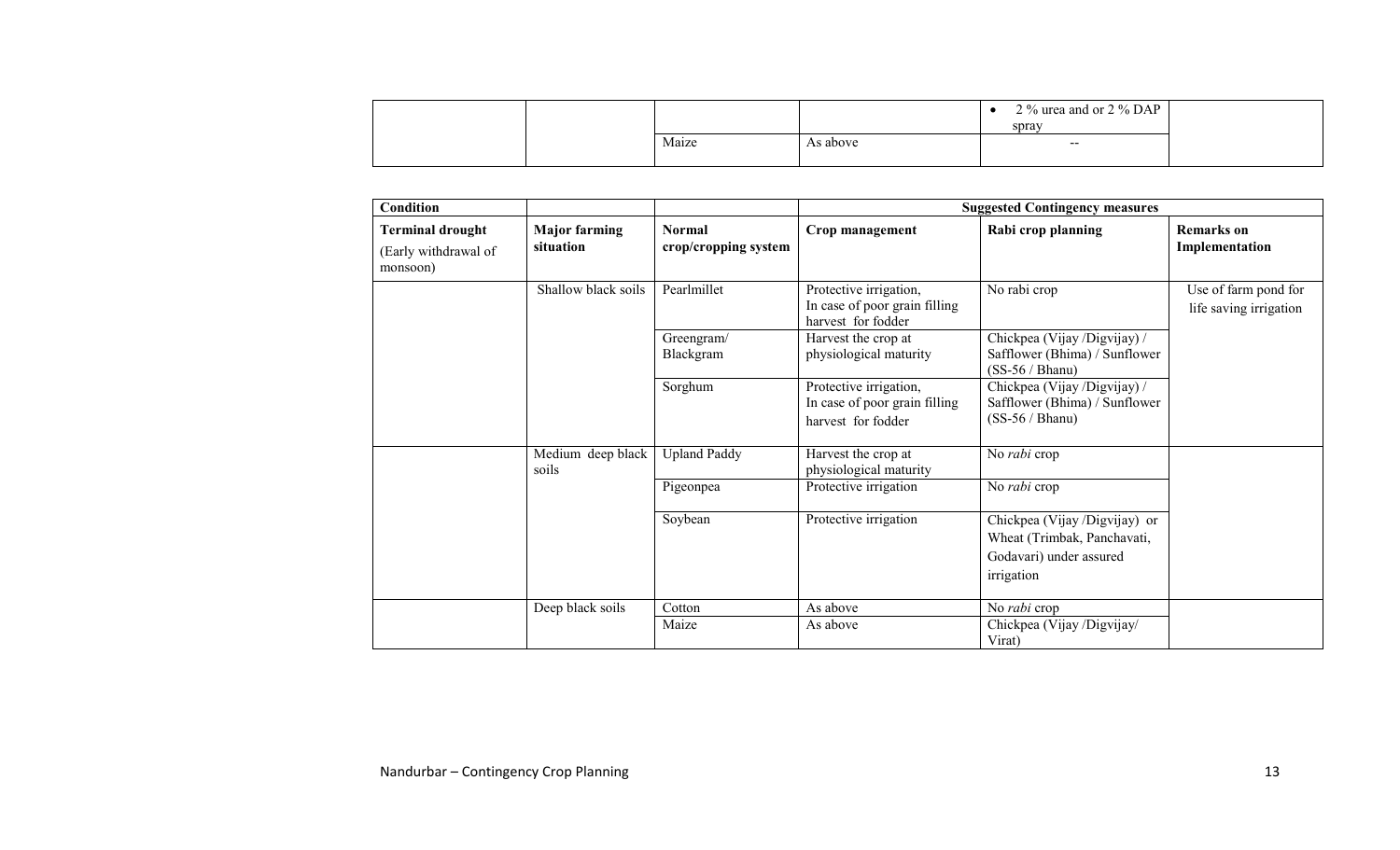## 2.1.2 Irrigated situation

| Condition              | <b>Suggested contingency measures</b> |                                                                              |        |  |                |  |  |  |
|------------------------|---------------------------------------|------------------------------------------------------------------------------|--------|--|----------------|--|--|--|
|                        | <b>Major farming</b>                  | Change in crop/cropping<br>Remarks on<br>Normal<br><b>Agronomic measures</b> |        |  |                |  |  |  |
|                        | situation                             | crop/cropping system                                                         | svstem |  | Implementation |  |  |  |
| Delayed release of     | Not applicable                        |                                                                              |        |  |                |  |  |  |
| water in canals due to |                                       |                                                                              |        |  |                |  |  |  |
| low rainfall           |                                       |                                                                              |        |  |                |  |  |  |

| Condition           | Suggested contingency measures |                      |                         |                    |                |  |
|---------------------|--------------------------------|----------------------|-------------------------|--------------------|----------------|--|
|                     | <b>Major farming</b>           | Normal crop/cropping | Change in crop/cropping | Agronomic measures | Remarks on     |  |
|                     | situation                      | svstem               | system                  |                    | Implementation |  |
| Limited release     | Not applicable                 |                      |                         |                    |                |  |
| water in canals due |                                |                      |                         |                    |                |  |
| to low rainfall     |                                |                      |                         |                    |                |  |
|                     |                                |                      |                         |                    |                |  |

| $\cap$ ondition $\cap$ |                      | Suggested contingency measures |                 |                           |                   |
|------------------------|----------------------|--------------------------------|-----------------|---------------------------|-------------------|
|                        | <b>Major farming</b> | Normal crop/cropping           | Change in crop/ | <b>Agronomic measures</b> | <b>Remarks</b> on |
|                        | situation            | system                         | cropping system |                           | Implementation    |
| Non release of water   | Not applicable       |                                |                 |                           |                   |
| in canals under        |                      |                                |                 |                           |                   |
| delayed onset of       |                      |                                |                 |                           |                   |
| monsoon in             |                      |                                |                 |                           |                   |
| catchment              |                      |                                |                 |                           |                   |

| Condition            |                      |                      | <b>Suggested Contingency measures</b> |                                                |                |  |
|----------------------|----------------------|----------------------|---------------------------------------|------------------------------------------------|----------------|--|
|                      | <b>Major farming</b> | <b>Normal</b>        | Change in crop/                       | <b>Remarks</b> on<br><b>Agronomic measures</b> |                |  |
|                      | situation            | crop/cropping system | cropping system                       |                                                | Implementation |  |
| Lack of inflows into | Uplands, light/red   | Cotton               | Bt cotton                             | Skip row irrigation / Drip irrigation          |                |  |
| tanks due to         | soils- or Medium,    | <b>Onion</b>         | Late kharif onion (Phule              | Sprinkler irrigation                           |                |  |
| insufficient/delayed | medium or deep black |                      | Samarth / Baswant 780)                |                                                |                |  |
| onset of monsoon     | soils - tank fed     | <b>Chilli</b>        | Phule Jvoti / Local                   | Broad Bed Furrows, Drip irrigation             |                |  |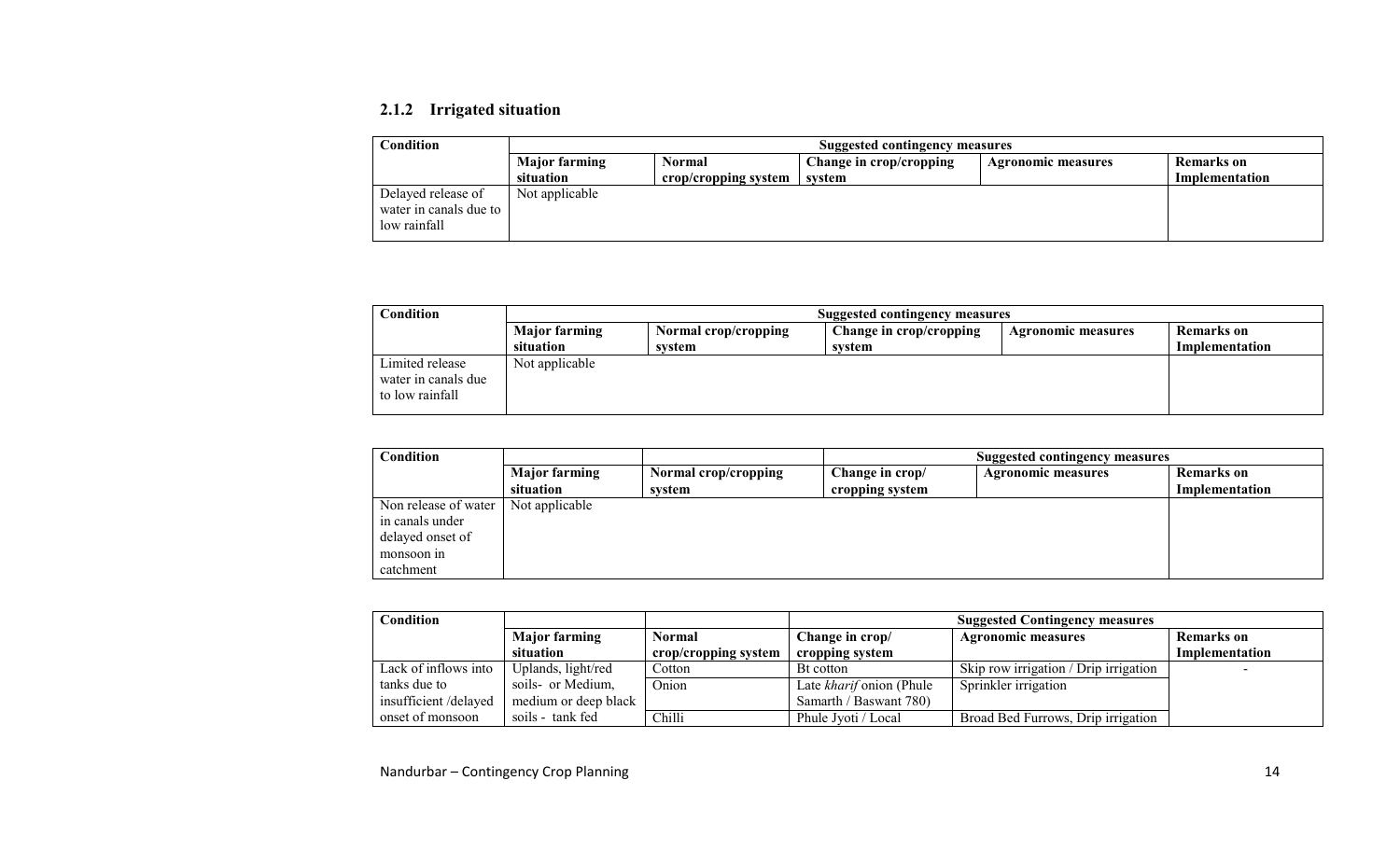| $\complement$ ondition |                                   |                                       | <b>Suggested Contingency measures</b>                                                    |                 |  |
|------------------------|-----------------------------------|---------------------------------------|------------------------------------------------------------------------------------------|-----------------|--|
|                        | <b>Major farming</b><br>situation | <b>Normal</b><br>crop/cropping system | Change in crop/<br>Remarks on<br>Agronomic measures<br>Implementation<br>cropping system |                 |  |
|                        |                                   | Fomato                                | Phule Raia                                                                               | Drip irrigation |  |

| <b>Condition</b>    |                      |                      | <b>Suggested Contingency measures</b> |                                       |                   |
|---------------------|----------------------|----------------------|---------------------------------------|---------------------------------------|-------------------|
|                     | <b>Major farming</b> | <b>Normal</b>        | Change in crop/                       | <b>Agronomic measures</b>             | <b>Remarks</b> on |
|                     | situation            | crop/cropping system | cropping system                       |                                       | Implementation    |
| Insufficient        | Uplands, light/red   | Cotton               | Bt cotton                             | Skip row irrigation / Drip irrigation |                   |
| groundwater         | soils- or Medium,    | Wheat                | Trimbak, Godavari,                    | Irrigate at critical stages CRI and   |                   |
| recharge due to low | medium or deep black |                      | Tapovan                               | flowering stage                       |                   |
| rainfall            | soils - Open well    | Chickpea             | Vijay, Digvijay,                      | Sprinkler irrigation                  |                   |
|                     |                      |                      |                                       |                                       |                   |
|                     |                      | Onion                | Late kharif onion (Phule              | Sprinkler irrigation                  |                   |
|                     |                      |                      | Samarth / Baswant 780)                |                                       |                   |
|                     |                      | Chilli               | Phule Jyoti / Local                   | Broad Bed Furrows, Drip irrigation    |                   |
|                     |                      | Fomato               | Phule Raja                            | Drip irrigation                       |                   |

#### 2.2 Unusual rains (untimely, unseasonal etc)

| <b>Condition</b>                                                        |                                                                                | <b>Suggested contingency measure</b> |                                            |                                                           |  |  |
|-------------------------------------------------------------------------|--------------------------------------------------------------------------------|--------------------------------------|--------------------------------------------|-----------------------------------------------------------|--|--|
| Continuous high rainfall in a<br>short span leading to water<br>logging | <b>Vegetative stage</b>                                                        | <b>Flowering stage</b>               | Crop maturity stage                        | Post harvest                                              |  |  |
| Cotton                                                                  | Drain out excess water                                                         | Drain out excess water               | Drain out excess water                     | Shifting of economic produce<br>to safer place for drying |  |  |
| Pearl millet                                                            | Drain out excess water,<br>• Give second dose of N at<br>optimum soil moisture | • Drain out excess water,            | Harvest at physiological<br>maturity stage | • Harvest & dry in shade                                  |  |  |
| Soybean                                                                 | Drain out excess water,                                                        | As above                             | As above                                   | As above                                                  |  |  |
| Maize                                                                   | Drain out excess water,                                                        | As above                             | As above                                   | As above                                                  |  |  |

Nandurbar – Contingency Crop Planning 15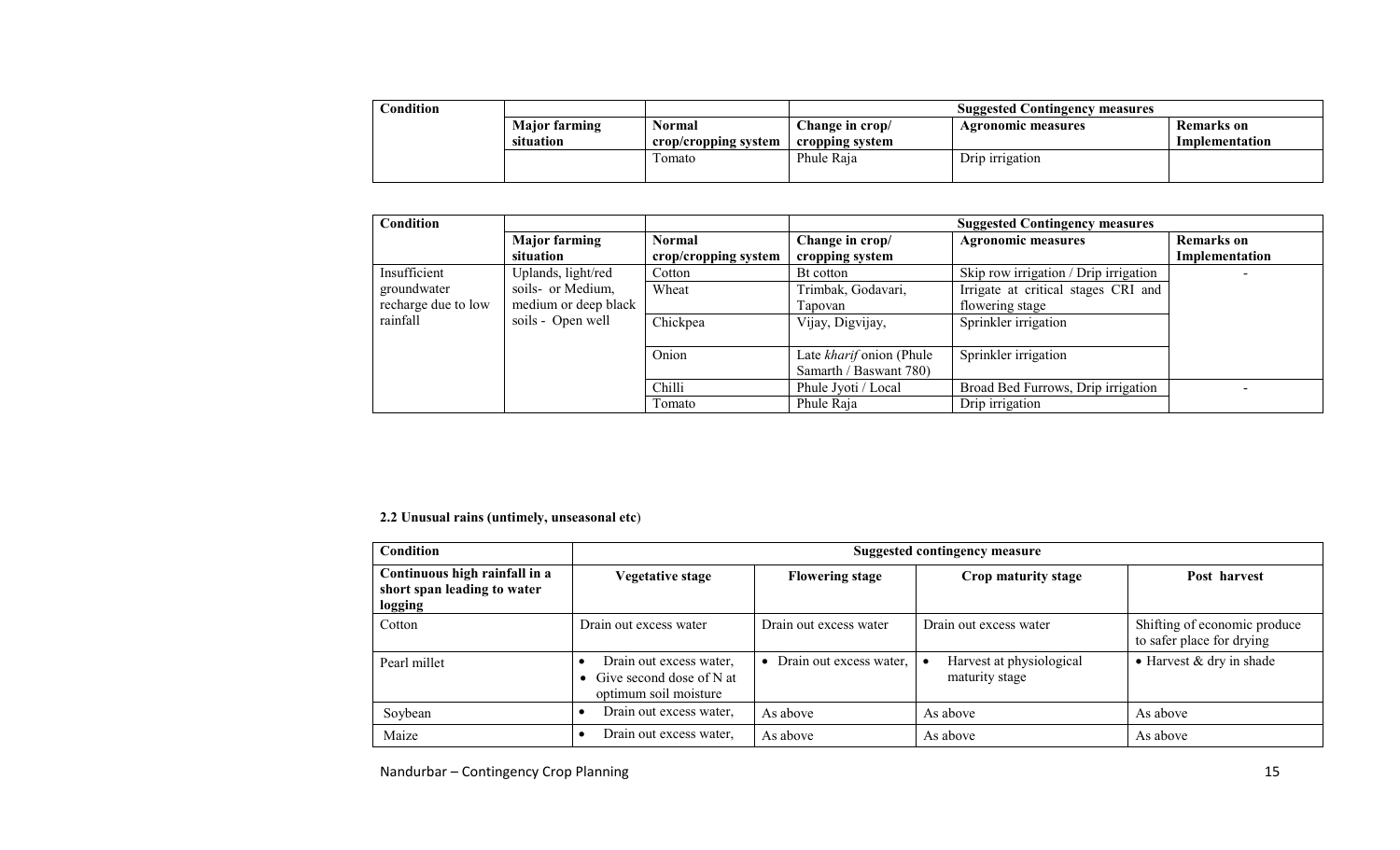|                     | Give second dose of N at $\parallel$<br>optimum soil moisture |            |                        |          |
|---------------------|---------------------------------------------------------------|------------|------------------------|----------|
| Sun flower          | Drain out excess water                                        | As above   | As above               | As above |
| <b>Upland Paddy</b> | $- -$                                                         | $\sim$ $-$ | Drain out excess water | As above |

| <b>Horticulture crops</b> | <b>Vegetative stage</b> | <b>Flowering stage</b> | Crop maturity stage          | Post harvest |
|---------------------------|-------------------------|------------------------|------------------------------|--------------|
| Mango                     | Micro site improvement  | Provide drainage       | Harvest and grade the fruits | $- -$        |
| Guava                     | As above                | As above               | As above                     | $- -$        |
| Custard apple             | As above                | As above               | As above                     | $- -$        |
| Onion                     | Drain out excess water  | Drain out excess water | Drain out excess water       | As above     |
| Chilli                    | As above                | As above               | As above                     | As above     |
| Tomato                    | As above                | As above               | As above                     | As above     |

| <b>Heavy</b><br>l winds in a short span-<br><sup>,</sup> raintall with high <b>.</b><br>⊦speed |  |  |  |  |  |
|------------------------------------------------------------------------------------------------|--|--|--|--|--|
| TТ                                                                                             |  |  |  |  |  |

| Outbreak of pests and | <b>Vegetative stage</b>                     | <b>Flowering stage</b>                          | Crop maturity stage | Post harvest |
|-----------------------|---------------------------------------------|-------------------------------------------------|---------------------|--------------|
| diseases due to       |                                             |                                                 |                     |              |
| unseasonal rains      |                                             |                                                 |                     |              |
| Cotton                | Insect pest : Aphids & Jassids and          | <b>Insect pest: White fly-Spraying of</b>       |                     |              |
|                       | Meally bug-                                 | Diamethoate 30 EC, $10 \text{ ml}/10 \text{ L}$ |                     |              |
|                       | Sprying of 5% NSKE followed by              | Disease : Bacterial Leaf blight-                |                     |              |
|                       | Diamethoate $30 \text{ EC}$ 10 ml/10 L      | Spraying of streptocyclin $100$ ppm +           |                     |              |
|                       | <b>Disease: Alterneria blight-</b> Spraying | copper oxychloride 50 WP 25 $g/10$ L            |                     |              |
|                       | 0t                                          |                                                 |                     |              |
|                       | copper oxychloride 50 WP,25 $g/10$ L        |                                                 |                     |              |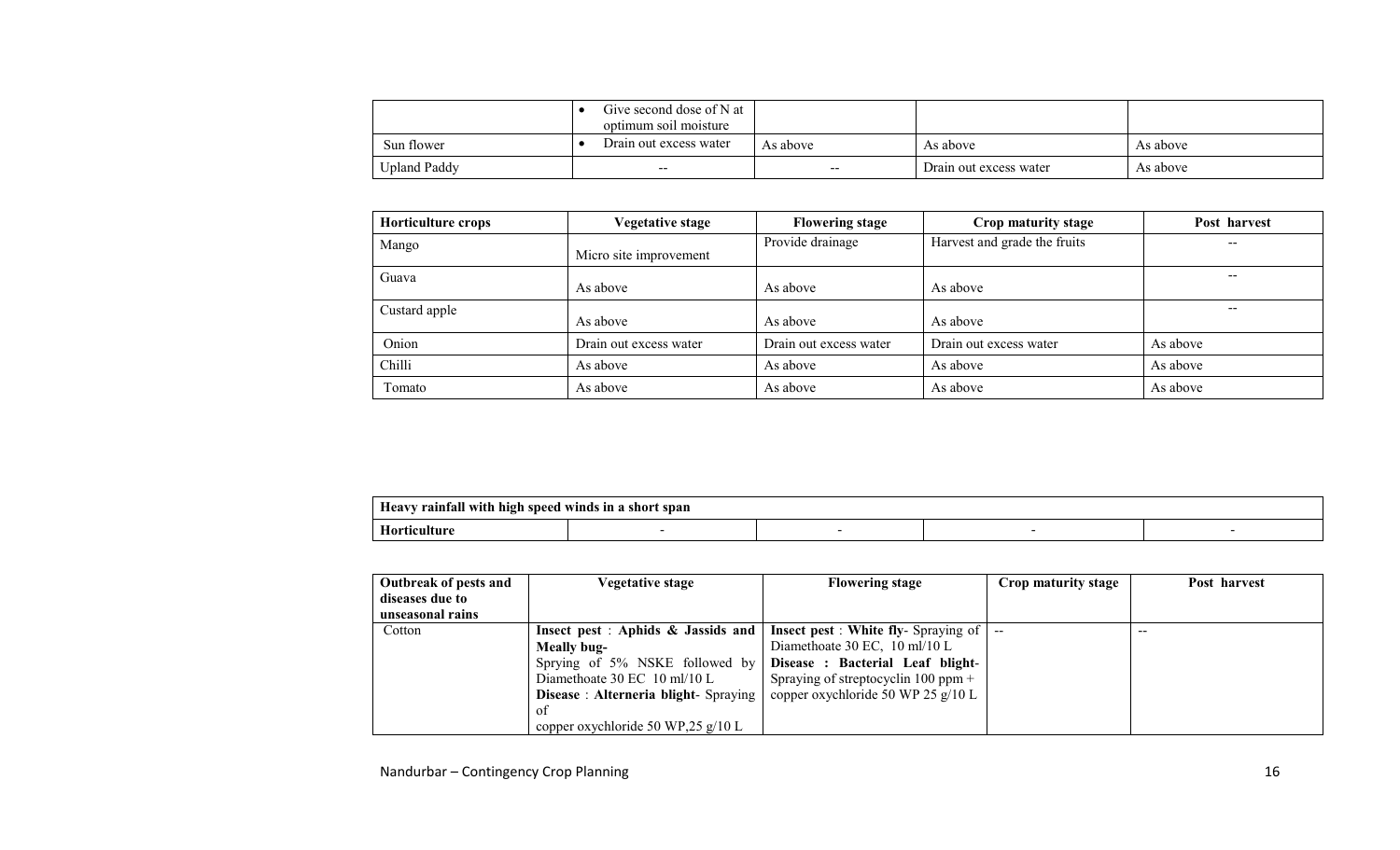| Pearlmillet        | <b>Insect pest:</b>                       | <b>Insect pest : Blister beetle- Dusting</b>                   | $\sim$                |                                       |
|--------------------|-------------------------------------------|----------------------------------------------------------------|-----------------------|---------------------------------------|
|                    | Grass hopper-Dusting of<br>methyl         | of methyl parathion 20 kg/ha                                   |                       |                                       |
|                    | parathion 20 kg/ha                        |                                                                |                       |                                       |
| Soybean            | Insect pest : Leaf eating catterpillar-   | Disease: Rust-                                                 | $- -$                 | $-$                                   |
|                    | Use of Pheromon trap, spraying of         | Spraying of propiconazole                                      |                       |                                       |
|                    | chloropyriphos 20%,                       | $10 \text{ ml}/10 \text{ L}$                                   |                       |                                       |
|                    | $20$ ml/10 L                              |                                                                |                       |                                       |
| Maize              | Insect pest: Stem fly-                    | <b>Insect pest : Spodoptera-</b>                               |                       | $-$                                   |
|                    | Spraying of endosulphan 35EC, 15          | Spraying of chloropyriphos 20EC,                               |                       |                                       |
|                    | ml/10 L                                   | 20ml/10 L                                                      |                       |                                       |
| Sunflower          | <b>Insect pest: Thrips-</b>               | <b>Insect pest - Hairy catterpiller</b>                        | Insect<br>pest        | $\sim$ $\sim$                         |
|                    | Spraying of imidachloprid 17 SL 4         | Collection and destruction of                                  | Heliothis-            |                                       |
|                    | ml/10 L                                   | affected plant parts                                           | - Endosulphon 20 ml / |                                       |
|                    |                                           | - Spraying of $50\%$ carbaryl 20 g/10                          | 10L                   |                                       |
|                    |                                           |                                                                |                       |                                       |
| Horticulture crops |                                           |                                                                |                       |                                       |
| Onion              | <b>Insect pest : Thrips - Spraying of</b> | Insect pest: Thrips - Spraying of                              |                       | Disease : Aspergillus niger-          |
|                    | methyl demeton 10 ml/10 L                 | methyl demeton 10 ml/10 L                                      |                       | Spraying of mancozeb 75 WP,           |
|                    | Disease: Alternaria blight- Spraying      | <b>Alternaria</b><br><b>Disease</b><br>$\bullet$<br>blight-    |                       | $,25 \frac{\text{g}}{10}$ L           |
|                    | of mancozeb 75 WP, 25 $g/10$ L            | Spraying of mancozeb 75 WP, 25 g<br>$/10$ L                    |                       |                                       |
| Chilli             | Insect pest : Thrips - Spraying of        |                                                                | Disease: Fruit rot &  |                                       |
|                    | methyl dematon 10 ml/10 L                 | Disease: Leaf spot -Spraying of<br>mancozeb 75 WP, 25 $g/10$ L | Anthracnose-          |                                       |
|                    |                                           |                                                                | of<br>Spraying        |                                       |
|                    |                                           |                                                                | carbendazim 50 WP,    |                                       |
|                    |                                           |                                                                | 10 g/10 L             |                                       |
| Tomato             | Disease : Alterneria blight- Spraying     | Insect pest : Thrips - Spraying of                             |                       | <b>Disease : Fruit rot - Spraying</b> |
|                    | of mancozeb 75 WP, 25 $g/10$ L            | methyl demeton 10 ml/10 L                                      |                       | of copper oxychloride 50 WP,          |
|                    |                                           |                                                                |                       | $25$ g/10 L                           |

2.3 Floods – Not applicable

2.4 Extreme events: Heat wave / Cold wave/Frost/ Hailstorm /Cyclone – Not applicable

- 2.5Contingent strategies for Livestock and Poultry in Nandurbar District
- 2.5.1 Livestock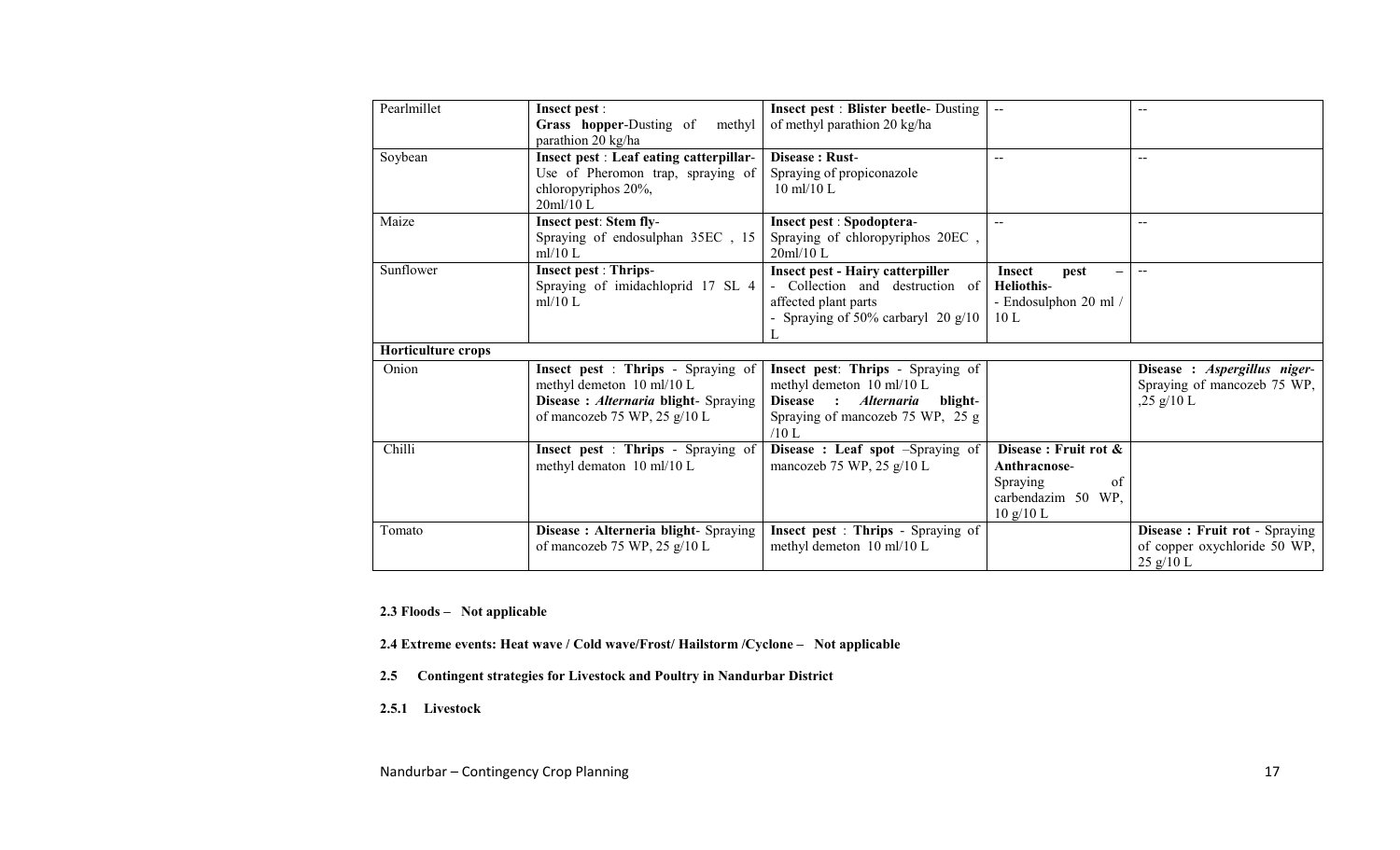|                                    |                                                                                                                                                                                                                                                                                                                                                                                                                                                                                                                                                                                                                                                                                                                                                                                                                                                                                                                                                                                                                                                                                                                                     | <b>Suggested contingency measures</b>                                                                                                                                                                                                                                                                                                                                                                                                                                                                                                                                                                                                                                                                                                                                                                                                                                                                                                                                                                   |                                                                                                                                                                                                                                                                                                                                                                                                                                                                                                                       |
|------------------------------------|-------------------------------------------------------------------------------------------------------------------------------------------------------------------------------------------------------------------------------------------------------------------------------------------------------------------------------------------------------------------------------------------------------------------------------------------------------------------------------------------------------------------------------------------------------------------------------------------------------------------------------------------------------------------------------------------------------------------------------------------------------------------------------------------------------------------------------------------------------------------------------------------------------------------------------------------------------------------------------------------------------------------------------------------------------------------------------------------------------------------------------------|---------------------------------------------------------------------------------------------------------------------------------------------------------------------------------------------------------------------------------------------------------------------------------------------------------------------------------------------------------------------------------------------------------------------------------------------------------------------------------------------------------------------------------------------------------------------------------------------------------------------------------------------------------------------------------------------------------------------------------------------------------------------------------------------------------------------------------------------------------------------------------------------------------------------------------------------------------------------------------------------------------|-----------------------------------------------------------------------------------------------------------------------------------------------------------------------------------------------------------------------------------------------------------------------------------------------------------------------------------------------------------------------------------------------------------------------------------------------------------------------------------------------------------------------|
|                                    | Before the event <sup>s</sup>                                                                                                                                                                                                                                                                                                                                                                                                                                                                                                                                                                                                                                                                                                                                                                                                                                                                                                                                                                                                                                                                                                       | During the event                                                                                                                                                                                                                                                                                                                                                                                                                                                                                                                                                                                                                                                                                                                                                                                                                                                                                                                                                                                        | After the event                                                                                                                                                                                                                                                                                                                                                                                                                                                                                                       |
| <b>Drought</b>                     |                                                                                                                                                                                                                                                                                                                                                                                                                                                                                                                                                                                                                                                                                                                                                                                                                                                                                                                                                                                                                                                                                                                                     |                                                                                                                                                                                                                                                                                                                                                                                                                                                                                                                                                                                                                                                                                                                                                                                                                                                                                                                                                                                                         |                                                                                                                                                                                                                                                                                                                                                                                                                                                                                                                       |
| Feed and<br>fodder<br>availability | Motivating the sugarcane farmers to convert green sugarcane<br>tops in to silage by the end of February<br>Collection of soya meal waste and groundnut cake for use as<br>feed supplement during drought<br>Preserving the green maize fodder as silage<br>Sowing of cereals (Sorghum/Bajra) and leguminous crops<br>(Lucerne, Berseem, Horse gram, Cowpea) during North-East<br>monsoon under dry land system for fodder production.<br>Establishment of fodder bank at village level with available<br>dry fodder (paddy /wheat straw, Sorghum/Bajra stover,<br>groundnut haulms, sugarcane tops)<br>Development of silvopastoral models with Leucaena,<br>Glyricidia, Prosopis as fodder trees and Marvel, Madras<br>Anjan, Stylo, Desmanthus, etc., as under storey grass<br>Encourage fodder production with Sorghum - stylo-<br>Sorghum on rotation basis and also to cultivate short-term<br>fodder crops like sunhemp<br>Promote Azola cultivation at backyard<br>Formation of village Disaster Management Committee<br>Capacity building and preparedness of the stakeholders and<br>official staff for the drought/floods | Harvest and use biomass of dried up crops<br>(paddy/wheat/Sorghum/Bajra,/maize/chickpea/<br>groundnut/soya) material as fodder<br>Use of unconventional and locally available<br>cheap feed ingredients especially soya meal<br>groundnut cake for feeding of<br>waste and<br>livestock during drought<br>Harvest all the top fodder available (Subabul,<br>Glyricidia, Pipol, Prosopis etc) and feed the LS<br>during drought<br>Concentrate ingredients such as Grains, brans,<br>chunnies & oilseed cakes, low grade grains etc.<br>unfit for human consumption should be procured<br>from Govt. Godowns for feeding as supplement<br>for high productive animals during drought<br>Promotion of Horse gram as contingent crop and<br>harvesting it at vegetative stage as fodder<br>All the hay should be enriched with 2% Urea<br>molasses solution or 1% common salt solution<br>and fed to LS.<br>Encourage mixing available kitchen waste with<br>dry fodder while feeding to the milch animals | Encourage progressive farmers<br>to grow multi cut fodder crops<br>sorghum/bajra/maize(UP<br>of<br>chari, MP chari, HC-136, HD-<br>2, GAINT BAJRA, L-74, K-<br>677, Ananad/African<br>Tall.<br>Kisan<br>composite,<br>Moti,<br>Manjari, B1-7 on their own<br>lands with input subsidy<br>Supply of quality seeds of<br>COFS 29, Stylo and fodder<br>slips of Marvel, Yaswant,<br>Jaywant, Napier, guinea grass<br>well before monsoon<br>Flushing the stock to recoup<br>Replenish the<br>feed<br>and<br>fodder banks |
| Drinking<br>water                  | Adopt various water conservation methods at village level to<br>improve the ground water level for adequate water supply.<br>Identification of water resources<br>Desilting of ponds                                                                                                                                                                                                                                                                                                                                                                                                                                                                                                                                                                                                                                                                                                                                                                                                                                                                                                                                                | Adequate supply of drinking water.<br>Restrict wallowing of animals in water<br>bodies/resources<br>Add alum in stagnated water bodies                                                                                                                                                                                                                                                                                                                                                                                                                                                                                                                                                                                                                                                                                                                                                                                                                                                                  | Watershed<br>management<br>practices shall be promoted to<br>conserve the rainwater. Bleach<br>$(0.1\%)$ drinking water / water                                                                                                                                                                                                                                                                                                                                                                                       |
|                                    | Rain water harvesting and create water bodies/watering                                                                                                                                                                                                                                                                                                                                                                                                                                                                                                                                                                                                                                                                                                                                                                                                                                                                                                                                                                                                                                                                              |                                                                                                                                                                                                                                                                                                                                                                                                                                                                                                                                                                                                                                                                                                                                                                                                                                                                                                                                                                                                         | sources<br>Provide clean drinking water                                                                                                                                                                                                                                                                                                                                                                                                                                                                               |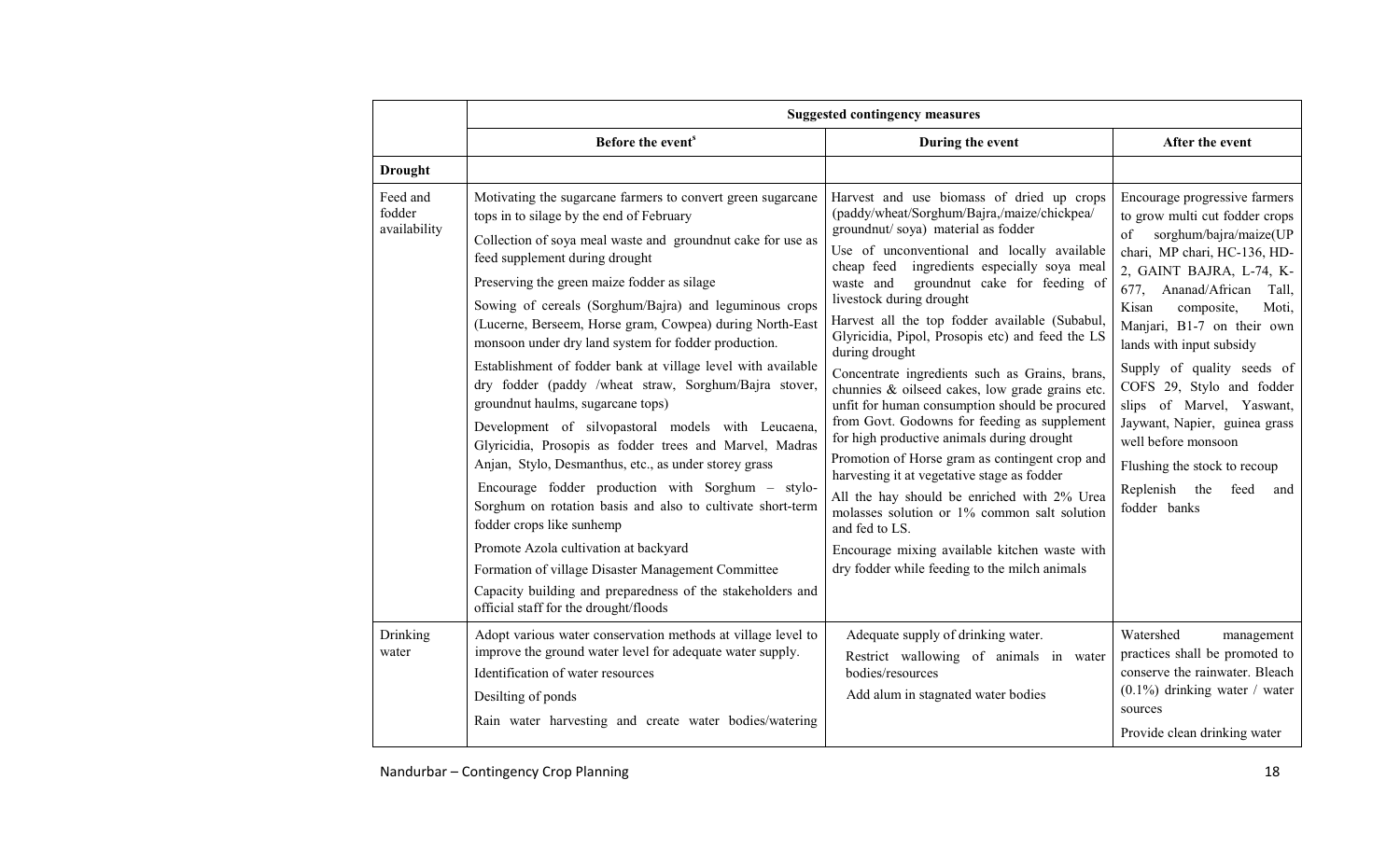|                                     | points (when water is scarce use only as drinking water for<br>animals)<br>Construction of drinking water tanks<br>in herding<br>places/village junctions/relief camp locations<br>Community drinking water trough can be arranged in<br>shandies /community grazing areas                                                                                                                                                                                                                                                        |                                                                                                                                                                                                                                                                                                                                                                                                                                                                                                                                   |                                                                                                                                                                                                                                                                                                                             |
|-------------------------------------|-----------------------------------------------------------------------------------------------------------------------------------------------------------------------------------------------------------------------------------------------------------------------------------------------------------------------------------------------------------------------------------------------------------------------------------------------------------------------------------------------------------------------------------|-----------------------------------------------------------------------------------------------------------------------------------------------------------------------------------------------------------------------------------------------------------------------------------------------------------------------------------------------------------------------------------------------------------------------------------------------------------------------------------------------------------------------------------|-----------------------------------------------------------------------------------------------------------------------------------------------------------------------------------------------------------------------------------------------------------------------------------------------------------------------------|
| Health and<br>disease<br>management | Procure and stock emergency medicines and<br>vaccines for<br>important endemic diseases of the area<br>All the stock must be immunized for endemic diseases of<br>the area<br>Surveillance and disease monitoring network to be<br>established at Joint Director (Animal Husbandry) office in<br>the district<br>Adequate refreshment training on draught management to<br>be given to VAS, Jr.VAS, LI with regard to health $\&$<br>management measures<br>Procure and stock multivitamins $\&$ area specific mineral<br>mixture | Carryout deworming to all animals entering into<br>relief camps<br>Identification and quarantine of sick animals<br>Constitution of Rapid Action Veterinary Force<br>Performing ring vaccination (8 km radius) in<br>case of any outbreak<br>Restricting movement of livestock in case of any<br>epidemic<br>Tick control measures be undertaken to prevent<br>tick borne diseases in animals<br>Rescue of sick and injured animals and their<br>treatment<br>Organize with community, daily lifting of dung<br>from relief camps | Keep close surveillance on<br>disease outbreak.<br>Undertake the vaccination<br>depending on need<br>Keep the animal houses clean<br>and spray disinfectants<br>Farmers should be advised to<br>breed their milch animals<br>during July-September so that<br>the peak milk production does<br>not coincide with mid summer |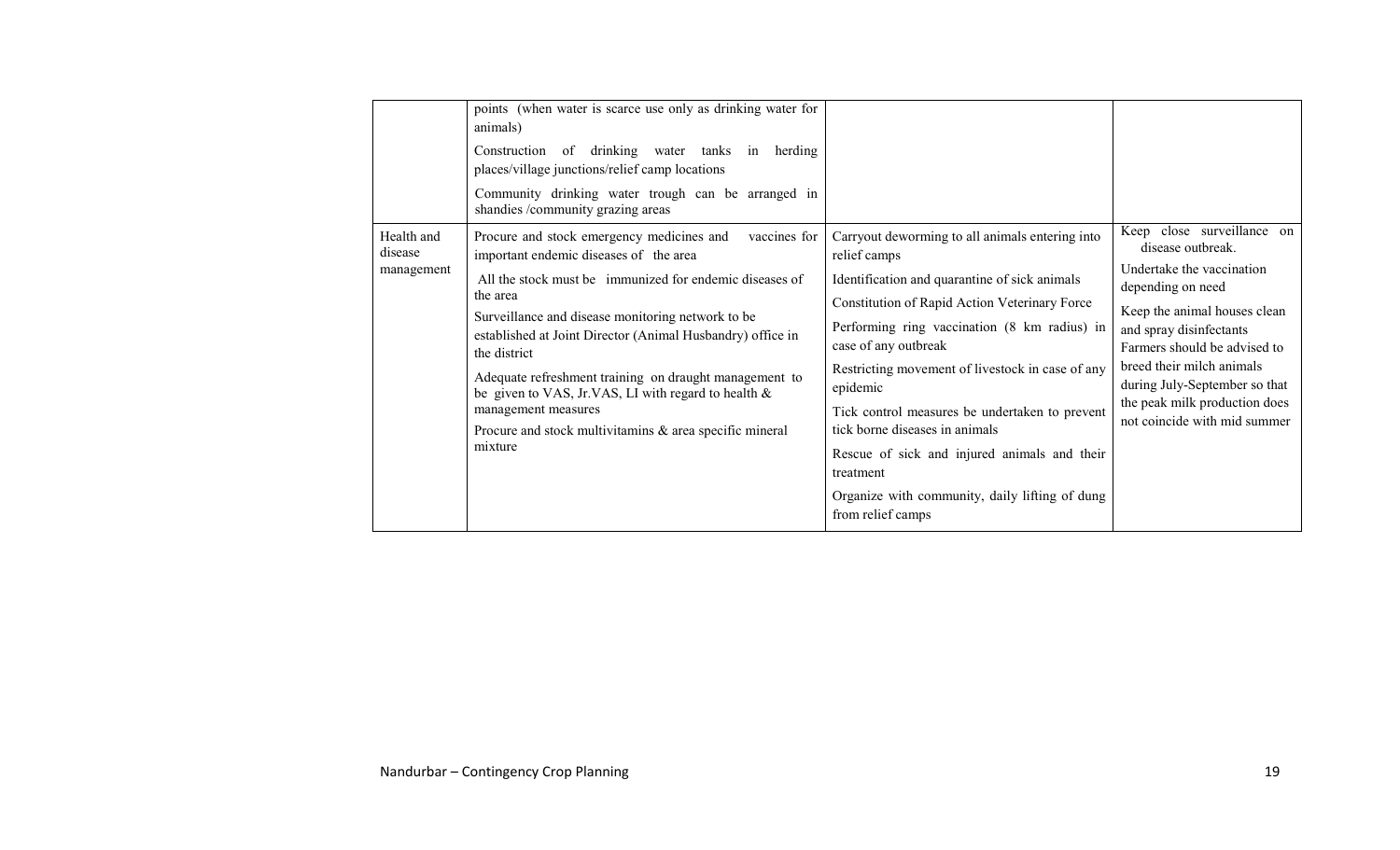| <b>Floods</b>    | In case of early forewarning (EFW), harvest all the crops<br>(paddy/wheat/Sorghum/Bajra,/maize/chickpea/ groundnut/<br>soya etc.) that can be useful as feed/fodder in future (store<br>properly)<br>Keeping sufficient of dry fodder to transport to the flood<br>affected villages<br>Don't allow the animals for grazing if severe floods are<br>forewarned<br>Keep stock of bleaching powder and lime<br>Carry out Butax spray for control of external parasites<br>Identify the Clinical staff and trained paravets and indent for<br>their services as per schedules<br>Identify the volunteers who can serve in need of emergency<br>Arrangement for transportation of animals from low lying<br>area to safer places and also for rescue animal health workers<br>to get involve in rescue operations | Transportation of animals to elevated areas<br>Proper hygiene and sanitation of the animal shed<br>In severe storms, un-tether or let loose the<br>animals<br>Use of unconventional and locally available<br>cheap feed ingredients for feeding of livestock.<br>Avoid soaked and mould infected feeds / fodders<br>to livestock<br>Emergency outlet establishment for required<br>medicines or feed in each village<br>Spraying of fly repellants in animal sheds | Repair of animal shed<br>Bring back the animals to the<br>shed<br>Cleaning and disinfection of<br>the shed<br>Bleach (0.1%) drinking water /<br>water sources<br>Encouraging farmers to<br>cultivate<br>short-term fodder crops like<br>sunhemp.<br>Deworming<br>with<br>broad<br>spectrum dewormers<br>Proper disposable of the dead<br>animals / carcasses by burning<br>/ deep burying (4-8 feet) with<br>lime powder (1kg for small<br>ruminants and 5kg for large<br>ruminants) in pit<br>Drying the harvested crop |
|------------------|---------------------------------------------------------------------------------------------------------------------------------------------------------------------------------------------------------------------------------------------------------------------------------------------------------------------------------------------------------------------------------------------------------------------------------------------------------------------------------------------------------------------------------------------------------------------------------------------------------------------------------------------------------------------------------------------------------------------------------------------------------------------------------------------------------------|--------------------------------------------------------------------------------------------------------------------------------------------------------------------------------------------------------------------------------------------------------------------------------------------------------------------------------------------------------------------------------------------------------------------------------------------------------------------|--------------------------------------------------------------------------------------------------------------------------------------------------------------------------------------------------------------------------------------------------------------------------------------------------------------------------------------------------------------------------------------------------------------------------------------------------------------------------------------------------------------------------|
|                  |                                                                                                                                                                                                                                                                                                                                                                                                                                                                                                                                                                                                                                                                                                                                                                                                               |                                                                                                                                                                                                                                                                                                                                                                                                                                                                    | material and proper storage for<br>use as fodder.                                                                                                                                                                                                                                                                                                                                                                                                                                                                        |
| Cyclone          | <b>NA</b>                                                                                                                                                                                                                                                                                                                                                                                                                                                                                                                                                                                                                                                                                                                                                                                                     |                                                                                                                                                                                                                                                                                                                                                                                                                                                                    |                                                                                                                                                                                                                                                                                                                                                                                                                                                                                                                          |
| <b>Heat wave</b> | Arrangement for protection from heat wave<br>Plantation around the shed<br>$\ddot{1}$<br>$H2O$ sprinklers / foggers in the shed<br>$\overline{11}$<br>iii) Application of white reflector paint on the roof<br>iv) Thatched sheds should be provided as a shelter to<br>animal to minimize heat stress                                                                                                                                                                                                                                                                                                                                                                                                                                                                                                        | Allow the animals early in the morning or late in<br>the evening for grazing during heat waves<br>Feed green fodder/silage / concentrates during<br>day time and roughages / hay during night time<br>in case of heat waves<br>Put on the foggers / sprinkerlers/fans during heat<br>weaves in case of high yielders (Jersey/HF                                                                                                                                    | Feed the animals<br>as<br>per<br>routine schedule<br>Allow the animals for grazing<br>(normal timings)                                                                                                                                                                                                                                                                                                                                                                                                                   |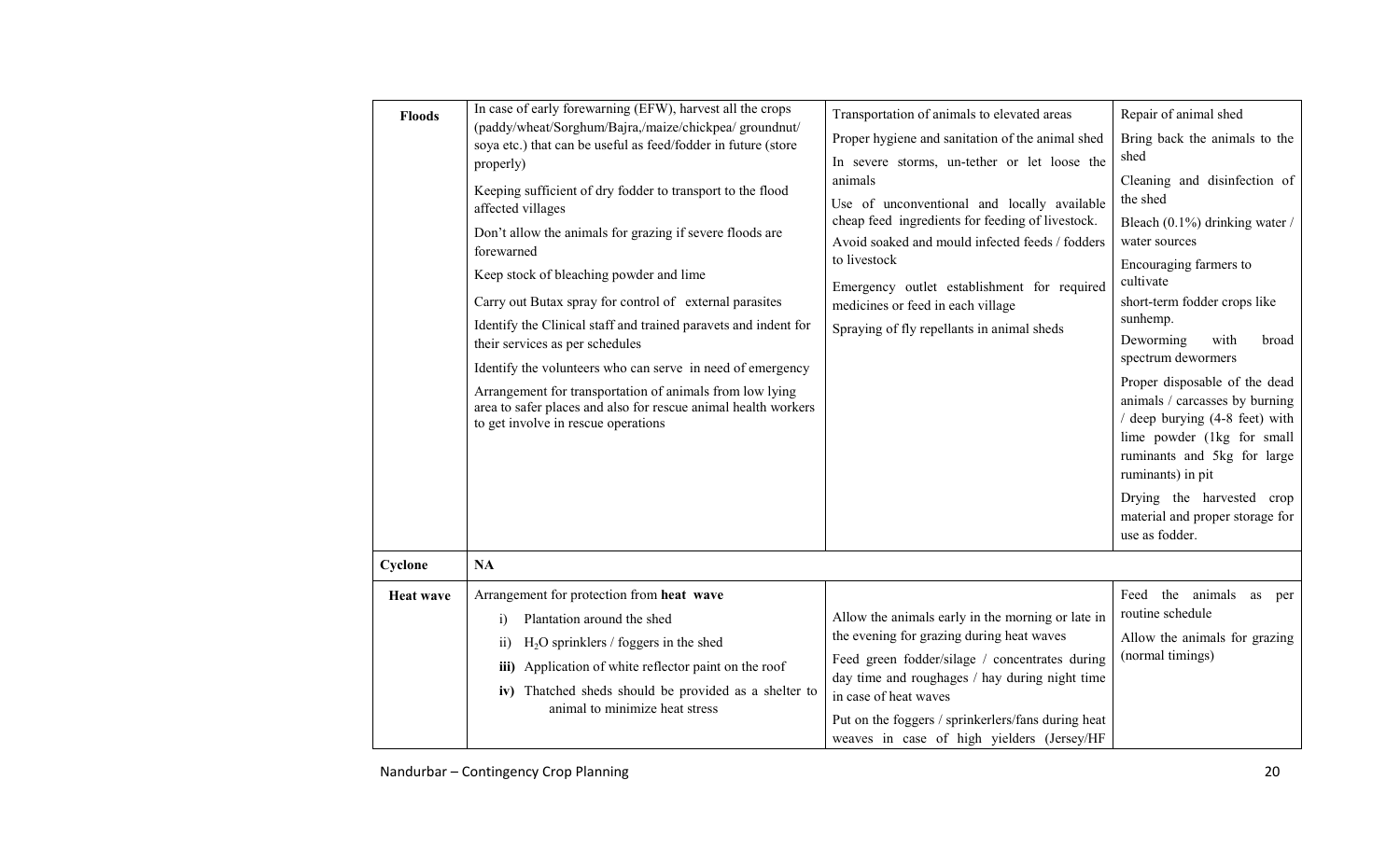|                  |                                    | crosses)<br>In severe cases, vitamin 'C' and electrolytes<br>should be added in H <sub>2</sub> O during heat waves. |                                                                                                                    |
|------------------|------------------------------------|---------------------------------------------------------------------------------------------------------------------|--------------------------------------------------------------------------------------------------------------------|
| Cold wave        | <b>NA</b>                          |                                                                                                                     |                                                                                                                    |
| <b>Insurance</b> | Encouraging insurance of livestock | Listing out the details of the dead animals                                                                         | Submission<br>for<br>insurance<br>claim and availing insurance<br>benefit<br>Purchase of new productive<br>animals |

#### Vaccination schedule in small ruminants (Sheep & Goat)

| <b>Disease</b>                | <b>Season</b>                        |
|-------------------------------|--------------------------------------|
| Foot and mouth disease (FMD)  | Preferably in winter / autumn        |
| <b>PPR</b>                    | All seasons, preferably in June-July |
| Black quarter (BQ)            | May / June                           |
| Enterotoxaemia (ET)           | May                                  |
| Haemorrhagic septicaemia (HS) | March / June                         |
| Sheep pox (SP)                | December / march                     |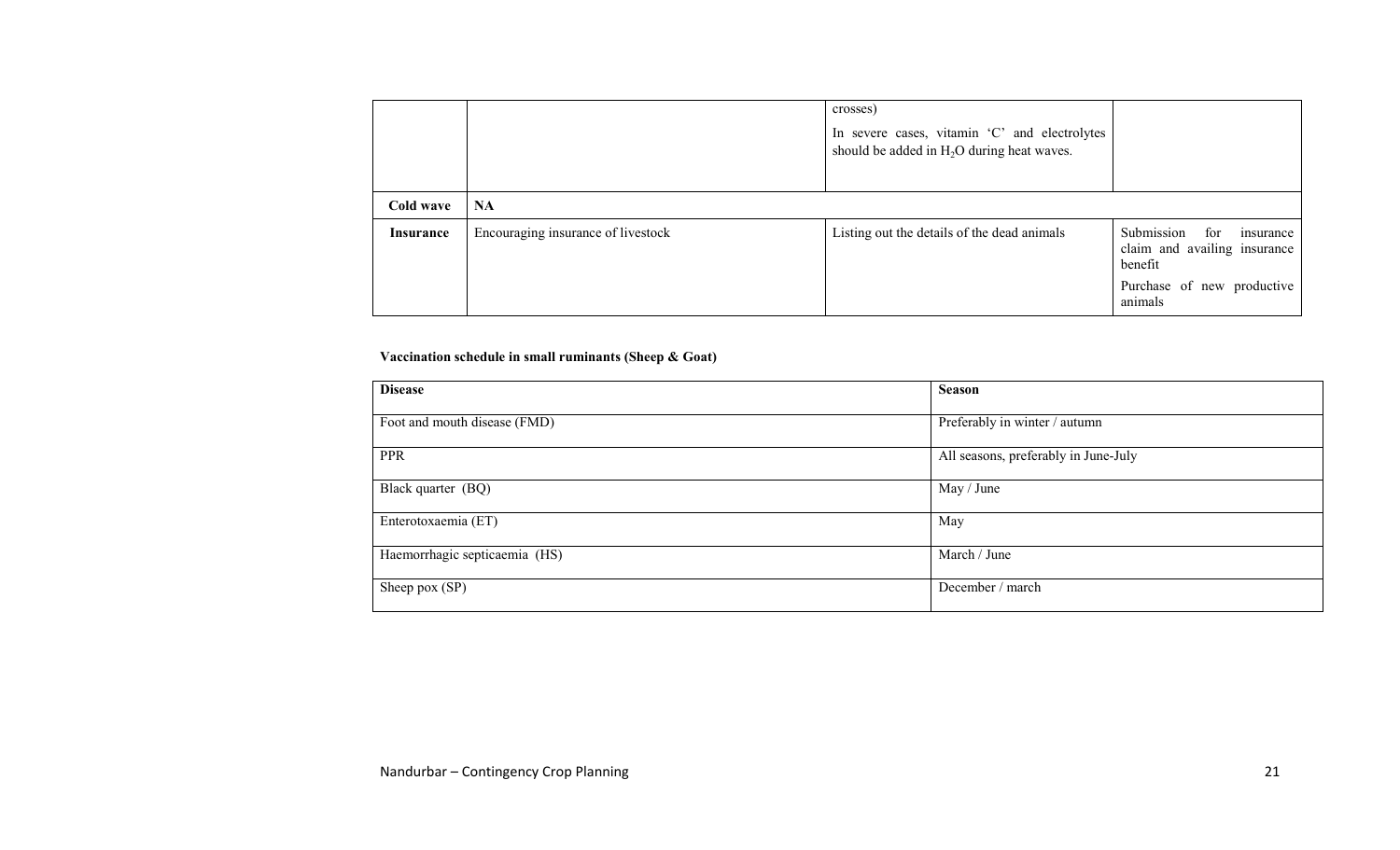#### Vaccination programme for cattle and buffalo:

| <b>Disease</b> | Age and season at vaccination     |
|----------------|-----------------------------------|
| Anthrax        | In endemic areas only, Feb to May |
| HS             | May to June                       |
| <b>BQ</b>      | May to June                       |
| <b>FMD</b>     | November to December              |

#### 2.5.2 Poultry

|                               | <b>Suggested contingency measures</b>                                                                      |                                                                                                                                                            |                                                                                                                    |
|-------------------------------|------------------------------------------------------------------------------------------------------------|------------------------------------------------------------------------------------------------------------------------------------------------------------|--------------------------------------------------------------------------------------------------------------------|
|                               | <b>Before the event</b>                                                                                    | During the event                                                                                                                                           | After the event                                                                                                    |
| Shortage of feed ingredients  | Storing of house hold grain like<br>maize, broken rice etc, in to use<br>as feed in case of severe drought | Supplementation only for productive birds<br>with house hold grain<br>Supplementation of shell grit (calcium) for<br>laying birds<br>Culling of weak birds | Supplementation to all survived birds                                                                              |
| Drinking water                |                                                                                                            | Use water sanitizers or offer cool hygienic<br>drinking water                                                                                              |                                                                                                                    |
| Health and disease management | Culling of sick birds.<br>Deworming and<br>vaccination<br>against RD and IBD                               | Mixing of Vit. A, D, E, K and B-complex<br>including vit C in drinking water (5ml in one)<br>litre water)                                                  | Hygienic and sanitation of poultry house<br>Disposal of dead birds by burning /<br>burying with lime powder in pit |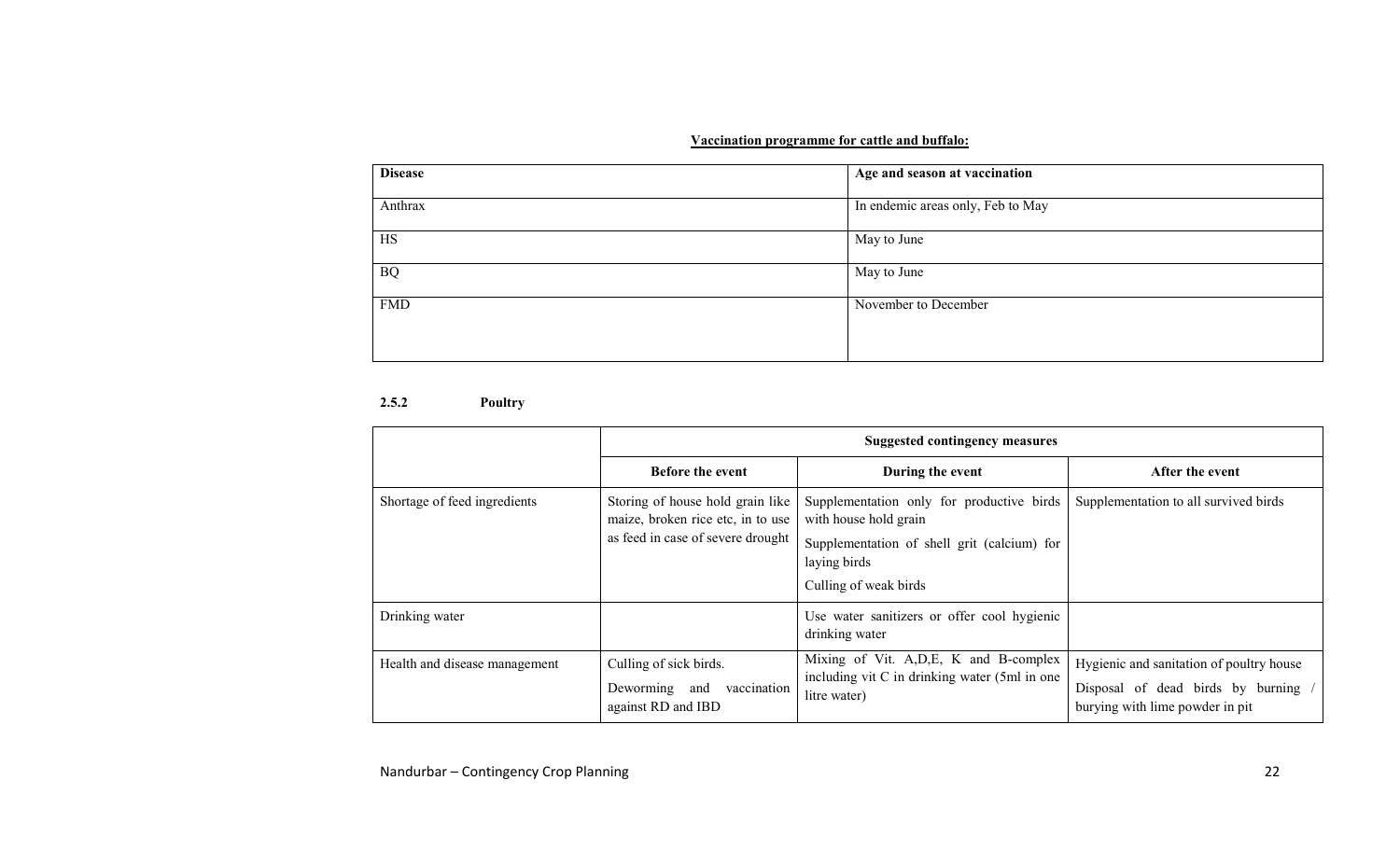| <b>Floods</b>                  |                                                                                                                                                                  |                                                                                                                                                                                                                                      |                                                                                                                                                                                                                                                                          |
|--------------------------------|------------------------------------------------------------------------------------------------------------------------------------------------------------------|--------------------------------------------------------------------------------------------------------------------------------------------------------------------------------------------------------------------------------------|--------------------------------------------------------------------------------------------------------------------------------------------------------------------------------------------------------------------------------------------------------------------------|
| Shortage of feed ingredients   | In case of early forewarning of<br>floods, shift the birds to safer<br>place<br>Storing of house hold grain like<br>maize, broken rice, bajra etc,               | Use stored feed as supplement<br>Don't allow for scavenging<br>Culling of weak birds                                                                                                                                                 | Routine practices are followed<br>Deworming and vaccination against RD                                                                                                                                                                                                   |
| Drinking water                 |                                                                                                                                                                  | Use water sanitizers or offer cool hygienic<br>drinking water                                                                                                                                                                        |                                                                                                                                                                                                                                                                          |
| Health and disease management  | In case of EFW, add antibiotic<br>powder<br>(Terramycin/Ampicilline/<br>Ampiclox etc., 10g in one litre)<br>in drinking water to prevent any<br>disease outbreak | Prevent water logging surrounding the sheds<br>through proper drainage facility<br>Assure supply of electricity by generator or<br>solar energy or biogas<br>Sprinkle lime powder to prevent ammonia<br>accumulation due to dampness | Sanitation of poultry house<br>Treatment of affected birds Disposal of<br>dead birds by burning / burying with line<br>powder in pit<br>Disposal of poultry manure to prevent<br>protozoal problem<br>Supplementation of coccidiostats in feed<br>Vaccination against RD |
| Cyclone                        | NA                                                                                                                                                               |                                                                                                                                                                                                                                      |                                                                                                                                                                                                                                                                          |
| <b>Heat wave</b>               |                                                                                                                                                                  |                                                                                                                                                                                                                                      |                                                                                                                                                                                                                                                                          |
| Shelter/environment management | Provision of proper shelter with<br>good ventilation                                                                                                             | In<br>foggers/water<br>severe<br>cases,<br>sprinklers/wetting of hanged<br>gunny bags<br>should be arranged<br>Don't allow for scavenging during mid day                                                                             | Routine practices are followed                                                                                                                                                                                                                                           |
| Health and disease management  | Deworming<br>and<br>vaccination<br>against RD and fowl pox                                                                                                       | Supplementation of house hold grain<br>Provide cool and clean drinking water with<br>electrolytes and vit. C                                                                                                                         | Routine practices are followed                                                                                                                                                                                                                                           |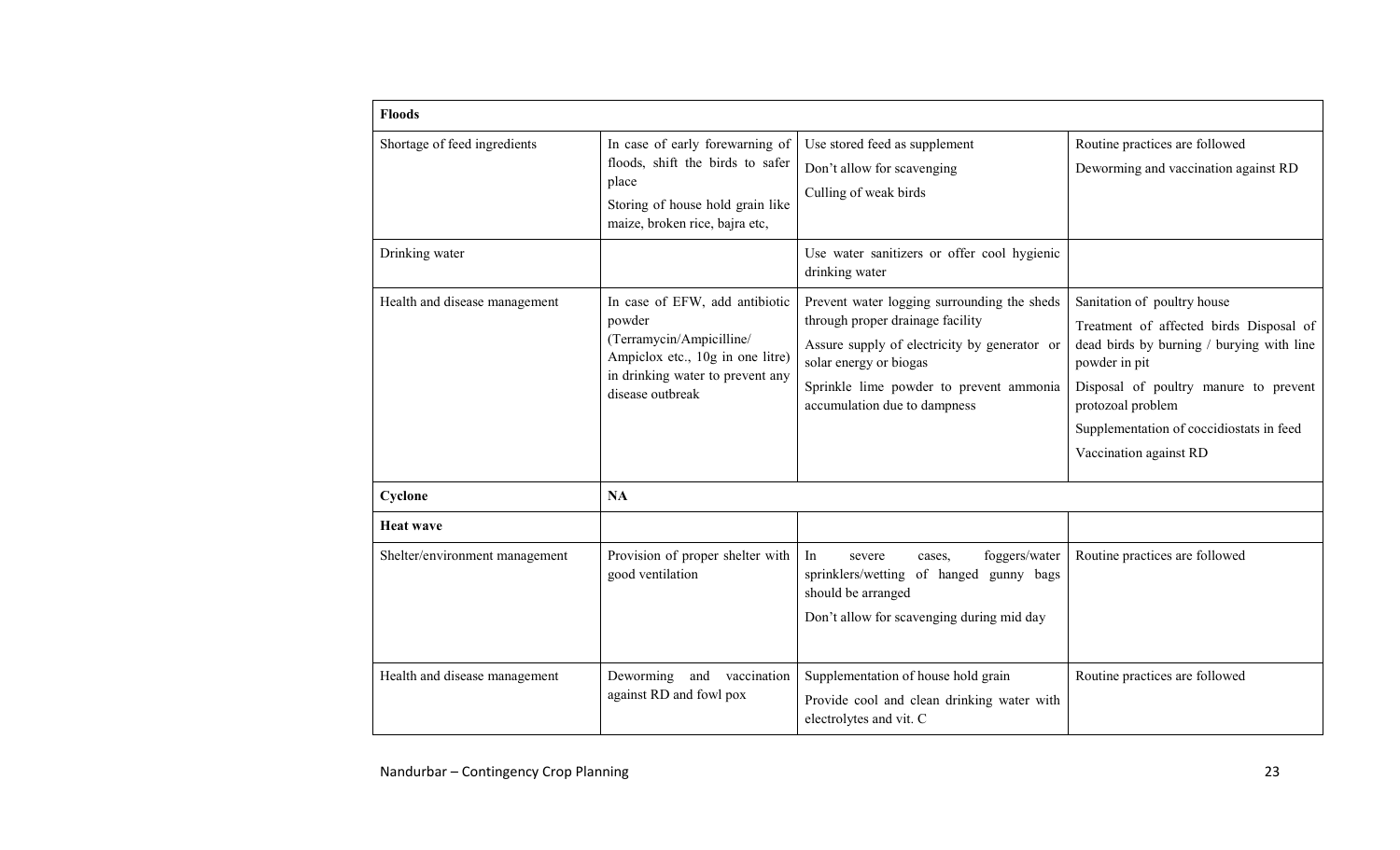|           |           | In hot summer, add anti-stress probiotics in<br>drinking water or feed |  |
|-----------|-----------|------------------------------------------------------------------------|--|
| Cold wave | <b>NA</b> |                                                                        |  |

<sup>a</sup> based on forewarning wherever available

### 2.5.3 Fisheries/ Aquaculture

| <b>Measures suggested for</b><br><b>Drought</b>                |                                                                                                                                                                                                                                                                                                                                                                                                                                                                                                                                                                                                                                                         |                                                                                                                                                                                                                                                                                                                                                                                                   |                                                                                                                                                                                                                                                                                                                                                                                                                                                                                                                                    |
|----------------------------------------------------------------|---------------------------------------------------------------------------------------------------------------------------------------------------------------------------------------------------------------------------------------------------------------------------------------------------------------------------------------------------------------------------------------------------------------------------------------------------------------------------------------------------------------------------------------------------------------------------------------------------------------------------------------------------------|---------------------------------------------------------------------------------------------------------------------------------------------------------------------------------------------------------------------------------------------------------------------------------------------------------------------------------------------------------------------------------------------------|------------------------------------------------------------------------------------------------------------------------------------------------------------------------------------------------------------------------------------------------------------------------------------------------------------------------------------------------------------------------------------------------------------------------------------------------------------------------------------------------------------------------------------|
| A. Capture<br><b>Inland</b>                                    |                                                                                                                                                                                                                                                                                                                                                                                                                                                                                                                                                                                                                                                         |                                                                                                                                                                                                                                                                                                                                                                                                   |                                                                                                                                                                                                                                                                                                                                                                                                                                                                                                                                    |
| i) Shallow water depth<br>due to insufficient<br>rains/inflows | Proper planning of water storage<br>2. Conservation & development of water resources<br>by construction of reservoirs & dams.<br>3. Avoid seepage losses by lining the canals.<br>4. Adopt rain water harvest techniques.<br>5. Farmer's organizations, water users & private<br>sectors should be involved in construction,<br>operation & maintenance of irrigation system.<br>6. To make people aware about conservation of<br>water.<br>7. Critical analysis of long range a Forecast data.<br>Storage of water.<br>8.<br>9. A forestation program.<br>10. Conservation of rivers/reservoir/ponds.<br>Re-excavation of local canals and reservoirs. | Maintenance of dams & reservoirs<br>to avoid leakage $&$ to control theft<br>of water.<br>Proper use of water resources on<br>priority base.<br>Add water in shallow water pond.<br>3.<br>Use stored water.<br>$4_{\cdot}$<br>Use surface water flow.<br>unutilized<br>Divert water from<br>6<br>areas.<br>Utilize canal water.<br>$7^{\circ}$<br>8.<br>Aeration of water in<br>ponds/reservoirs. | Regular desiltation of reservoirs $\&$<br>dams.<br>2. Govt. should make laws on water<br>conservation.<br>3. To develop<br>demand<br>oriented<br>system.<br>4. Govt. should make laws to stop<br>deforestation.<br>5. Need based monitoring through<br>research plan.<br>6. Intensive forestation program.<br>7. Augmentation of surface water flow.<br>8. Strengthening of water reservoirs.<br>9. Rain water harvesting.<br>10. Compensation claims.<br>11. Prepare vulnerability map and<br>place it to management<br>committee |
| ii) Changes in Water<br>Quality                                | Storage of water disinfectant such as chlorine,<br>alum etc. at district level.<br>2. Prohibit dumping of solid, liquid and waste in<br>water sources.<br>3. Preparedness with stocks of chemicals,<br>disinfectants and therapeutic drugs.                                                                                                                                                                                                                                                                                                                                                                                                             | 1. Provision of water filtration<br>system for the ponds to overcome<br>the water contamination-<br>2. Use disinfectants and therapeutic<br>drugs.<br>3. Adoption of bio-remedial                                                                                                                                                                                                                 | 1. Removal of runoff from land by<br>before<br>proper<br>means<br>decomposition.<br>2. Supply of water filtration system<br>even after the event $&$ creating<br>awareness in farmers.                                                                                                                                                                                                                                                                                                                                             |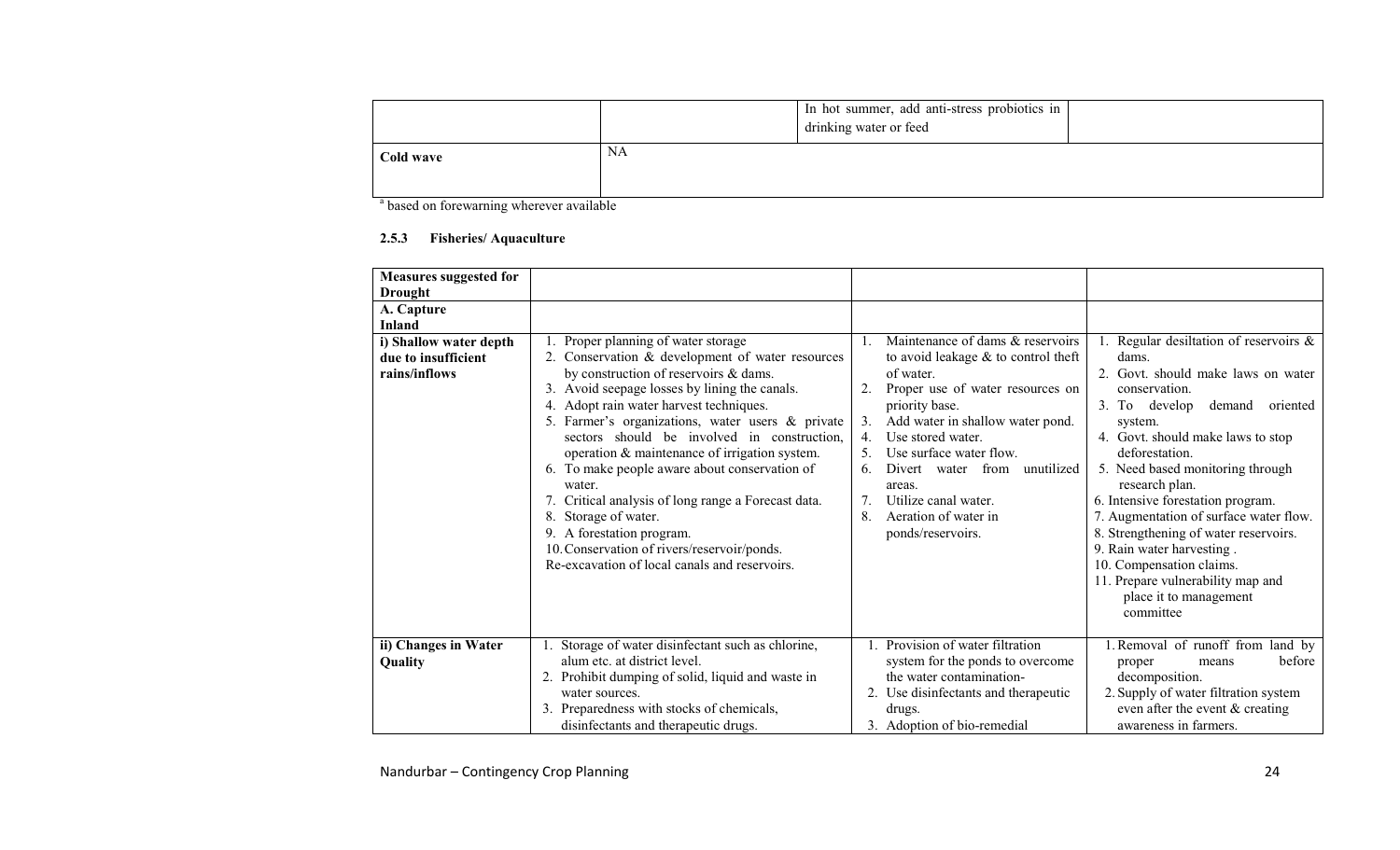|                                                                                                 |                                                                                                                                                                                                                                                                                                                                                                                                                                                                                                                                                                                            | measures                                                                                                                                                                                                                                                                                                                                                                                                                                                                                                       | 3. Need based research data should<br>be generated on water quality.<br>4. Dumping of solid, liquid and waste<br>in water bodies should be stopped                                                                                                                                                                                                                                                                                                         |
|-------------------------------------------------------------------------------------------------|--------------------------------------------------------------------------------------------------------------------------------------------------------------------------------------------------------------------------------------------------------------------------------------------------------------------------------------------------------------------------------------------------------------------------------------------------------------------------------------------------------------------------------------------------------------------------------------------|----------------------------------------------------------------------------------------------------------------------------------------------------------------------------------------------------------------------------------------------------------------------------------------------------------------------------------------------------------------------------------------------------------------------------------------------------------------------------------------------------------------|------------------------------------------------------------------------------------------------------------------------------------------------------------------------------------------------------------------------------------------------------------------------------------------------------------------------------------------------------------------------------------------------------------------------------------------------------------|
|                                                                                                 |                                                                                                                                                                                                                                                                                                                                                                                                                                                                                                                                                                                            |                                                                                                                                                                                                                                                                                                                                                                                                                                                                                                                | through enactment of legislation.                                                                                                                                                                                                                                                                                                                                                                                                                          |
| <b>B.</b> Aquaculture                                                                           |                                                                                                                                                                                                                                                                                                                                                                                                                                                                                                                                                                                            |                                                                                                                                                                                                                                                                                                                                                                                                                                                                                                                |                                                                                                                                                                                                                                                                                                                                                                                                                                                            |
| i) Shallow water in<br>ponds due to<br>insufficient<br>rains/inflows.                           | 1. Available resources will be identified and need to<br>be kept ready for each district on the basis of<br>forecasting of insufficient rain.<br>2. To avoid loss due to seepage, infiltration $\&$<br>leakage by using bentonite, ash, polythene liners<br>etc.<br>3. Maintain the level of water by pumping water<br>into pond.<br>4. Critical analysis of long range Forecast data.<br>5. Storage of water.<br>6. A forestation program.<br>7. Conservation of rivers/reservoir/ponds.<br>8. Re-excavation of local canals and reservoirs                                               | Water resources of the areas will<br>$\mathbf{1}$<br>be exploited with planning of<br>proper transport facilities<br>in<br>affected areas.<br>Maintain the level of water to the<br>2.<br>required depth.<br>Add stored water in shallow water<br>3.<br>depth.<br>Harvesting of fishes as early as<br>4.<br>possible to avoid mortality.<br>Use stored water.<br>5.<br>Use surface water flow.<br>6.<br>$7_{\scriptscriptstyle{\sim}}$<br>Divert water from unutilized<br>areas.<br>Utilize canal water.<br>8. | 1. Available resources need to be<br>listed with adequate transport<br>arrangement.<br>2. Desiltation of pond bottom.<br>3. Maintenance of tanks & ponds<br>4. Need based monitoring through<br>research plan.<br>5. Intensive a forestation program.<br>6. Augmentation of surface water<br>flow.<br>7. Construction of water reservoirs.<br>8. Adoption of rain harvesting<br>methods.<br>9. Compensation claim.<br>Prepare vulnerability map and<br>10. |
| ii) Impact of salt<br>load build up in<br>ponds / change in<br>water quality<br>2.5.3 Fisheries | Minimize evaporation losses.<br>Dilution of water if salt load is high.<br>2.<br>Available resources will be identified $\&$ need to<br>3 <sub>1</sub><br>be kept ready for each district on the basis of<br>forecasting of insufficient rain to reduce the<br>salinity by trapping available water resources.<br>On the basis of forecasting advising fish farmers<br>4.<br>for harvesting of marketable fish.<br>Prohibit dumping of solid, liquid and waste in<br>5.<br>water sources.<br>Preparedness<br>with stocks<br>of<br>chemicals,<br>6.<br>disinfectants and therapeutic drugs. | 9.<br>Aeration of ponds.<br>Dilution of water or exchange<br>1.<br>water to avoid salt builds up.<br>2. Harvesting the marketable fish to<br>reduce the density.<br>disinfectants<br>3.<br>Use<br>and<br>therapeutic drugs.<br>Adoption<br>of<br>bio-remedial<br>4.<br>measures                                                                                                                                                                                                                                | place it to management committee<br>1. Trapping the water resources from<br>other places for dilution to reduce<br>salt load.<br>2. Need based research data should<br>be generated on water quality.<br>3. Dumping of solid, liquid and waste<br>should be stopped<br>through<br>enactment of legislation.                                                                                                                                                |
| <b>Measures suggested for</b><br>Flood                                                          |                                                                                                                                                                                                                                                                                                                                                                                                                                                                                                                                                                                            |                                                                                                                                                                                                                                                                                                                                                                                                                                                                                                                |                                                                                                                                                                                                                                                                                                                                                                                                                                                            |
| A. Capture Inland                                                                               |                                                                                                                                                                                                                                                                                                                                                                                                                                                                                                                                                                                            |                                                                                                                                                                                                                                                                                                                                                                                                                                                                                                                |                                                                                                                                                                                                                                                                                                                                                                                                                                                            |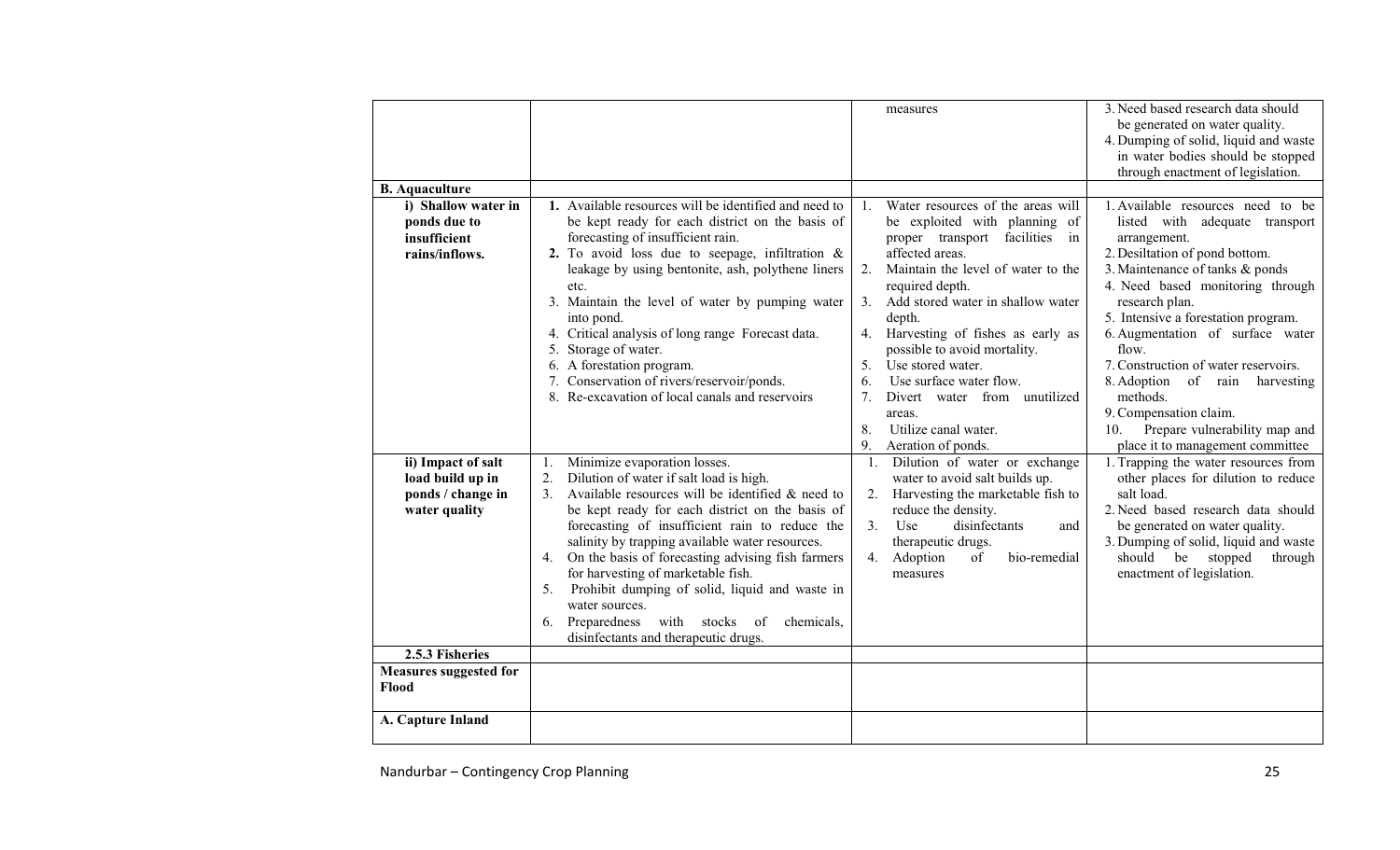| i) Average<br>compensation paid due<br>to loss of human life | Fishermen will be given forewarning<br>regarding heavy rains and advised not to go<br>for fishing in rivers/reservoirs.<br>Areas need to be identified in each district<br>2.<br>prone for flood.<br>3. Maintenance of water drainages in proper<br>way to avoid blockage.<br>4. Proper forecasting information should be<br>available.<br>Be prepared to evacuate at a short notice.<br>5.<br>Preparation of flood control action plan.<br>6.<br>Warning dissemination and precautionary<br>7.<br>response.<br>Formation of flood management committee.<br>8.<br>Enhancement in coping capabilities of<br>9.<br>common people.<br>Insurance for the life of people/fishermen. | Fishermen will be advised on<br>1.<br>use of Life saving jackets and<br>life boats. The life saving<br>appliances/machinery shall be<br>kept ready<br>for<br>rescue<br>operation.<br>Sufficient stock of food,<br>2.<br>medicine<br>etc.<br>should be<br>available.<br>Govt. should take necessary<br>$\mathcal{E}$<br>action & provide trained<br>people for rescue operation<br>during flood.<br>Human evacuation from the<br>4.<br>area.<br>Coordination of assistance.<br>5 <sub>1</sub><br>Damage and need assessment.<br>6.<br>Immediate management of<br>7.<br>relief supplies.<br>Immediate help delivery | The victim's family shall be<br>provided with compensation<br>up to Rs. 1, 00,000/- for the<br>deaths occurring during the<br>fishing.<br>Rehabilitation of people.<br>Identify the causes of flood<br>affected area & take necessary<br>preventive measures.<br>4. Arrangement for rescue and<br>casualty care.<br>5. Arrangement<br>for<br>burial<br>control room.<br>6.<br>Restoration<br>of<br>essential<br>security<br>services,<br>and<br>protection of property.<br>7.<br>Support to rehabilitation,<br>logistics,<br>training<br>and<br>awareness build up $&$ testing<br>and updating the plan.<br>Insurance<br>compensation<br>and<br>claim. |
|--------------------------------------------------------------|--------------------------------------------------------------------------------------------------------------------------------------------------------------------------------------------------------------------------------------------------------------------------------------------------------------------------------------------------------------------------------------------------------------------------------------------------------------------------------------------------------------------------------------------------------------------------------------------------------------------------------------------------------------------------------|-------------------------------------------------------------------------------------------------------------------------------------------------------------------------------------------------------------------------------------------------------------------------------------------------------------------------------------------------------------------------------------------------------------------------------------------------------------------------------------------------------------------------------------------------------------------------------------------------------------------|--------------------------------------------------------------------------------------------------------------------------------------------------------------------------------------------------------------------------------------------------------------------------------------------------------------------------------------------------------------------------------------------------------------------------------------------------------------------------------------------------------------------------------------------------------------------------------------------------------------------------------------------------------|
| ii) No. of boats /<br>nets damaged                           | 1. The prior information on safe keeping of<br>boats and nets will be provided to the<br>fishermen.<br>2. If prior information is given bring boats $\&$<br>nets towards the safer side.<br>3. Annual repair of boats/nets and gears.<br>Insurance of boats/nets/gears.                                                                                                                                                                                                                                                                                                                                                                                                        | 1. Fishermen will be advised to<br>stop fishing during the floods<br>and heavy rainfall.<br>2. Continuous monitoring<br>on<br>water level is required.<br>3 <sub>1</sub><br>Coordination of assistance<br>Immediate management of<br>4.<br>relief supplies.<br>Govt. support and compensation.                                                                                                                                                                                                                                                                                                                    | The affected fishermen will<br>$1_{-}$<br>provided with compensation<br>up to Rs. $50,000/-$<br>for<br>damaged boats or nets.<br>Education and training for the<br>repair of boats/nets and gears.<br>Loss assessment $\&$ insurance<br>claim.                                                                                                                                                                                                                                                                                                                                                                                                         |
| iii) No. of houses<br>damaged                                | 1. Forewarning regarding heavy rainfall, sudden<br>downpour and floods will be spread in the<br>fishermen villages on the banks of rivers.<br>Shift the people to safer places.<br>2.<br>Proper maintenance of Kaccha houses.<br>3.<br>Education and training for the repair of<br>houses                                                                                                                                                                                                                                                                                                                                                                                      | Temporary shelter to the<br>1.<br>affected families will be<br>provided.<br>2. Arrangement of temporary<br>shelters for homeless people.<br>Damaged house enumeration<br>3.<br>and need assessment.                                                                                                                                                                                                                                                                                                                                                                                                               | The housing facilities on higher<br>1.<br>elevation shall be provided to<br>affected<br>families<br>by<br>the<br>Government agencies.<br>Provide compensation from<br>2.<br>Govt. to build/repair houses.<br>Loss assessment $\&$ insurance<br>3.                                                                                                                                                                                                                                                                                                                                                                                                      |

Nandurbar – Contingency Crop Planning 26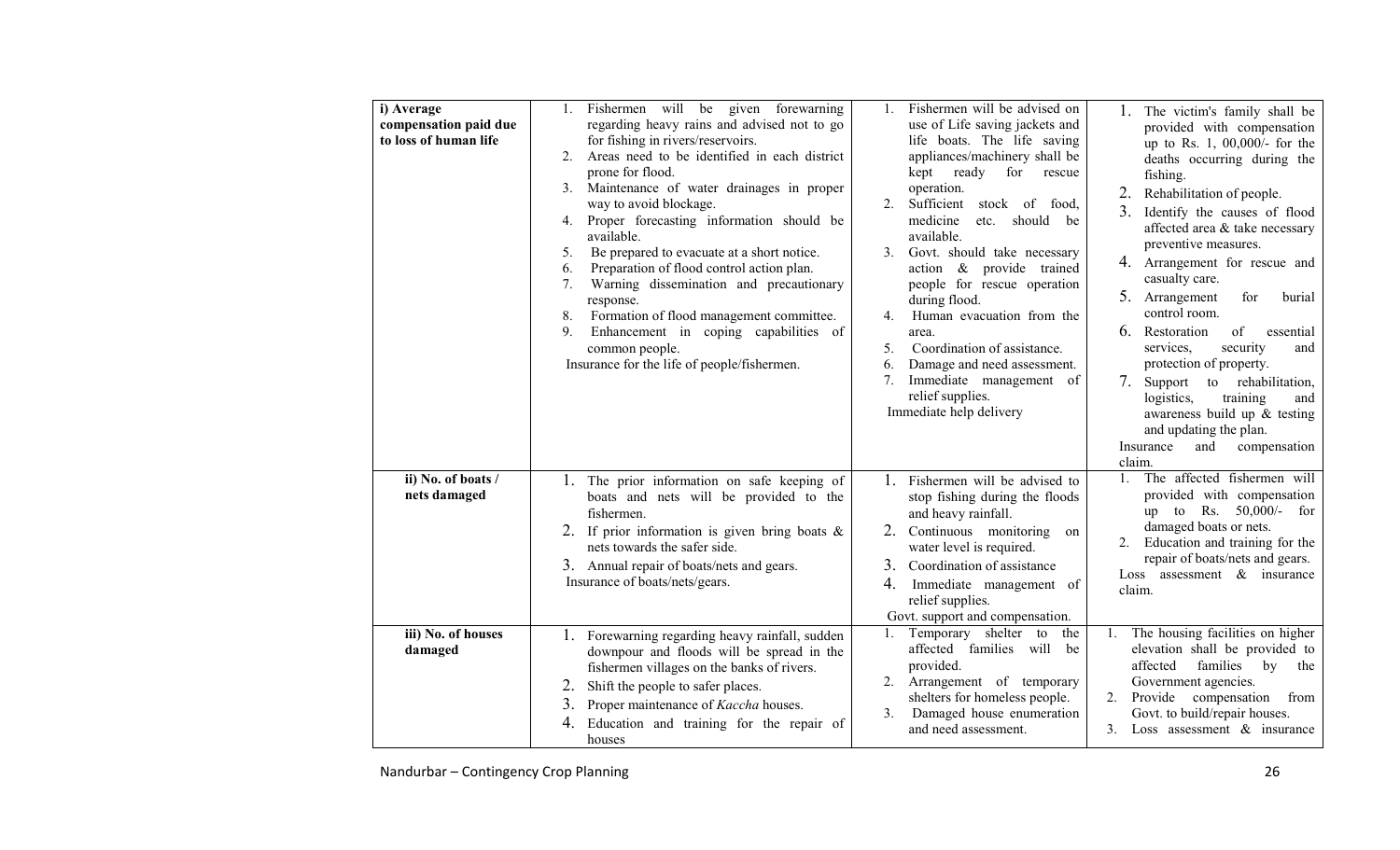|                                | 5.<br>Store raw material for emergency repair of<br>houses.<br>6.<br>House insurance.                                                                                                                                                                                                 | Coordination of assistance.<br>4.<br>Immediate management of relief<br>supplies.                                                                                                                                                                                                                                                                                                                                                                                                         | claim.<br>4.<br>Govt. assistance claim.                                                                                                                                                                                                                                                                                                                                                                                                                                                                                                                                                                               |
|--------------------------------|---------------------------------------------------------------------------------------------------------------------------------------------------------------------------------------------------------------------------------------------------------------------------------------|------------------------------------------------------------------------------------------------------------------------------------------------------------------------------------------------------------------------------------------------------------------------------------------------------------------------------------------------------------------------------------------------------------------------------------------------------------------------------------------|-----------------------------------------------------------------------------------------------------------------------------------------------------------------------------------------------------------------------------------------------------------------------------------------------------------------------------------------------------------------------------------------------------------------------------------------------------------------------------------------------------------------------------------------------------------------------------------------------------------------------|
| iv) Loss of stock              | Harvesting the existing fish stock<br>1.<br>2.<br>Keep boats, nets/gears ready for emergency use.<br>Store fuels, food/other item<br>3.<br>Develop flood control management plans.<br>4.<br>.Stock material insurance                                                                 | 1. Search/locate the stock/input.<br>2.<br>Mobilize local people<br>for<br>protection.<br>Hire stock/inputs from distant<br>3.<br>areas/company/ farmers who are<br>not affected by flood.                                                                                                                                                                                                                                                                                               | Provided subsidy on seeds by Govt.<br>1. Implementation of Insurance<br>policy.<br>2. Locate backup stocks and verify<br>its usability time.<br>Follow<br>3.<br>flood<br>control<br>management plan.<br>4. Notify utilities of the critical<br>demand about loss of stock and<br>inputs.<br>Loss assessment & insurance claim.                                                                                                                                                                                                                                                                                        |
| v) Changes in water<br>quality | 1. Storage of water disinfectant such as chlorine,<br>alum etc. at district level.<br>2. Provision to stop/close the effluent/sewerage<br>discharge point in water bodies<br>3. Store chemicals, disinfectants and therapeutic<br>drugs.<br>4. Develop flood control management plan. | .Provision of water filtration system<br>for the ponds to overcome the<br>water contamination-<br>2. Do not use contaminated water<br>3.<br>Proper<br>preparation<br>and<br>management through emergency<br>aeration.<br>Use appropriate amount of<br>4.<br>disinfectants,<br>chemicals<br>and<br>therapeutic drugs.<br>5.<br>Immediate<br>support<br>οf<br>Govt./industrial organizations for<br>maintaining the purity and quality<br>of water bodies.<br>6. Need based bioremediation | 1.Removal of runoff from land by<br>before<br>proper<br>means<br>decomposition.<br>2. Supply of water filtration system<br>even after the event $\&$ creating<br>awareness in farmers.<br>3. Need based research data should<br>be generated to maintain water<br>quality,<br>4. Dumping of solid, liquid and waste<br>should be stopped<br>through<br>enactment of legislation.<br>5. Contact Govt. and<br>industrial<br>for<br>immediate<br>organization<br>remedy and cleaning of the water<br>bodies.<br>6. Regular water monitoring and bio-<br>monitoring of water bodies for<br>formulation of management plan |
| vi) Health and diseases        | 1. Water filtration system & control measures for<br>diseases should be available.<br>2. Advance planning and preparedness.<br>3. Store chemicals, disinfectants and therapeutic<br>drugs.                                                                                            | 1. 1. Periodical checking<br>particularly with respective fish<br>mortality should be done during<br>flood & dead fishes disposed<br>properly.                                                                                                                                                                                                                                                                                                                                           | 1. Setting health & disease<br>management training centre at<br>district level for fisherman<br>community by Govt. or with the<br>help of NGO.                                                                                                                                                                                                                                                                                                                                                                                                                                                                        |
|                                | 4. Stock sufficient stores of medicines.                                                                                                                                                                                                                                              | 2. Prompt action or immediate                                                                                                                                                                                                                                                                                                                                                                                                                                                            | 2. Laboratory diagnosis of diseased                                                                                                                                                                                                                                                                                                                                                                                                                                                                                                                                                                                   |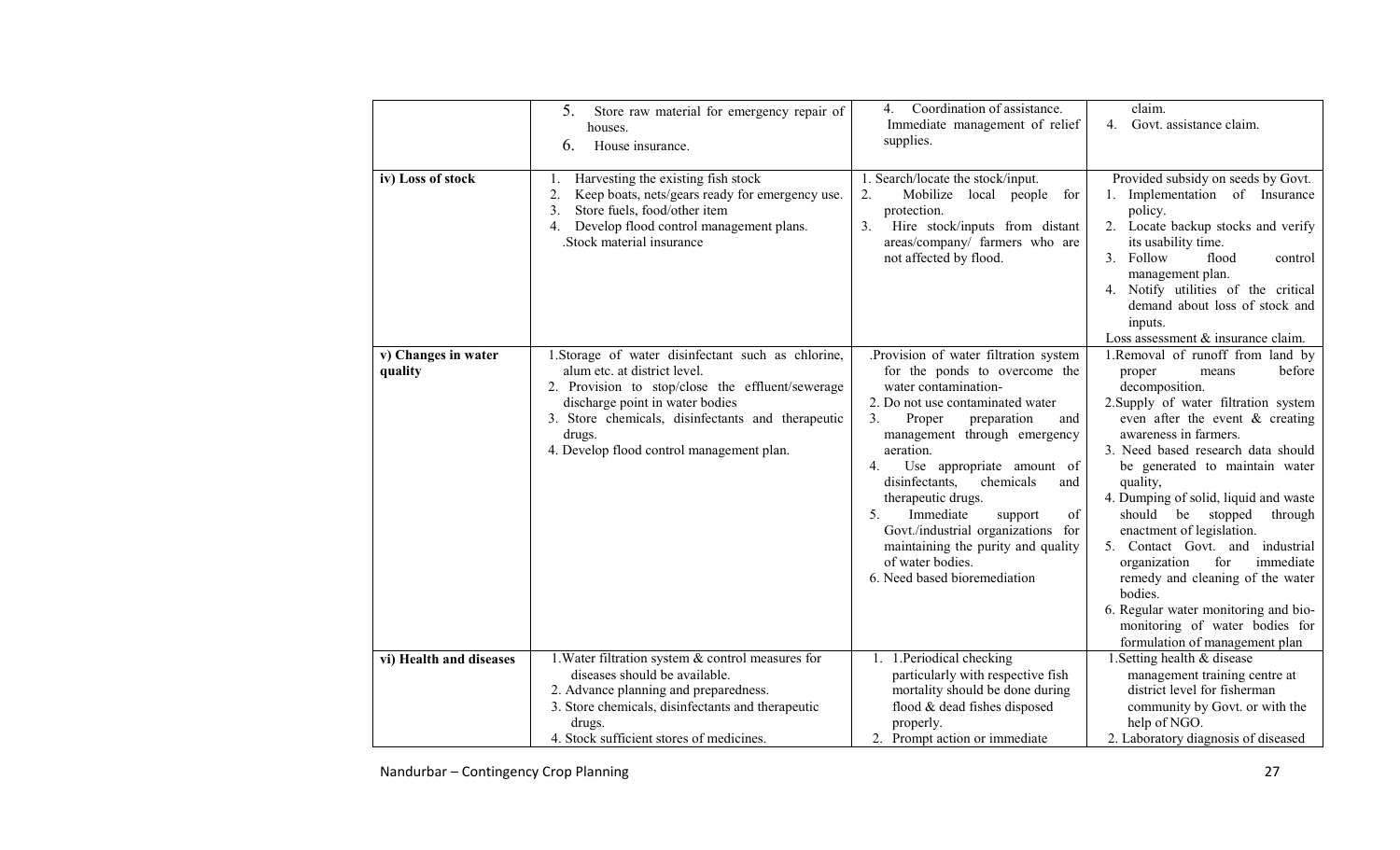| i) Inundation with flood<br>1)<br>2. On the basis of forecasting<br>In the flood prone areas proper draining<br>water<br>system from ponds need to be developed and<br>information to farmers for sale of<br>planned in flood situation before forecasting<br>marketable fish with sufficient<br>in flood situations.<br>of flood.<br>transport facility through various<br>media. Proper drainage should be                                                                                                                                                                                                                                                                                                                                                                                                                                                                                                                                                                                                                                                                                                                                                                                                                                                                                                                                                                             |                       |                                                  | removal of disease causing<br>agents/ dead fish, followed by<br>sterile or landfill disposal.<br>3. Use appropriate amount of<br>disinfectants, chemicals and<br>therapeutic drugs.<br>4. 4. Emergency aeration or<br>splashing in water bodies. | fish, generation of data about<br>type or kind of disease spread.<br>3. Eradicating the disease where<br>possible.<br>4. Follow up surveillance and<br>monitoring after disease<br>outbreak.<br>5. Need based research data should<br>be generated.<br>6. Loss assessment $&$ insurance<br>claim.                                                                                                                                                                                                                                                                         |
|------------------------------------------------------------------------------------------------------------------------------------------------------------------------------------------------------------------------------------------------------------------------------------------------------------------------------------------------------------------------------------------------------------------------------------------------------------------------------------------------------------------------------------------------------------------------------------------------------------------------------------------------------------------------------------------------------------------------------------------------------------------------------------------------------------------------------------------------------------------------------------------------------------------------------------------------------------------------------------------------------------------------------------------------------------------------------------------------------------------------------------------------------------------------------------------------------------------------------------------------------------------------------------------------------------------------------------------------------------------------------------------|-----------------------|--------------------------------------------------|--------------------------------------------------------------------------------------------------------------------------------------------------------------------------------------------------------------------------------------------------|---------------------------------------------------------------------------------------------------------------------------------------------------------------------------------------------------------------------------------------------------------------------------------------------------------------------------------------------------------------------------------------------------------------------------------------------------------------------------------------------------------------------------------------------------------------------------|
| adopted so that inundation with<br>3)<br>Dyke should be stable in all weather<br>flood water should be minimized.<br>condition & not liable to collapse during<br>training in flood situation.<br>3. On the basis of forecasting,<br>heavy rains.<br>information to farmers for sale of<br>4)<br>Proper channels to be provided to pass<br>marketable fish with sufficient<br>surplus water $\&$ to avoid breakage to the<br>testing and updating the plan<br>transport facility through various<br>bundh.<br>media.<br>5)<br>Proper facility construction for ponds and its<br>Proper drainage should be adopted<br>4.<br>stock safety.<br>so that inundation with flood water<br>not exceeded.<br>6)<br>Development of flood control management<br>should be minimized. Excess<br>plan.<br>water should be drained from pond<br>7)<br>Preparedness<br>with<br>emergency<br>backup<br>by providing screen outlets or<br>equipment on site.<br>using pumps.<br>level.<br>8)<br>Stock insurance.<br>5. Arrangement for evacuation.<br>Strengthening<br>of<br>6)<br>9)<br>Preventive measures<br>against entry of<br>6. Arrangement for rescue<br>and<br>bodies/ponds.<br>alien/wild organisms through flood water.<br>casualty care.<br>7. Arrangement for burial control<br>claim.<br>room.<br>8. Restoration of essential services,<br>and<br>protection<br>of<br>security<br>property. | <b>B.</b> Aquaculture | 2)<br>Site should be away from flood prone area. |                                                                                                                                                                                                                                                  | Planning even after the event should<br>be made for proper drainage and<br>creating awareness and trainings<br>2). Pinning even after the event<br>should be made for proper<br>drainage $\&$ creating awareness $\&$<br>3) Support to rehabilitation, logistics,<br>training and awareness build up $\&$<br>4) Reallocate fish to maintain<br>appropriate biomass so that waste<br>assimilation capacity of pond is<br>5) Reduce or cease feeding because<br>uneaten food and fish waste<br>decreases the dissolved oxygen<br>water<br>7) Loss assessment $\&$ insurance |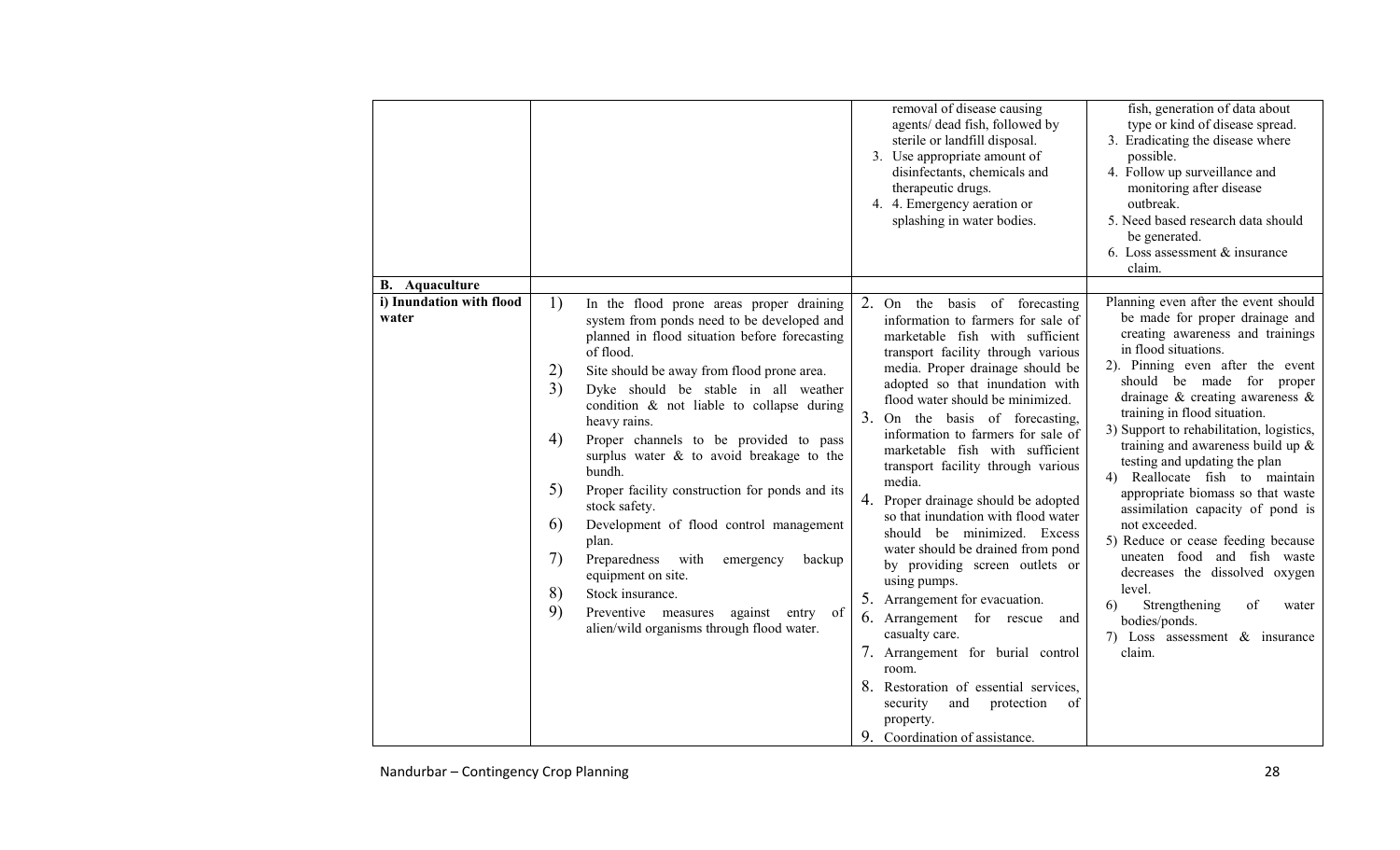|                                                               |                                                                                                                                                                                                                                                                                                                                                   | 10. Damage and need assessment.<br>11. Immediate management of relief<br>supplies.                                                                                                                                                                                                                                                                                                                                                                                                                                                                                                                                                                                                              |                                                                                                                                                                                                                                                                                                                                                                                                                                                                                                                                                                                                                |
|---------------------------------------------------------------|---------------------------------------------------------------------------------------------------------------------------------------------------------------------------------------------------------------------------------------------------------------------------------------------------------------------------------------------------|-------------------------------------------------------------------------------------------------------------------------------------------------------------------------------------------------------------------------------------------------------------------------------------------------------------------------------------------------------------------------------------------------------------------------------------------------------------------------------------------------------------------------------------------------------------------------------------------------------------------------------------------------------------------------------------------------|----------------------------------------------------------------------------------------------------------------------------------------------------------------------------------------------------------------------------------------------------------------------------------------------------------------------------------------------------------------------------------------------------------------------------------------------------------------------------------------------------------------------------------------------------------------------------------------------------------------|
|                                                               |                                                                                                                                                                                                                                                                                                                                                   | 12. Release excess water from height<br>of $T$ .<br>Lower the<br>water level in culture<br>facilities.                                                                                                                                                                                                                                                                                                                                                                                                                                                                                                                                                                                          |                                                                                                                                                                                                                                                                                                                                                                                                                                                                                                                                                                                                                |
| ii) Water<br>contamination and<br>changes in water<br>quality | Availability of water purifier i.e., chlorine, alum<br>etc at district level.<br>2. Availability of water disinfectant such as<br>chlorine, alum etc at district level.<br>3. Use of calcium hydroxide $\omega$ 150 kg/ha<br>4. Store chemicals, disinfectants and therapeutic<br>drugs<br>5. Develop flood control management plan               | 1). Supply of water purifier for the<br>ponds<br>overcome<br>the<br>to<br>contamination and changes in<br>BOD.<br>2). Supply of water filtration system<br>for ponds to overcome the<br>contamination.<br>Use of $kmno4$ for bath of fish as<br>prophylactics<br>3). Do not use contaminated water.<br>4)<br>Proper<br>preparation<br>and<br>management through emergency<br>(paddle)<br>wheel<br>aeration<br>aerator/circulating aerator), that<br>may improve water quality in<br>affected areas.<br>Use appropriate amount of<br>5)<br>disinfectants,<br>chemicals<br>and<br>therapeutic drugs.<br>6) Maintaining the purity and quality<br>of water bodies.<br>7) Need based bioremediation | 1). Supply of water purifier even after<br>the event and creating awareness in<br>farmers.<br>2). Supply of water filtration system<br>even after the event $\&$ crating<br>awareness in farmers.<br>3). Lime treatment for oxidation<br>4). To maintain water quality, need<br>based research data should be<br>generated<br>5). Dumping of solid, liquid and waste<br>should<br>be<br>stopped<br>through<br>enactment of legislation.<br>6). Immediate remedy and cleaning of<br>water bodies.<br>7). Regular water monitoring and bio-<br>monitoring of water bodies for<br>formulation of management plan. |
| iii) Health and<br>diseases                                   | 1. Storage of water purifiers and control measures<br>for diseases should be available.<br>Personnel should be trained for health & disease<br>2.<br>management through training<br>3. & list of trained personnel should be available at<br>each district level.<br>4. Adequate stock of medicine should be available<br>at each district level. | 1. Periodical checking particularly<br>with respective fish mortality<br>should be done during flood.<br>2. Services of trained personnel<br>need to be made available in<br>affected areas with sufficient<br>supply of life saving medicines.<br>3. Disinfectants<br>formalin                                                                                                                                                                                                                                                                                                                                                                                                                 | Setting health and disease<br>1).<br>management training centre at<br>district level for fishermen and<br>government officials.<br>2). Routine training programmed as<br>a refresher course need to be<br>implemented in relation to health<br>& disease management during                                                                                                                                                                                                                                                                                                                                     |
|                                                               | 5. Antibiotics fortified feeding as prophylactics<br>6. Advance planning and preparedness.<br>7. Store chemicals, disinfectants and therapeutic                                                                                                                                                                                                   | treatments as prophylactics<br>4. Identification of type of disease<br>outbreak, immediate removal of                                                                                                                                                                                                                                                                                                                                                                                                                                                                                                                                                                                           | flood.<br>3) .Lime treatment for oxidation<br>4). Laboratory diagnosis of diseased                                                                                                                                                                                                                                                                                                                                                                                                                                                                                                                             |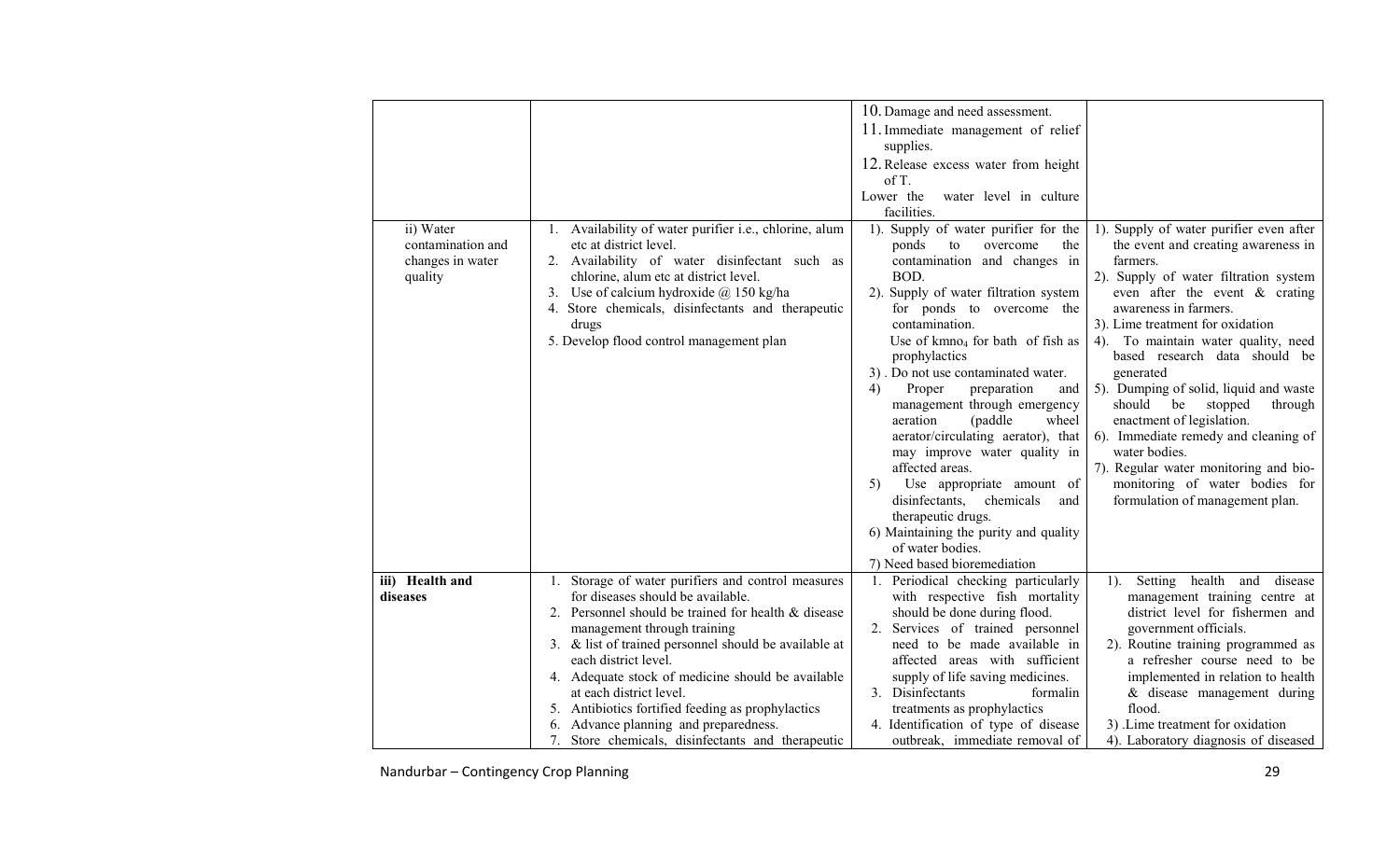|                                                             | drugs.<br>Stock sufficient emergency medicines                                                                                                                                                                                                                                                                                                                                                                                                                  | disease causing agents/ dead fish.<br>5.<br>Use appropriate amount of<br>disinfectants,<br>chemicals<br>and<br>therapeutic drugs.<br>Determination of nature and<br>6.<br>of<br>transmission<br>speed<br>of<br>diseases.<br>7. Emergency aeration or splashing<br>in water bodies.                                                                                                                           | fish, generation of data about<br>type or kind of disease spread.<br>5). Eradicating the disease.<br>6). Follow up surveillance and<br>monitoring.<br>7). Proper disposal of dead fish.<br>8). Loss assessment $\&$ insurance<br>claim.                                                                                                                                               |
|-------------------------------------------------------------|-----------------------------------------------------------------------------------------------------------------------------------------------------------------------------------------------------------------------------------------------------------------------------------------------------------------------------------------------------------------------------------------------------------------------------------------------------------------|--------------------------------------------------------------------------------------------------------------------------------------------------------------------------------------------------------------------------------------------------------------------------------------------------------------------------------------------------------------------------------------------------------------|---------------------------------------------------------------------------------------------------------------------------------------------------------------------------------------------------------------------------------------------------------------------------------------------------------------------------------------------------------------------------------------|
| iv) Loss of stock and<br>inputs (feed chemicals<br>etc.)    | 1). Harvestable sized fishes shall be marketed before<br>the event to avoid losses. The inputs like feed and<br>chemical etc. shall be stored at safe places.<br>2). Flood situation going to exist then move the feed,<br>chemicals & other accessories to safer places.<br>3). Keep the stock/input at safe place for emergency<br>purpose.<br>4). Store fuels, food/other item.<br>5) Develop flood control management plan.<br>6). Stock material insurance | 1). The pond embankments will be<br>fenced with netting to avoid fish<br>losses. The store rooms for inputs<br>like feed, chemicals etc. shall be<br>created.<br>2). Available fish stock should be<br>recovered. Stock of inputs must be<br>stored in well protected area.<br>3). Search/locate the stock/input.<br>4). Purchase/hire valuable stock/inputs<br>from distant areas not affected by<br>flood. | 1) The fish farmers shall be provided<br>with fish seed and feed at<br>concessional rates.<br>2) Feeds, chemicals etc required for<br>the culture operation should be<br>purchased.<br>3) Strengthening of stocks.<br>4) Assessment of total loss.<br>5) Insurance claims.                                                                                                            |
| v) Infrastructure<br>damage (pumps,<br>aerators, huts etc.) | 1) Prior information regarding removal of Pumps and<br>aerators shall be given to the fish farmers.<br>2) Flood situation going to exist then move the pumps,<br>aerators & other accessories to safer places.<br>3) Educate and provide training for the repair of<br>infrastructure.<br>4) Follow flood control management plan.<br>5) Store raw materials for repairing of pumps aerators,<br>huts etc.<br>6) Infrastructure insurance.                      | 1) Pumps, aerator and generators shall 1.<br>be removed from the pond before<br>the event.<br>2) Use manual techniques for aeration<br>or make substitute arrangement for<br>the same.<br>Notify utilities of the critical<br>3)<br>demand.<br>4) Coordination of assistance.<br>Immediate management of relief<br>5)<br>supplies                                                                            | Suitable Compensation for the<br>damaged machinery shall be given<br>to the fish farmers.<br>2.<br>Install the equipments during<br>flood.<br>3.<br>Damaged<br>infrastructure<br>enumeration and need assessment.<br>4.<br>Locate backup equipment and<br>verify its operation.<br>Repair<br>5.<br>of<br>damaged<br>infrastructure.<br>Loss assessment $\&$ insurance<br>6.<br>claim. |
| 2.5.3 Fisheries                                             |                                                                                                                                                                                                                                                                                                                                                                                                                                                                 |                                                                                                                                                                                                                                                                                                                                                                                                              |                                                                                                                                                                                                                                                                                                                                                                                       |
| <b>Measures suggested for</b>                               |                                                                                                                                                                                                                                                                                                                                                                                                                                                                 |                                                                                                                                                                                                                                                                                                                                                                                                              |                                                                                                                                                                                                                                                                                                                                                                                       |
| Cyclone                                                     |                                                                                                                                                                                                                                                                                                                                                                                                                                                                 |                                                                                                                                                                                                                                                                                                                                                                                                              |                                                                                                                                                                                                                                                                                                                                                                                       |
| <b>Inland Aquaculture</b>                                   |                                                                                                                                                                                                                                                                                                                                                                                                                                                                 |                                                                                                                                                                                                                                                                                                                                                                                                              |                                                                                                                                                                                                                                                                                                                                                                                       |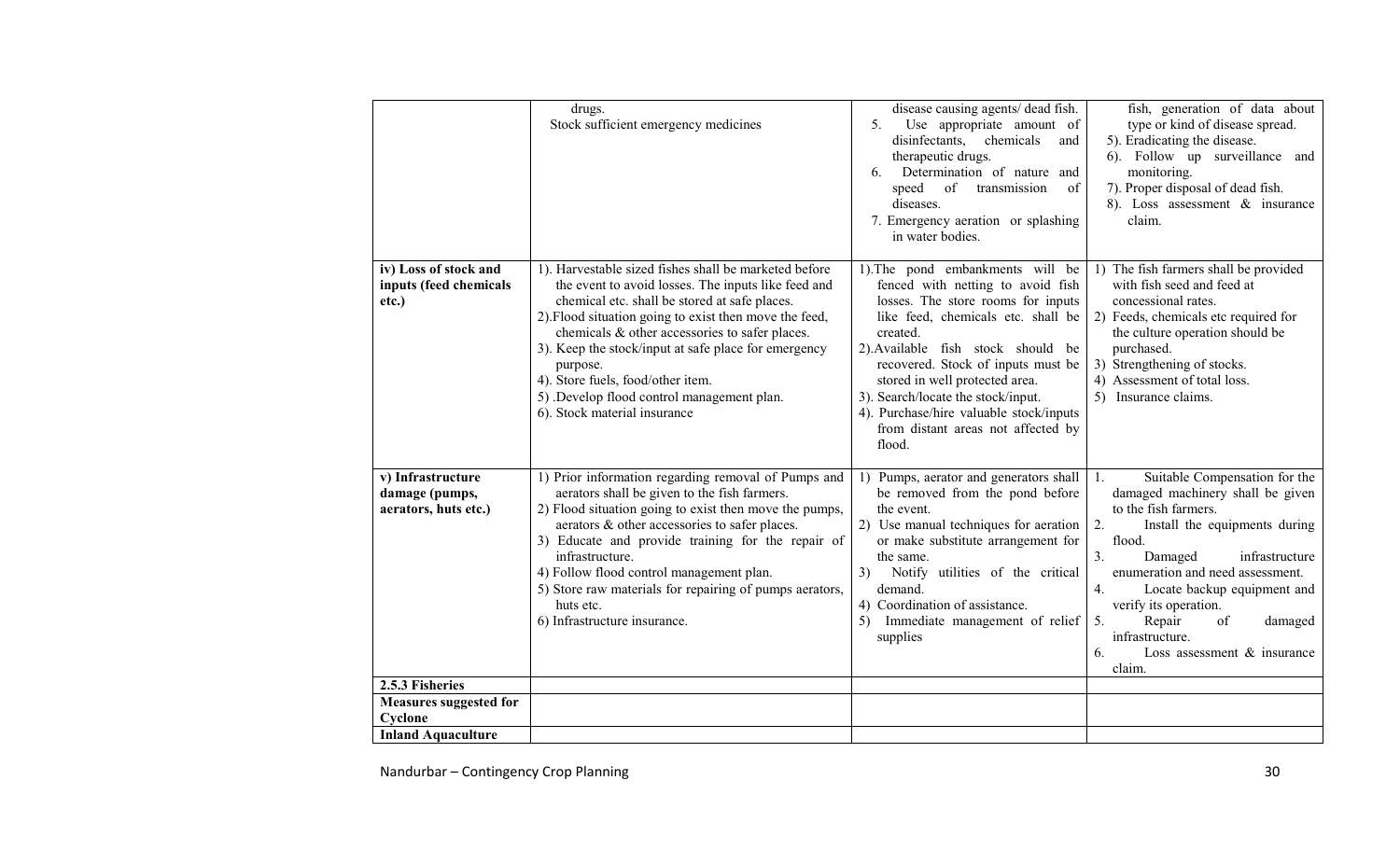| i) Overflow/flooding of<br>ponds                                      | 1. If intensity of cyclone with heavy rain fall exists<br>then harvest existing fish stock.<br>2. Dike should be stable in all weather condition $\&$<br>not liable to collapse during flood.          | of<br>forecasting<br>the<br>$1. \space$ On<br>basis<br>information to farmers for sale of<br>fish with<br>marketable<br>sufficient<br>transport facility through various<br>media. Proper drainage should be<br>adopted so that inundation with<br>storm water should be managed<br>2. Enhancement of dykes height by<br>sand bags | Planning even after the event should<br>be made for proper drainage $\&$<br>creating awareness & training in<br>storm situation.                                      |
|-----------------------------------------------------------------------|--------------------------------------------------------------------------------------------------------------------------------------------------------------------------------------------------------|------------------------------------------------------------------------------------------------------------------------------------------------------------------------------------------------------------------------------------------------------------------------------------------------------------------------------------|-----------------------------------------------------------------------------------------------------------------------------------------------------------------------|
| i)<br>Changes in<br>water quality<br>(fresh/brackish water)<br>ratio) | 1. Supply of water for correcting the changes in fresh<br>water & brackish water.<br>2. Maintain salinity by addition of fresh water up to<br>$20-25$ ppt.                                             | Supply of water for correcting<br>the changes in fresh water $\&$<br>brackish water.<br>Use euryhaline species                                                                                                                                                                                                                     | 1. Water storage facility needs to be<br>developed to overcome the problem<br>of changes in fresh & brackish water<br>ratio.<br>2. Use Euryhaline species for culture |
| iii) Health and disease                                               | 1. Water filtration system & control measures for<br>disease should be available.<br>2. Adequate stock of medicine should be available at<br>each district level.<br>3. Liming and formal in treatment | 1. Periodically checking particularly<br>in respective of fish mortality $\&$<br>water parameter during flood.<br>2. Disinfectants treatments                                                                                                                                                                                      | 1. Settling<br>&<br>disease<br>health<br>management training<br>centre at<br>district level for fishermen & Govt.<br>official.                                        |

| iv) Loss of stock and inputs (feed,<br>chemicals etc.)           | fall<br>1. Cyclone<br>with heavy<br>rain<br>situation going to exist then<br>move the feed, chemicals $\&$<br>accessories to safer<br>other   | 1. Available fish<br>stock should be<br>recovered.                                                                                 | 1. Feeds, chemicals etc required for<br>the culture operation should<br>be purchased.<br>Seed and feed to be supplied through           |
|------------------------------------------------------------------|-----------------------------------------------------------------------------------------------------------------------------------------------|------------------------------------------------------------------------------------------------------------------------------------|-----------------------------------------------------------------------------------------------------------------------------------------|
|                                                                  | places.<br>Stock cover under insurance                                                                                                        |                                                                                                                                    | Deptt of fisheries,                                                                                                                     |
| v) Infrastructure damage (pumps,<br>aerators, shelters/huts etc) | 1) Cyclone with heavy rain fall<br>situation going to exist then shifted<br>pumps, aerators $\&$ other<br>the<br>accessories to safer places. | techniques<br>Use<br>manual<br>for<br>$\mathbf{D}$<br>substitute<br>make<br>aeration<br><sub>or</sub><br>arrangement for the same. | 1) Compensation on assessment of<br>actual losses & damage of<br>pumps,<br>aerators, shelters/huts given through<br>RKVY, NCDC, NREGSui |
| 2.5.3 Fisheries                                                  |                                                                                                                                               |                                                                                                                                    |                                                                                                                                         |
| <b>Measures suggested for Heat Wave</b><br>and Cold Wave         |                                                                                                                                               |                                                                                                                                    |                                                                                                                                         |
| <b>Inland</b>                                                    |                                                                                                                                               |                                                                                                                                    |                                                                                                                                         |
| Aquaculture                                                      |                                                                                                                                               |                                                                                                                                    |                                                                                                                                         |
| i) Changes in pond environment                                   | 1)If intensity of heat wave high, add                                                                                                         | 1) Adequate facility should be ready                                                                                               | 1) Adequate facility should be ready for                                                                                                |
| (water quality)                                                  | water from other source.                                                                                                                      | for heat wave $\&$ system for                                                                                                      | heat wave $\&$ system for changing                                                                                                      |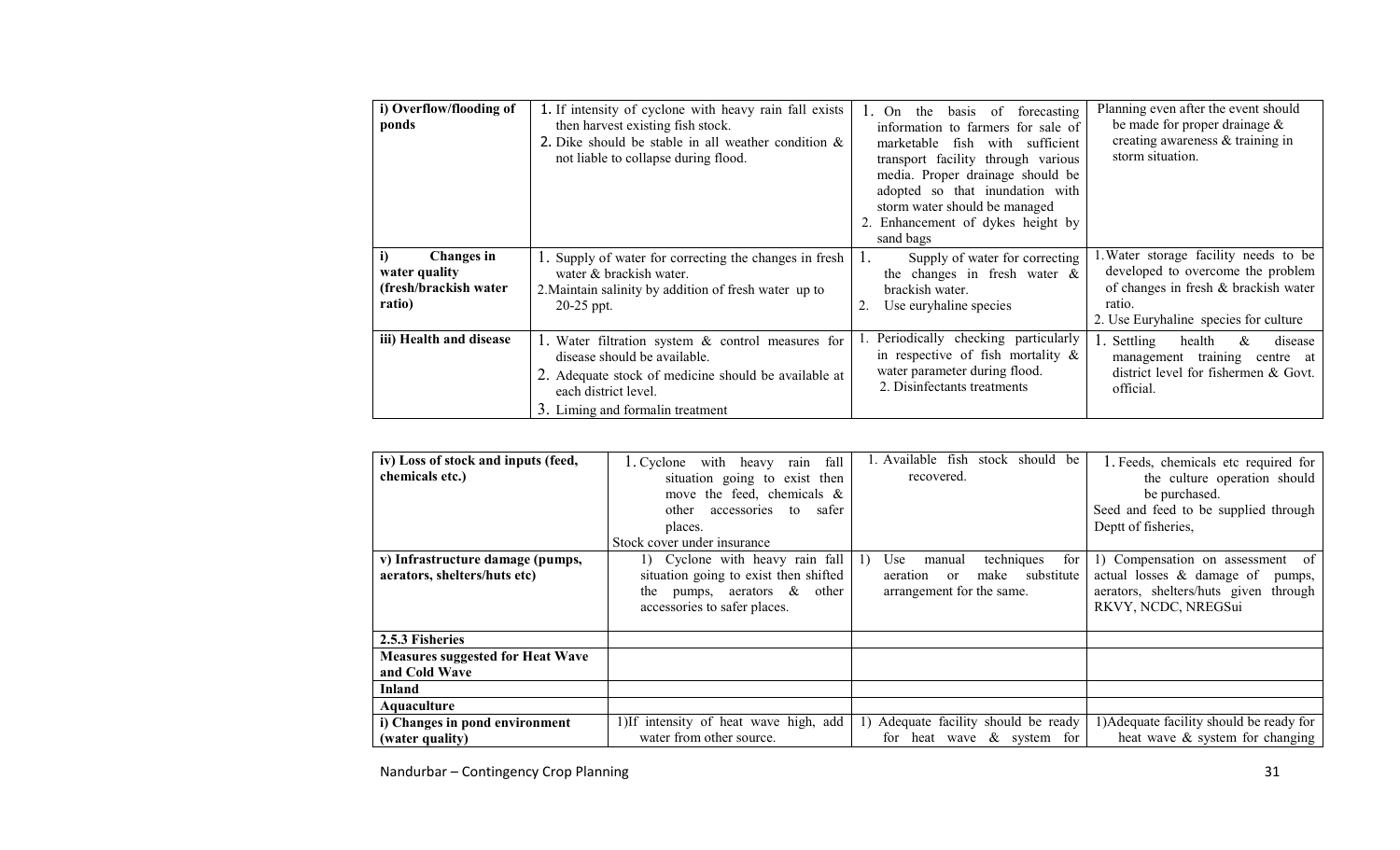|                                    | 2) Harvest existing fish stock.          | changing water temperature during        | water temperature during cold            |
|------------------------------------|------------------------------------------|------------------------------------------|------------------------------------------|
|                                    | 3) Adequate facility should be ready for | cold wave.                               | wave.                                    |
|                                    | heat wave & system for changing          | 2) Monitor fishing sites frequently to   | 2) Intensive afforestation program for   |
|                                    | water temperature during cold wave.      | ensure that they are not affected by     | reducing heat waves.                     |
|                                    | 4) Listen to local weather forecasts and | heat or cold waves.                      | 3) Collect basic weather data and        |
|                                    | stay aware of upcoming temperature       | Use dark materials to cover the<br>3)    | incidence of extreme and physical        |
|                                    | changes.                                 | water bodies during excessive heat       | data of water bodies, water              |
|                                    | 5) Arrange the aerators.                 |                                          | chemistry and seasonal changes,          |
|                                    |                                          | waves.                                   |                                          |
|                                    | 6) Ensure sufficient water quantity in   | 4) Stay hydrated by drinking plenty of   | plankton profile and<br>seasonal         |
|                                    | water bodies.                            | fluids during fishing/field work.        | blooms, topography<br>and soil           |
|                                    | 7)Formulate<br>fishing<br>strategic      | 5) Adopt proper care and management      | composition.                             |
|                                    | management for the heat /cold            | during the fishing period of             | 4) Gather information about history of   |
|                                    | waves.                                   | cold/heat wave like keeping stock        | catch per unit effort as well as fish    |
|                                    | 8) Tree plantation around fish ponds     | of drinking water and extra cloths.      | yield rate during heat wave and          |
|                                    |                                          | Educating the farmers through<br>6)      | cold wave and accordingly                |
|                                    |                                          | electronic or print media                | simulate future plan for sustainable     |
|                                    |                                          | 7) Maintain Water level in pond          | fishing.                                 |
|                                    |                                          |                                          | 5) Loss assessment $\&$ insurance claim. |
| ii) Health and diseases management | 1) Adequate stock of medicine should be  | 1) Periodical checking particularly with | 1) Setting health & disease management   |
|                                    | available at each district level.        | respective fish mortality should be      | training centre at district level for    |
|                                    | 2) Advance planning and preparedness.    | done.                                    | fishermen & Govt. official.              |
|                                    | 3) Store chemicals, disinfectants and    | 2) Identification of type of disease     | 2) Laboratory diagnosis of diseased      |
|                                    | therapeutic drugs.                       | immediate removal of<br>outbreak.        | fish, generation of data about type      |
|                                    | 4) Develop heat/ cold wave control       | disease causing agents/ dead fish.       | or kind of disease spread.               |
|                                    | management plan.                         | 3) Use appropriate<br>amount<br>of       | 3) Eradicating the disease.              |
|                                    | Stock<br>sufficient<br>5)<br>emergency   | disinfectants,<br>chemicals<br>and       | 4) Follow up surveillance<br>and         |
|                                    | medicines.                               | therapeutic drugs.                       | monitoring.                              |
|                                    |                                          | 4) Determination of nature and speed     | 5) Proper disposal of dead fish.         |
|                                    |                                          | of transmission of diseases.             | 6) Loss assessment $\&$ insurance claim. |
|                                    |                                          | 5) Emergency aeration or splashing in    | 7) KMNO4 2 % to maintain oxygen          |
|                                    |                                          | water bodies                             | level                                    |
|                                    |                                          | 6)Bleaching powder 1 to 2 $\%$ ,         |                                          |
|                                    |                                          | formalin<br>treatment<br>to<br>prevent   |                                          |
|                                    |                                          | disease                                  |                                          |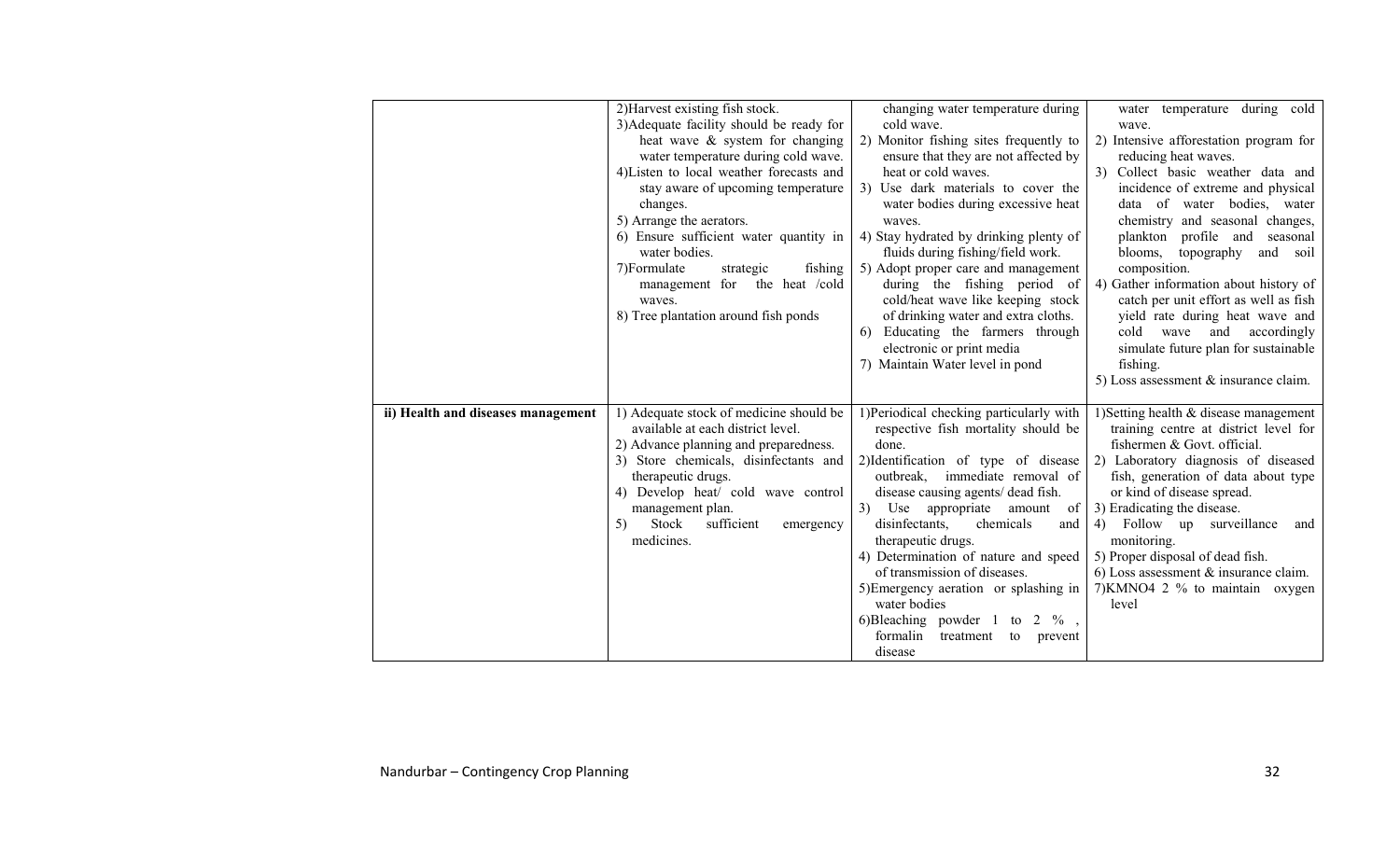Annexure-I

Map of Nandurbar District